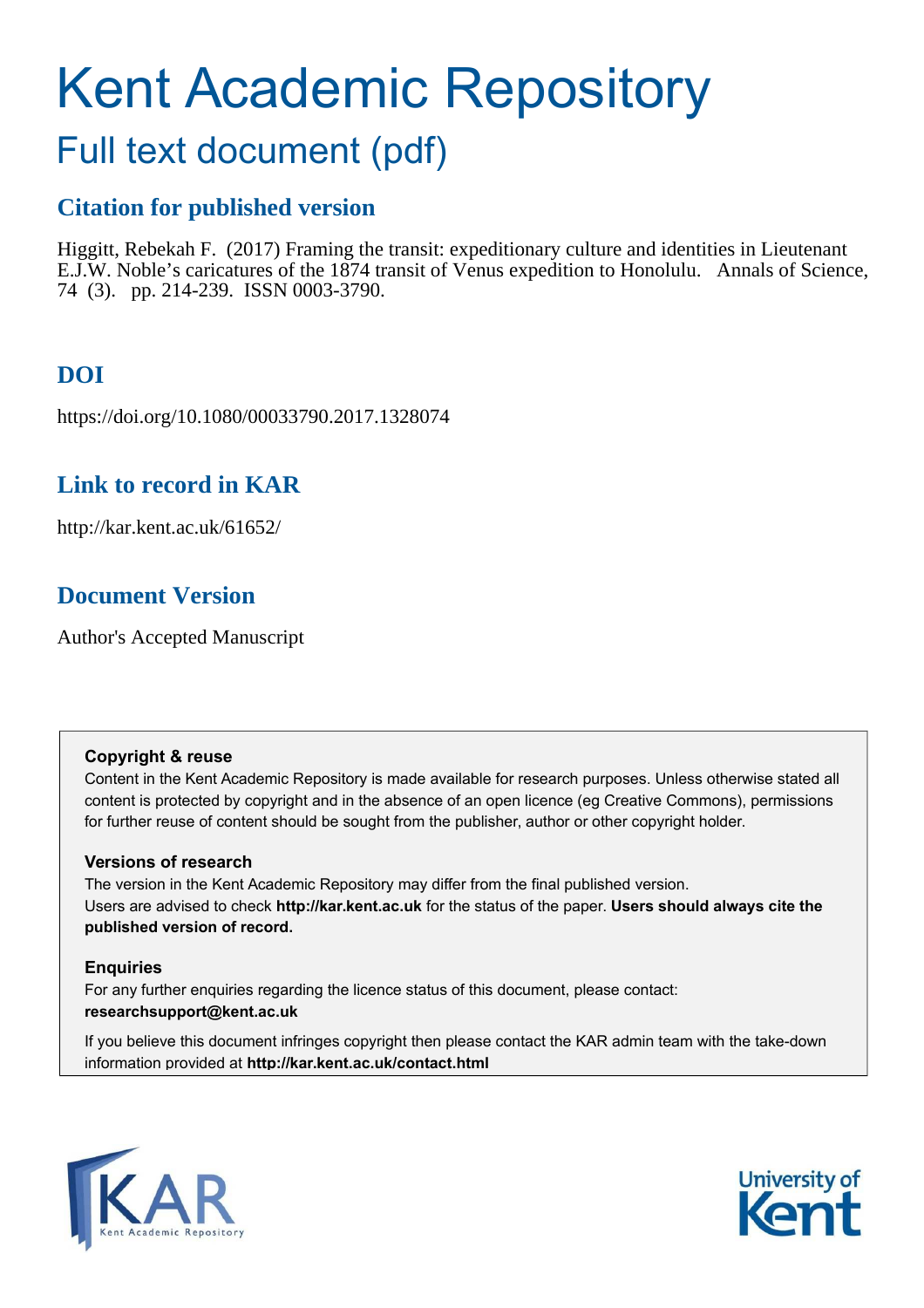### **Framing the transit: expeditionary culture and identities in Lieutenant E.J.W. Noble's caricatures of the 1874 transit of Venus expedition to Honolulu**

## **Dr Rebekah Higgitt**

*University of Kent*

#### **Abstract:**

Making use of a source previously unknown to historians, this article sheds new light on the British expedition to the Sandwich Islands to observe the 1874 transit of Venus. This source, a series of caricature drawings that follow the expedition from departure to return, gives insight into expeditionary culture and the experience of a previously unremarked member of this astronomical expedition, Evelyn J.W. Noble, a career officer of the Royal Marine Artillery. They also reveal overlapping military, scientific and masculine identities, developed in dialogue with, and often deliberately subverting, more public accounts. The article explores this unique source as a product of naval, imperial and expeditionary cultures; as a contribution to the wide textual and visual culture that surrounded the transit expeditions; and as a series of drawings that united the expedition members through the use of humour and irony, by differentiating the group from others they encountered, and by reflecting or rejecting ideas about the nature of scientific work and personae. The artist represented himself not as a serving officer but as part of a (mostly) united group, dedicated to but humorously self-deprecating about their contribution to the scientific effort.

#### **Contents:**

#### 1. Introduction

- 2. "The Life & Adventures of Station B"
- 3. Expeditionary texts and contexts: albums, images and humour
- 4. Expeditionary identities: military, scientific and heroic masculinity
	- 4.1 A non-military group identity
	- 4.2 Framing others: natives, women and locals
	- 4.3 Scientific men
- 5. Conclusion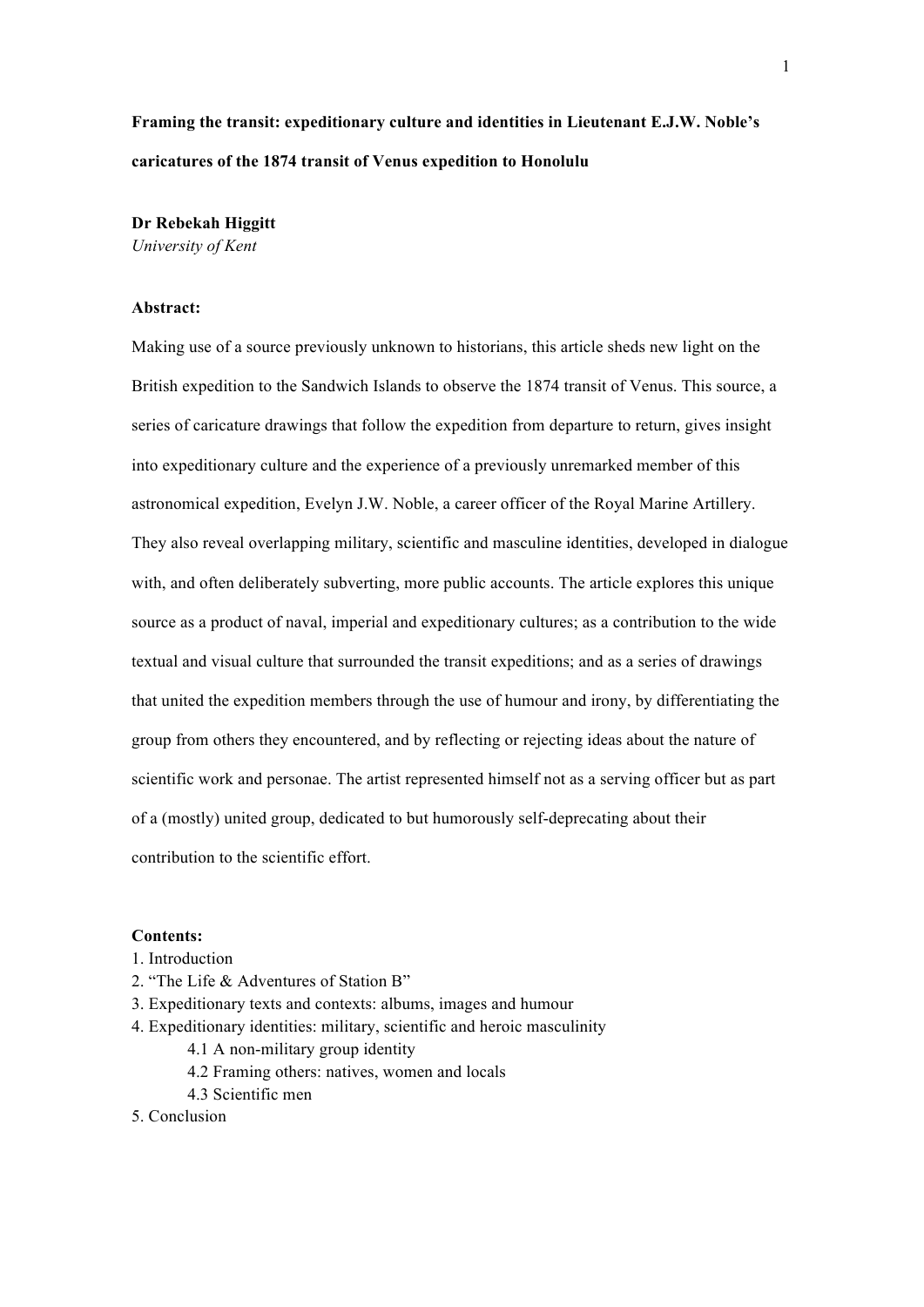When, braving sub-tropical malaria, And noses and fingers that freeze, From Kerguelen to dismal Siberia Astronomers sail o'er the seas, Fair Venus, our beautiful neighbour, Throws down her distinguishing light, 'Twixt the armies for Science who labour, And the armies for conquest who fight.<sup>1</sup>

#### **1. Introduction**

This verse was published in *Punch* just after the transit of Venus of 8/9 December 1874. It illustrates, even as it gently mocks, the heroic, masculine and imperial mode in which the expeditions dispatched to observe this phenomenon were discussed in the British press. It celebrates the work of astronomers over army campaigns, for both might be assumed to achieve the same result – the demonstration and further enhancement of Britain's global position. How much better that this should be led by the "armies of Science", focused on Venus, instead of the "armies of conquest", symbolised by Mars. Yet this ode to "astronomers" overlooks the fact that a majority of the official observers on the British expeditions were naval or army officers. Historians have long pointed out the close involvement of the military in these and other expeditions but the experiences of officers, particularly more junior ones, are often hard to capture and frequently overlooked. Making use of an unusual, previously unknown and recently digitised source, this paper explores the perspective of one such officer, Lieutenant Evelyn James Wheelock Noble  $(1849-1896)$ .<sup>2</sup> It will argue that, at least for the duration of the expedition, he presented himself as one of the astronomers, embodying the peaceful spread of British civilisation rather than armed might. In doing this he played a part that the press had

I would like to thank those who have read and heard earlier versions of this paper and made insightful and helpful comments, including Jim Secord, Simon Werrett, Sophie Forgan, Greg Radick, Omar Nasim and Charlotte Sleigh. I am very grateful, too, for the comments of the two anonymous referees, which have helped to improve the paper.

<sup>&</sup>lt;sup>1</sup> From 'The Transit of Venus', *Punch* 67 (19 December 1874), p. 256.

<sup>&</sup>lt;sup>2</sup> Two albums of caricature drawings, titled 'The Life & Adventures of Station B', by E.J.W. Noble, belong to the descendants of George Lyon Tupman, leader of the expedition. They have been digitised as part of Cambridge Digital Library's Transit of Venus Collection, alongside related material from the family archive and the Royal Greenwich Observatory Archive in Cambridge University Library: https://cudl.lib.cam.ac.uk/collections/tov (accessed 4 May 2017).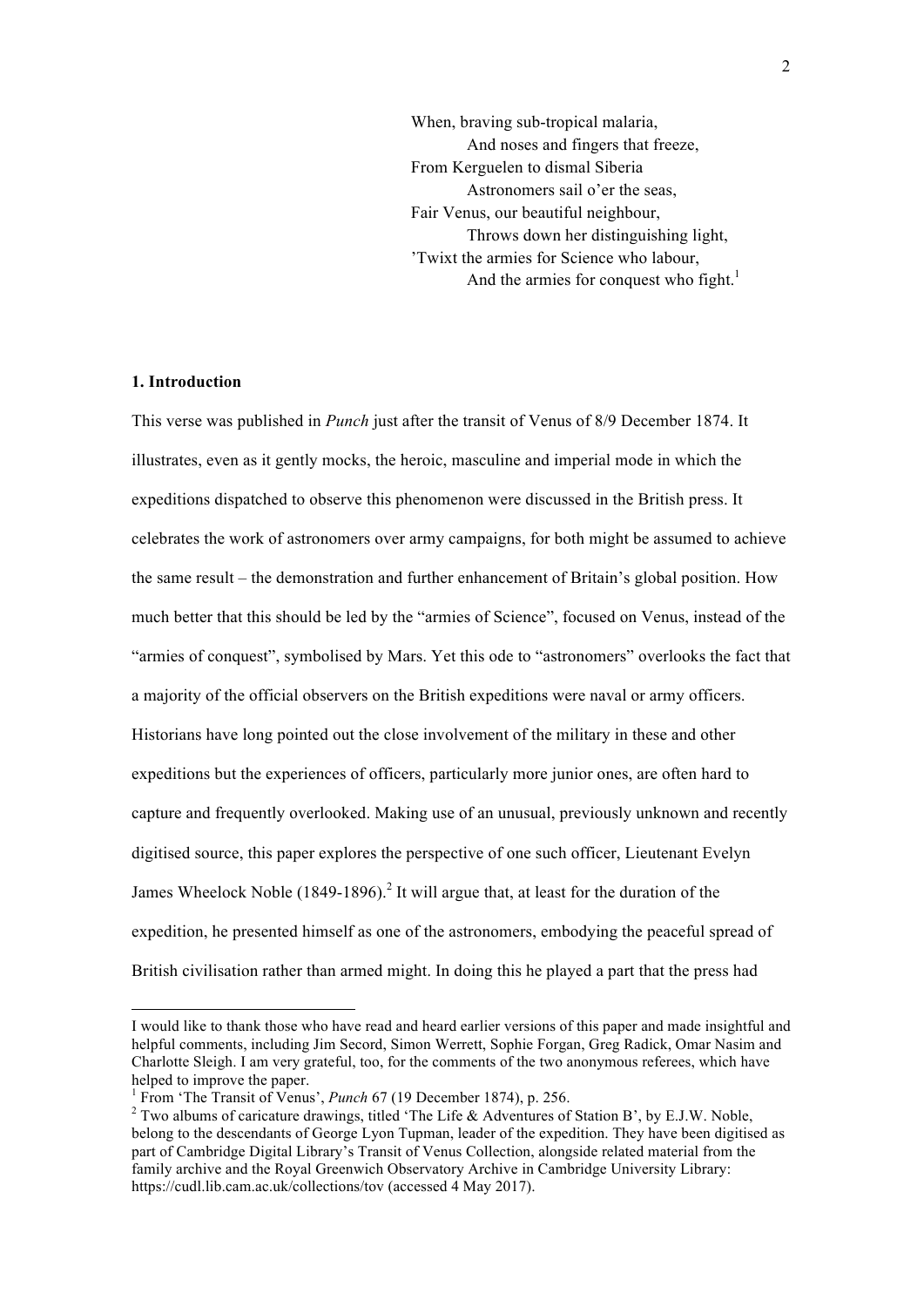defined for him but, by treating these identities humorously, he also played a role in developing cohesion within his expeditionary party.

The caricatures enhance and extend what has been written about the transit of Venus expeditions of the eighteenth and nineteenth centuries.<sup>3</sup> These involved observers being sent to widely separated locations in order to create a baseline for a measurement of the Sun's parallax. From this measurement the distance between the Earth and Sun could be calculated, providing a means of establishing real rather than relative distances and masses in the Solar System. This was considered a "noble" problem of scientific interest, although it was also hoped that it would improve the accuracy of astronomical and navigational tables. In addition, the expeditions provided the opportunity visit and carry out survey work in areas of scientific, imperial and military interest. Probably the best documented of the nineteenth-century expeditions is that to the Sandwich Islands.<sup>4</sup> The largest of five official British expeditions for 1874, 'Station B' was led by George Lyon Tupman, a captain in the Royal Marine Artillery. He was paid as chief organiser of all five expeditions from 1872 and, afterwards, to reduce the observations until March 1878, working a further two years voluntarily, "*con amore*", by which time he had been made Major and retired.<sup>5</sup> According to George Forbes, a professor at Anderson College in Glasgow and one of the Sandwich Island observers, he was "head of the entire enterprise, and is responsible through the Astronomer Royal to the Government for every part. Every observer is responsible to Capt. Tupman."<sup>6</sup> Led by an army officer, the expeditions were planned, trained for and executed like a military exercise.

<sup>3</sup> The chief studies of the eighteenth- and nineteenth-century transits are Harry Woolf, *The Transits of Venus: A Study of Eighteenth-Century Science* (Princeton: Princeton University Press, 1959) and Jessica Ratcliff, *The Transit of Venus Enterprise in Victorian Britain* (London: Pickering & Chatto, 2008). There are many popular accounts of the more heroic and convoluted eighteenth-century expeditions, e.g. Andrea Wulf, *Chasing Venus: The Race to Measure the Heavens* (London: William Heinemann, 2012), and it is an essential part of accounts of James Cook's circumnavigations.

<sup>4</sup> Michael E. Chauvin, *Hōkūloa: The British 1874 Transit of Venus Expedition to Hawai'i* (Honolulu: Bishop Museum Press, 200) and 'Astronomy in the Sandwich Islands: The 1874 Transit of Venus', *Hawaiian Journal of History*, 27 (1993), 185–225; J. Ratcliff (note 3), pp. 108-10.

<sup>5</sup> A.C.D.C. [Andrew Claude de la Cherois Crommelin], 'George Lyon Tupman', *Monthly Notices of the Royal Astronomical Society* 83 (1923), 247-8, p. 248.

<sup>6</sup> George Forbes, *The Transit of Venus* (London: Macmillan, 1874), p. 96.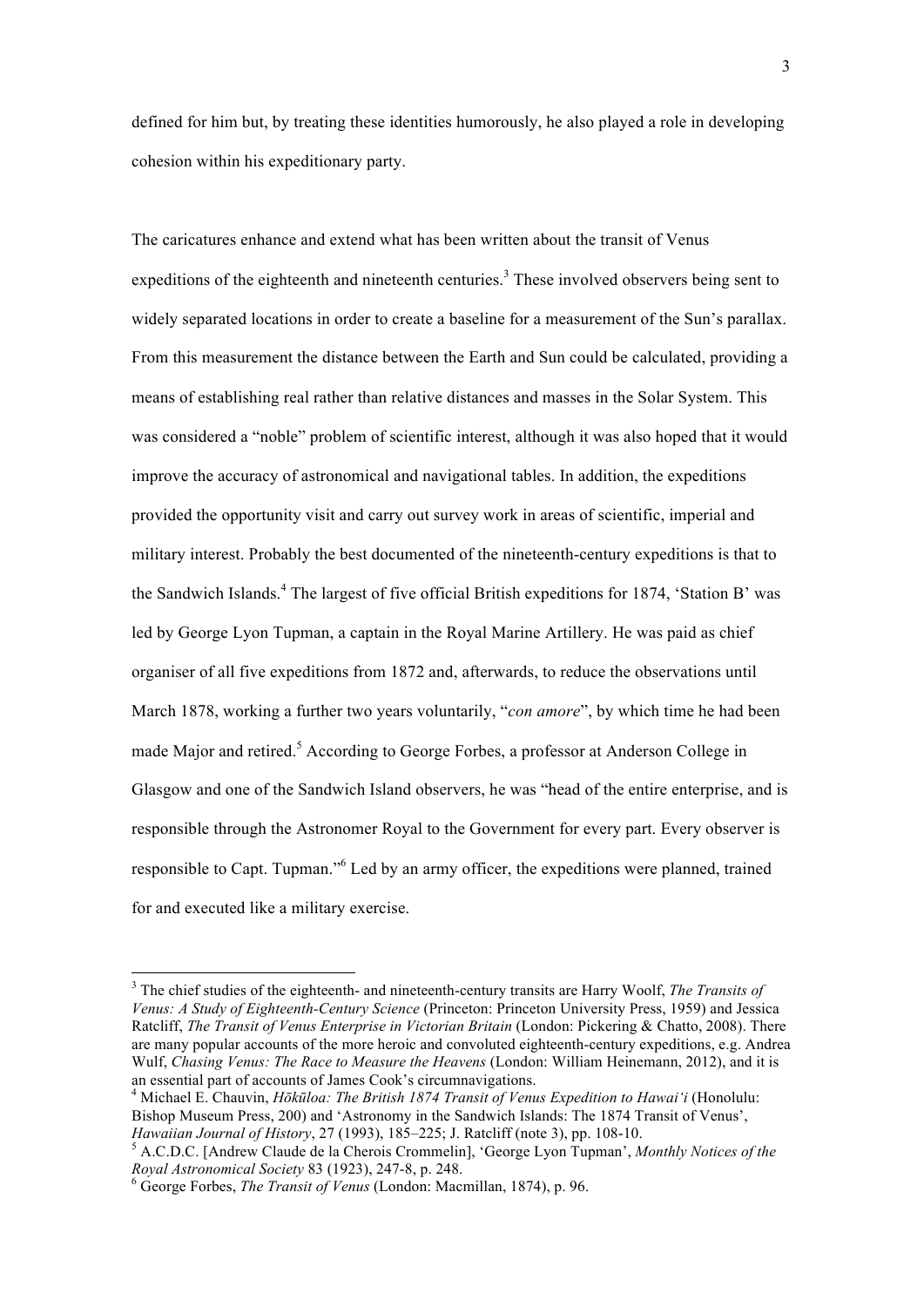Given his central role, Tupman has earned his place in the literature. Officers who were not expedition leaders rarely feature: their names are recorded in association with their observations and reports, but they are barely present as individuals either within contemporary press reports or the historiography. Chauvin, clearly more interested in the scientific credentials of an observer like Forbes and finding the official archive unilluminating, wrote of the "soldierly near-anonymity" of Lieutenants Noble and Ramsden.<sup>7</sup> This is unsurprising, for most of the transit of Venus officers went back to military careers and, from the point of view of history of science, obscurity. From the official records of the expeditions, we simply find officers' names as arrivals to a new kind of training, and bare accounts of their work and performance. We get closer to the Station B observers in Tupman's letters to the Astronomer Royal and in his official journal of the expedition. They feature as part of the collective and there is a sense that they are included among the "we", "us" and "our" of which Tupman often wrote: a group that shared experiences and formed opinions together, including negative views of one expedition member.<sup>8</sup> But these are official reports and, although often revealing, are limited in the ways we might expect.

E.J.W. Noble produced an entirely different kind of document, which must be read carefully within a number of contexts. After introducing the artist, his companions and the source, these unique documents will be considered alongside other examples of drawing, creation of albums, and recording and memorialising of expeditions. The caricatures drew inspiration from and, in a private manner, contributed to the large visual and literary record of travel, generally, and the 1874 transit of Venus expeditions, specifically. They will also be discussed as examples of the

<sup>7</sup> M. Chauvin, *Hōkūloa* (note 4), p. 206, endnote 25. Throughout the book the officers appear only briefly, their names being mentioned a fraction of the times of the others'. Noble's brief report from 8 December 1874 is in George Biddell Airy, *Account of the Observations of The Transit of Venus, 1874, December 8, Made Under the Authority of the British Government: and of the Reduction of the Observations* (London: HM Stationary Office, 1881), pp. 62-3.

<sup>&</sup>lt;sup>8</sup> Papers of George Lyon Tupman, Royal Greenwich Observatory Archives (Cambridge University Library), RGO 59. The first two volumes of Tupman's Home Journals (RGO 59/56/1-2), beginning 15 May 1872, detail the period of organization and training at Greenwich; the Honolulu Station Journal (RGO 59/70) follows the expedition overseas. Tupman's journals are included in Cambridge Digital Library's Transit of Venus Collection: https://cudl.lib.cam.ac.uk/collections/tov [accessed 17 October 2016]. Tupman's correspondence with the Astronomer Royal on transit of Venus matters is among the Papers of George Airy, Royal Greenwich Observatory Archives, including RGO 6/267 and 270.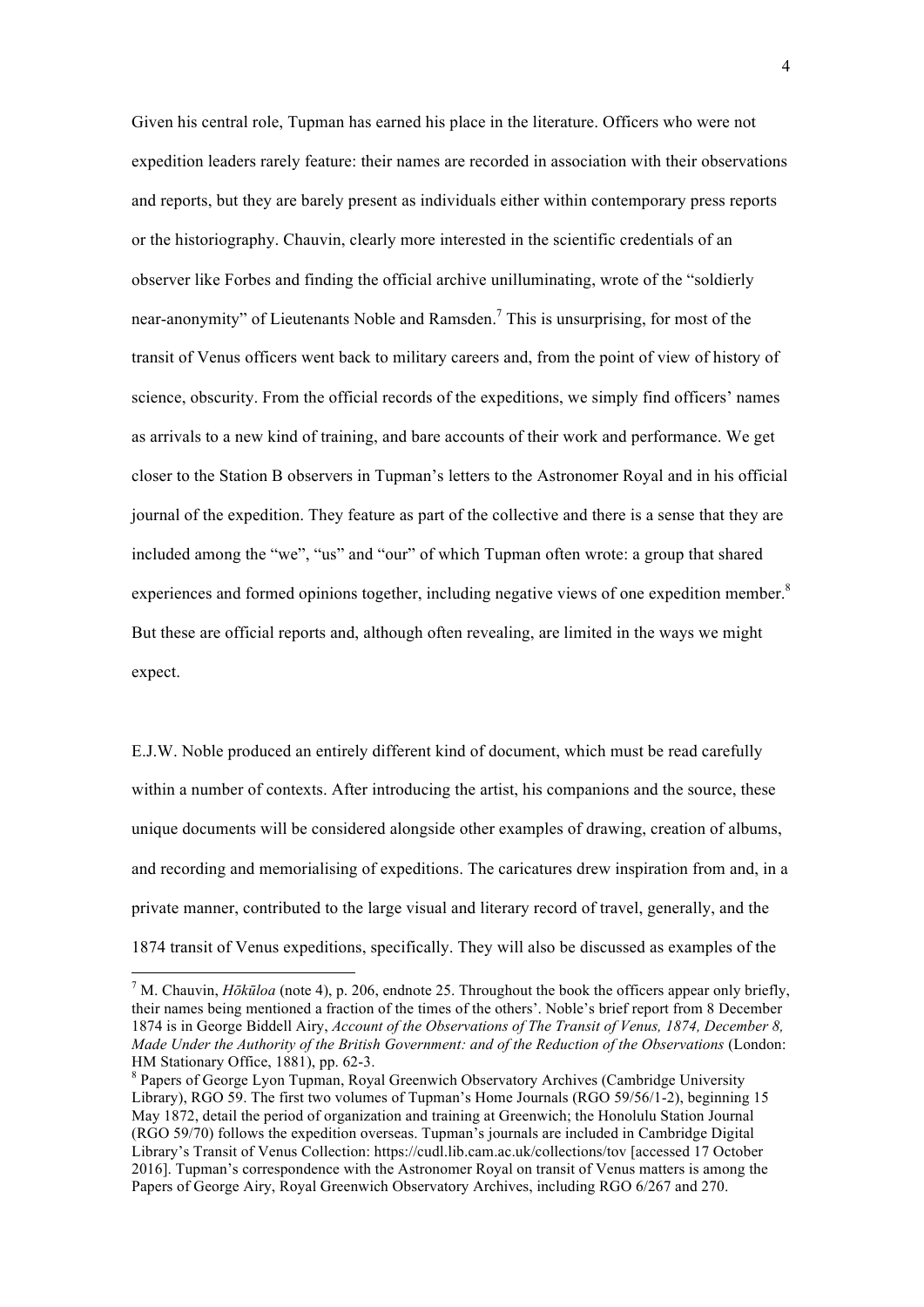use of humour in relation to science and to develop bonds between members of an expedition. Noble's knowing subversions of the heroic, military and imperialist modes in which the transit of Venus expeditions were publicly represented can be interpreted as an insider's view and, perhaps, as a claim to a kind of scientific masculinity that placed value in self-effacing dedication rather than flashy heroics.<sup>9</sup> Despite his usual role, and the close links between science and the military evident within these and other expeditions, Noble carefully differentiated himself and his companions not only from the native and settler populations encountered, but also from British soldiers, diplomats and unofficial observers. The evidence and comparative cases suggest that the caricatures were shared with the group and, given their sheer number, were in demand. If so, the overlapping identities of military, scientific and expeditionary culture they reveal, and Noble's take on events and people, must have been found amusing and acceptable by the group. The caricatures thus probably played a role in reinforcing group cohesion, as well as leaving historians with an exceptional case study for exploring Victorian expeditionary culture.

#### **2. "The Life & Adventures of Station B"**

!!!!!!!!!!!!!!!!!!!!!!!!!!!!!!!!!!!!!!!!!!!!!!!!!!!!!!!

In 1874, Noble was a lieutenant in the Royal Marine Artillery and, apart from his nearly twoyear secondment to transit of Venus duties, a career Marine. He had served on HMS *Ocean* at China Station (1869-72), was promoted to Captain (1877), twice mentioned in despatches and awarded brevet of Major and the Order of Medjidie (1882) for his role in actions in the Middle East. He commanded the Royal Marines on special police duties in Dublin in 1882, was a Staff Officer in 1883 and became a Military Instructor on the General Staff of the RMA in 1887 before retiring in 1892 and dying, just four years later, aged  $47<sup>10</sup>$  He was 24 when he joined

<sup>9</sup> On masculinity and imperialism, see John Tosh, *Manliness and Masculinities in Nineteenth-Century Britain: Essays on Gender, Family, and Empire* (Harlow: Pearson Longman, 2005), pp. 192-214; on scientific masculinity see the introduction and essays in Erika Lorraine Milam and Robert A. Nye (eds), *Scientific Masculinities*, *Osiris* 30 (Chicago: University of Chicago Press, 2015).

<sup>10</sup> Royal Marines Badge and Insignia Reference: Service History http://www.rm-

badges.com/DAPShowGraveFile.php?id=132003170&location=images\_graves and newspaper obituary http://www.rm-badges.com/DAPShowGraveFile.php?id=132003175&location=images\_graves. Noble's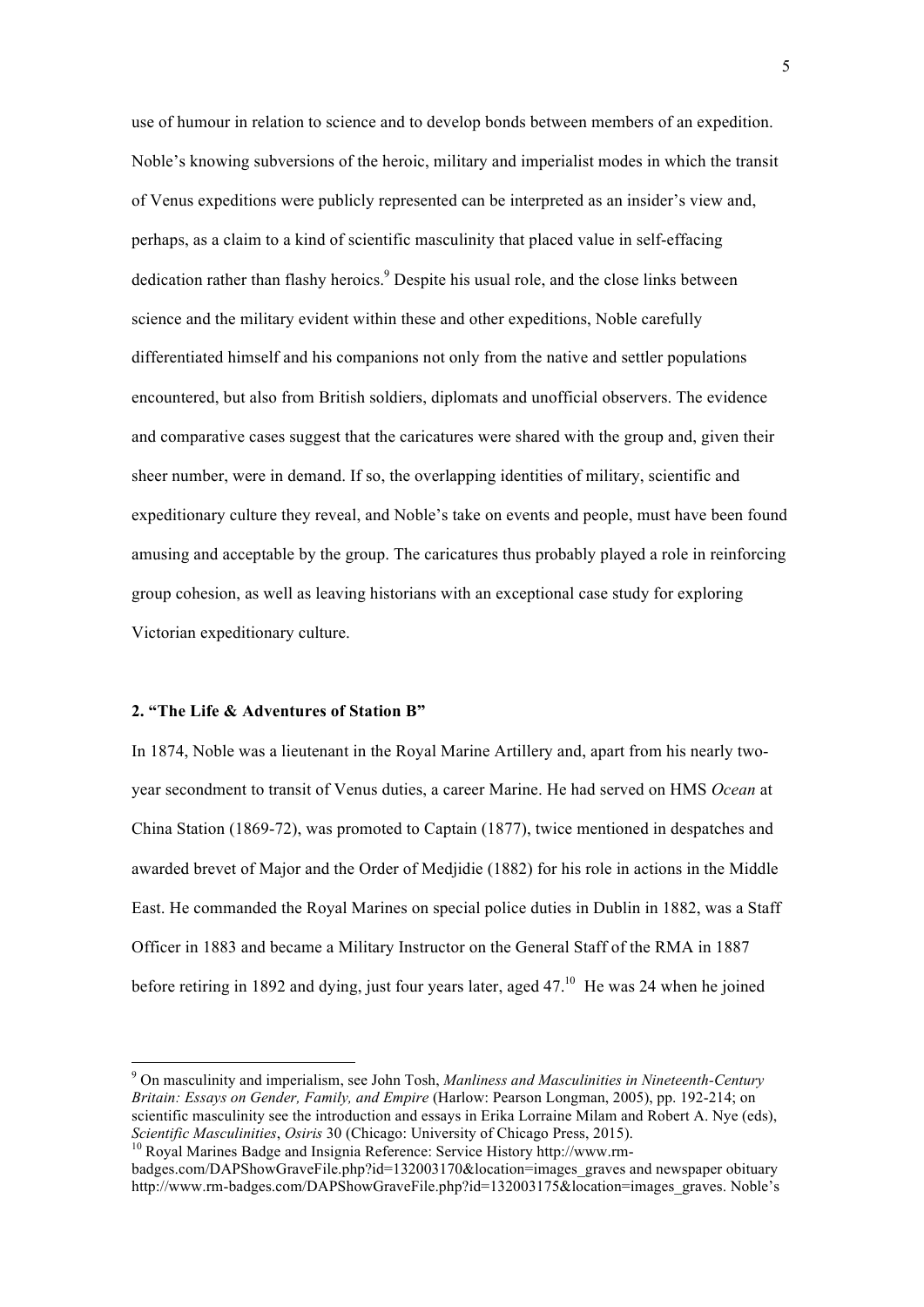other trainee officers attached to the transit expeditions at the newly opened Royal Naval College, Greenwich, in September 1873. He arrived at the same time as Lieutenant Leonard Darwin of the Royal Engineers, later than the bulk of "volunteer" Royal Navy officers, who started in July. Our Lieutenant Noble seems to have replaced another Lieutenant Noble, possibly his brother Edward, who entered the Navy in 1861 (their father, Jeffrey Wheelock Noble, was a Royal Navy captain).<sup>11</sup> More than one officer had chosen to leave after beginning their repetitive training in observation and calculation. Lieutenants Ross and Botcher, for example, arrived on 2 September but the former, having "expressed his determination to 'try his hand'", had left by the 18th, while the latter withdrew immediately "after an interview with [Tupman] regarding the nature of the work required".<sup>12</sup>

Noble may have had advance warning about the nature of the work from his brother but he was a novice in astronomy. While Darwin, who had received higher mathematical education at the Royal Military College in Woolwich, was set to observing straight away, Noble was "reading Loomis", an elementary astronomy textbook by Elias Loomis.<sup>13</sup> Nevertheless, he was soon being instructed in how to adjust the altazimuth telescope, to determine Greenwich time by observing the Moon, and was having his computations scrutinised. Unlike the work of Lieutenant Smith and Henry Barnacle ("not yet satisfactory" and "very unsatisfactory"), Noble's seems to have passed muster. On 26 December 1873 he was among the majority

!!!!!!!!!!!!!!!!!!!!!!!!!!!!!!!!!!!!!!!!!!!!!!!!!!!!!!!!!!!!!!!!!!!!!!!!!!!!!!!!!!!!!!!!!!!!!!!!!!!!!!!!!!!!!!!!!!!!!!!!!!!!!!!!!!!!!!!!!!!!!!!!!!!!!!!!!!!!!!!!

<sup>11</sup> Tupman, Home Journal 1, records officers who joined 25 Jul 1873 (https://cudl.lib.cam.ac.uk/view/MS-RGO-00059-00056-00001/29), the resignation of Lieutenant Noble RN on 5 Sep

medals were sold in 1991 http://www.christies.com//lotfinder/lot/three-major-e-j-w-noble-royal-2910688 details.aspx [accessed 19 October 2016].

<sup>(</sup>https://cudl.lib.cam.ac.uk/view/MS-RGO-00059-00056-00001/45) and arrival of Lieutenant Noble RMA on 15 Sep (https://cudl.lib.cam.ac.uk/view/MS-RGO-00059-00056-00001/48). For Edward and Jeffrey Noble, see Admiralty: Officers' Service Records (The National Archives), ADM 196/17/178. Naval officers training as transit observers were accommodated at the College (founded January 1873), while civilian volunteers had to find their own accommodation. Training was done at the College, Royal Observatory, Greenwich, and Greenwich Park.

<sup>12</sup> Tupman, Home Journal 1, p. 36, 2 Sep 1873, https://cudl.lib.cam.ac.uk/view/MS-RGO-00059-00056- 00001/44. Tupman and Airy were concerned about the low rates of pay and the quality of officer that the Admiralty was prepared to encourage to volunteer: J. Ratcliff (note 3), p. 82.

<sup>&</sup>lt;sup>13</sup> Darwin's skills were emphasised by his father, Charles, in a letter to the Astronomer Royal's son (RGO) 6/273, ff. 348-9, quoted in M. Chauvin, *Hōkūloa* (note 4), p. 204, endnote 34). Tupman, Home Journal 1, pp. 40-1, https://cudl.lib.cam.ac.uk/view/MS-RGO-00059-00056-00001/48 to https://cudl.lib.cam.ac.uk/view/MS-RGO-00059-00056-00001/49.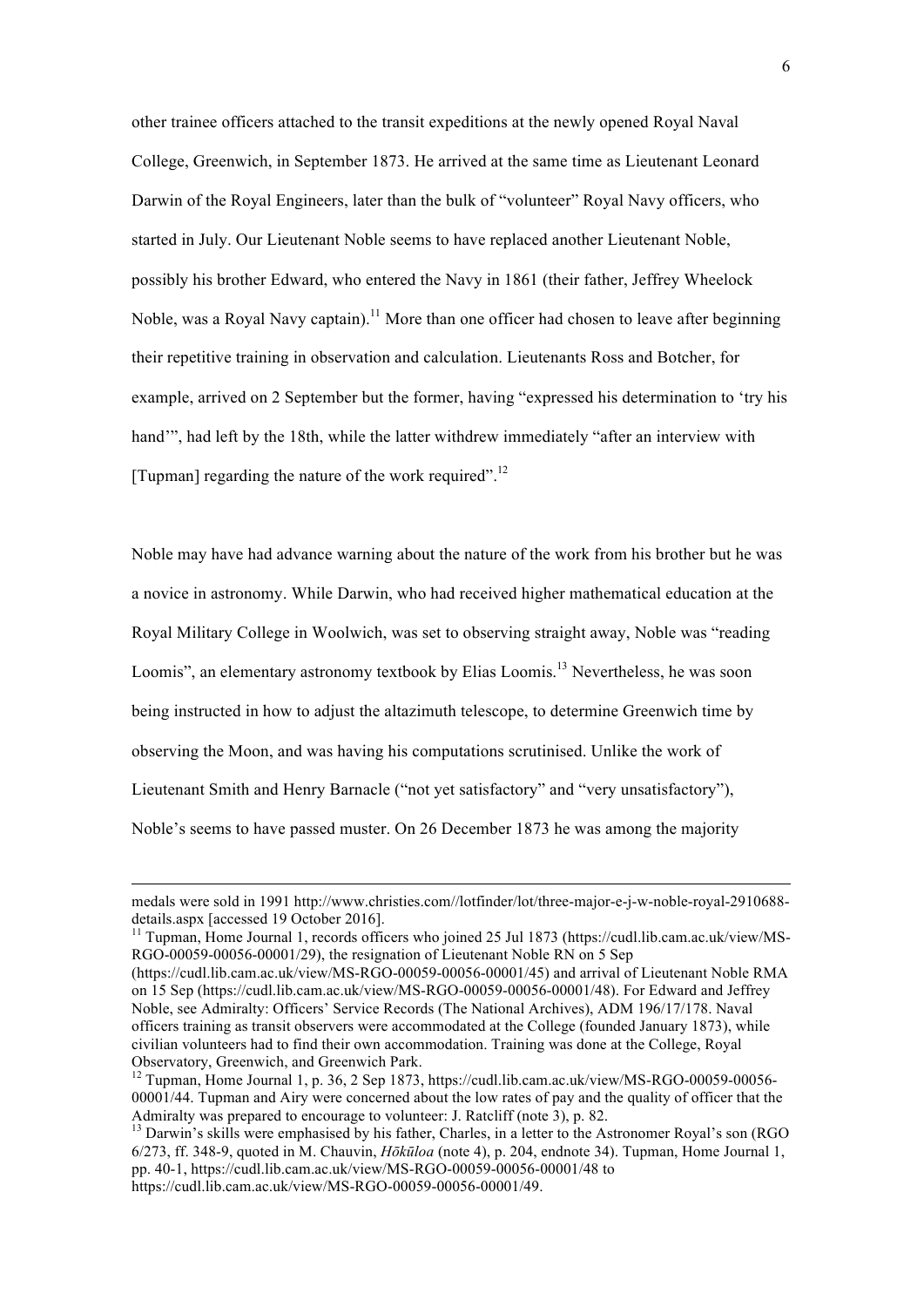classed as "Astronomically prepared".<sup>14</sup> He practised transit and equatorial observations, setting up and taking down instruments and observing huts, and making observations of a model simulating the transit. Despite Chauvin's suggestion that in Honolulu Tupman chose to keep Noble "under the watchful eye of an officer of higher rank", it appears that he was trusted and useful.<sup>15</sup> Tupman asked him to direct a group of civilian trainees in taking down and re-erecting a hut, for example, and to superintend the departure of the 75 tons of Station B baggage from Greenwich to London, which is the opening event in Noble's albums (Fig. 1). Tupman considered Noble and Forbes's work in seeing the baggage from London to Birkenhead and loaded on board ship "first rate".<sup>16</sup>

A photograph of the observers, the dramatis personae, is included at the beginning of the first album (Fig. 2). As well as Noble, Tupman and Forbes, there are John Walter Nichol, an assistant at the Royal Observatory, Edinburgh; Lieutenant Francis Edward Ramsden, RN, the expedition's photographer; Richard Johnson, who taught experimental science at Trinity College Dublin; and Henry Glanville Barnacle, who had recently received his BA at Cambridge. Tupman, Noble, Nichol and Ramsden were at the main station at Honolulu, O'ahu, while Johnson was at Waimea, Kauai, and Forbes and Barnacle at Kailua-Kona, on the island of Hawai'i. Three out of the seven, or three out of four at the main station at Honolulu, were military men; all were bachelors and relatively young. Tupman was the eldest at 36, and is referred to in the caricatures as "the Captain". Johnson, often dubbed "our venerable [or esteemed] old friend", was 34; Nichol, 31; and Forbes, "the Professor", was, like Noble, Ramsden and Barnacle, 25.<sup>17</sup> Although the university men, Forbes and Johnson, were the ones

<sup>&</sup>lt;sup>14</sup> Tupman, Home Journal 2, p. 48 (26 Dec 1873), https://cudl.lib.cam.ac.uk/view/MS-RGO-00059-00056-00002/13. The comment about Smith was 7 Nov 1873, Barnacle 28 Feb 1874.

<sup>15</sup> M. Chauvin, *Hōkūloa* (note 4), p. 47.

<sup>16</sup> Tupman, Home Journal 2, p. 65 (1 Mar 1874), https://cudl.lib.cam.ac.uk/view/MS-RGO-00059-00056- 00002/30; Tupman to Noble, 7 May 1874, RGO 6/273, f. 783; Tupman, Home Journal 2, p. 94 (26 May 1874), https://cudl.lib.cam.ac.uk/view/MS-RGO-00059-00056-00002/62.

<sup>&</sup>lt;sup>17</sup> Biographical information is from obituaries indexed by the Royal Astronomical Society, Royal Navy service indexes at The National Archives and M. Chauvin, *Hōkūloa* (note 4). Tupman, Ramsden and Barnacle all married within a few years of the expedition; Noble, Johnson, Nichol and Forbes remained unmarried. Several died young (Noble at 47, Ramsden at 32 and Nichol at 35) or bear out Tosh's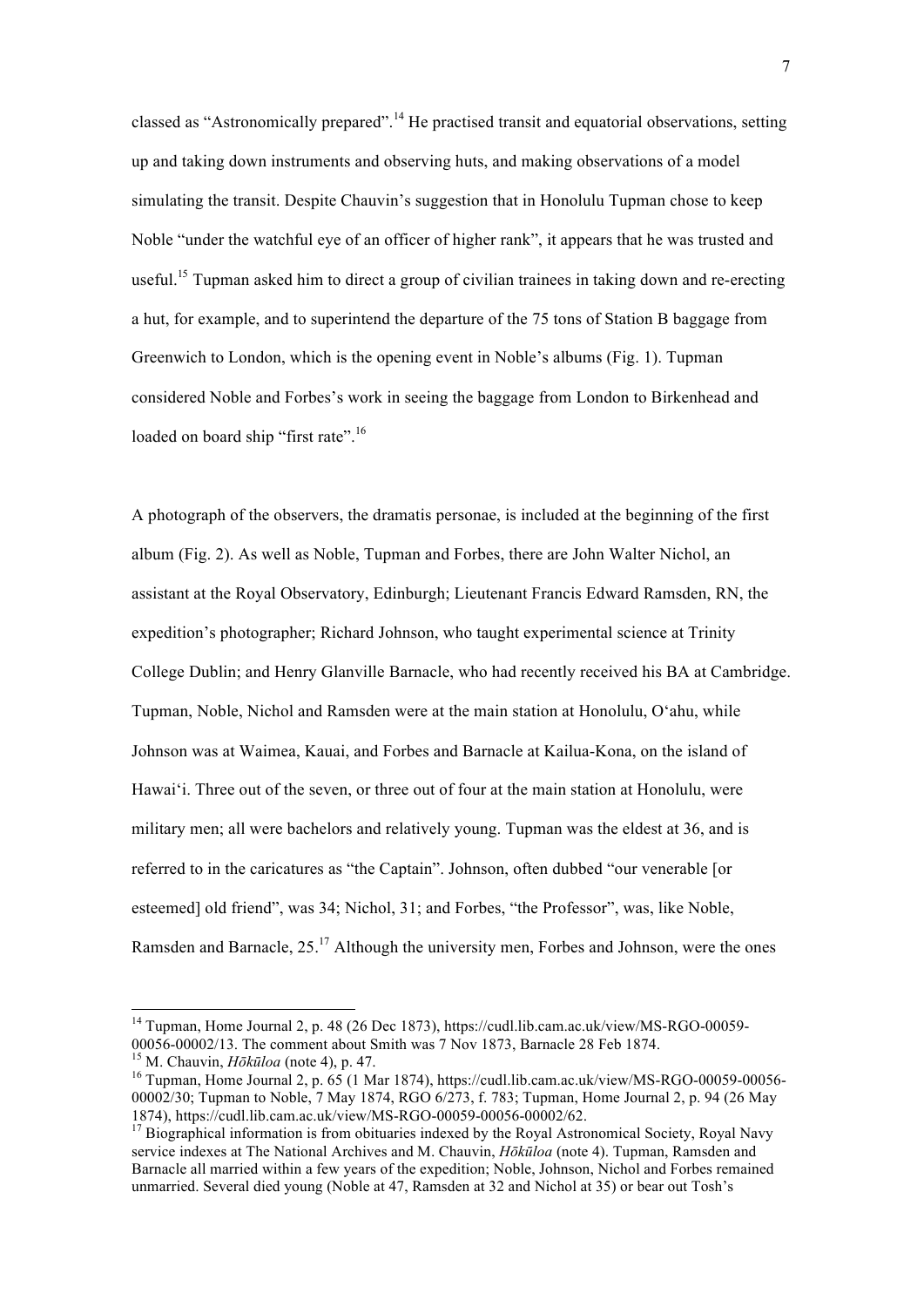trusted to lead sub-stations, the fact that the overall leader was an officer, and that Barnacle and Nichol were on a par with Ramsden and Noble, suggests that neither age nor civilian/officer status dictated a hierarchy. While the caricatures involve some gentle teasing about individuals' foibles and habits, there is a strong sense of affection. Nichol, who died just four years later, was remembered in his obituary for his "genial and kindly nature" and "excessive *bonhomie*" – he contributed his geniality to the group dynamics, and Noble his caricatures.<sup>18</sup> Only Barnacle, as discussed in the final section, was partially left out of what was otherwise a strong unit.

The two albums form a memoir of, or memorial to, events unique in the lives of all the men involved. The caricatures are presented as a completed narrative: the inside front cover states "By E.J.W. Noble – R.M. Art" and the title page "The Life & Adventures of Station B/ Tr. Venus Expedition 1874/ Commencing 1874 May 27/ Ending 1875 June 9".<sup>19</sup> The albums contain 78 sheets of caricature drawings, varying from single to multiple images, and trace the entire expedition, starting and ending at the Royal Observatory, Greenwich. They picture the observers' activities as they and their equipment travel by sea to Honolulu, via Birkenhead, Bahia, Rio de Janeiro and Valparaiso. In the Sandwich Islands the caricatures reveal them setting up the temporary observatories, mounting and adjusting instruments, making routine and exceptional observations, carrying out chronometer runs to establish longitudes, engaging with Honolulu society, and battling with local cats, rain, mosquitoes, boredom, interruptions and other hazards. The second volume includes Noble's trans-continental return journey with Tupman, via Vallejo, San Francisco, Sulphur Creek, Salt Lake City, Chicago, Niagara, Washington and New York. The expedition party and their hosts – ships' captains, King

!!!!!!!!!!!!!!!!!!!!!!!!!!!!!!!!!!!!!!!!!!!!!!!!!!!!!!!!!!!!!!!!!!!!!!!!!!!!!!!!!!!!!!!!!!!!!!!!!!!!!!!!!!!!!!!!!!!!!!!!!!!!!!!!!!!!!!!!!!!!!!!!!!!!!!!!!!!!!!!!

observation that at this period "Reluctance to marry was a demographic fact" that underpinned military and imperial service: J. Tosh (note 9), p. 106.

<sup>18</sup> 'John Walter Nichol', *Monthly Notices of the RAS*, 39 (1879), 237.

<sup>&</sup>lt;sup>19</sup> Noble, Album 1, https://cudl.lib.cam.ac.uk/view/MS-TRANSIT-00001/2 and

https://cudl.lib.cam.ac.uk/view/MS-TRANSIT-00001/3. The "By" is added in pencil, probably in a different hand. This may represent the album's passing to another owner, or perhaps a clarification by a later Tupman family member. My thinking about the making and use of the drawings has been shaped by James A. Secord, 'Scrabook Science: Composite Caricatures in Late Georgian England', in *Figuring it Out: Science, Gender and Visual Culture*, ed. by Ann B. Shteir and Bernard Lightman (Hanover and London: University Press of New England, 2006), pp. 164-91.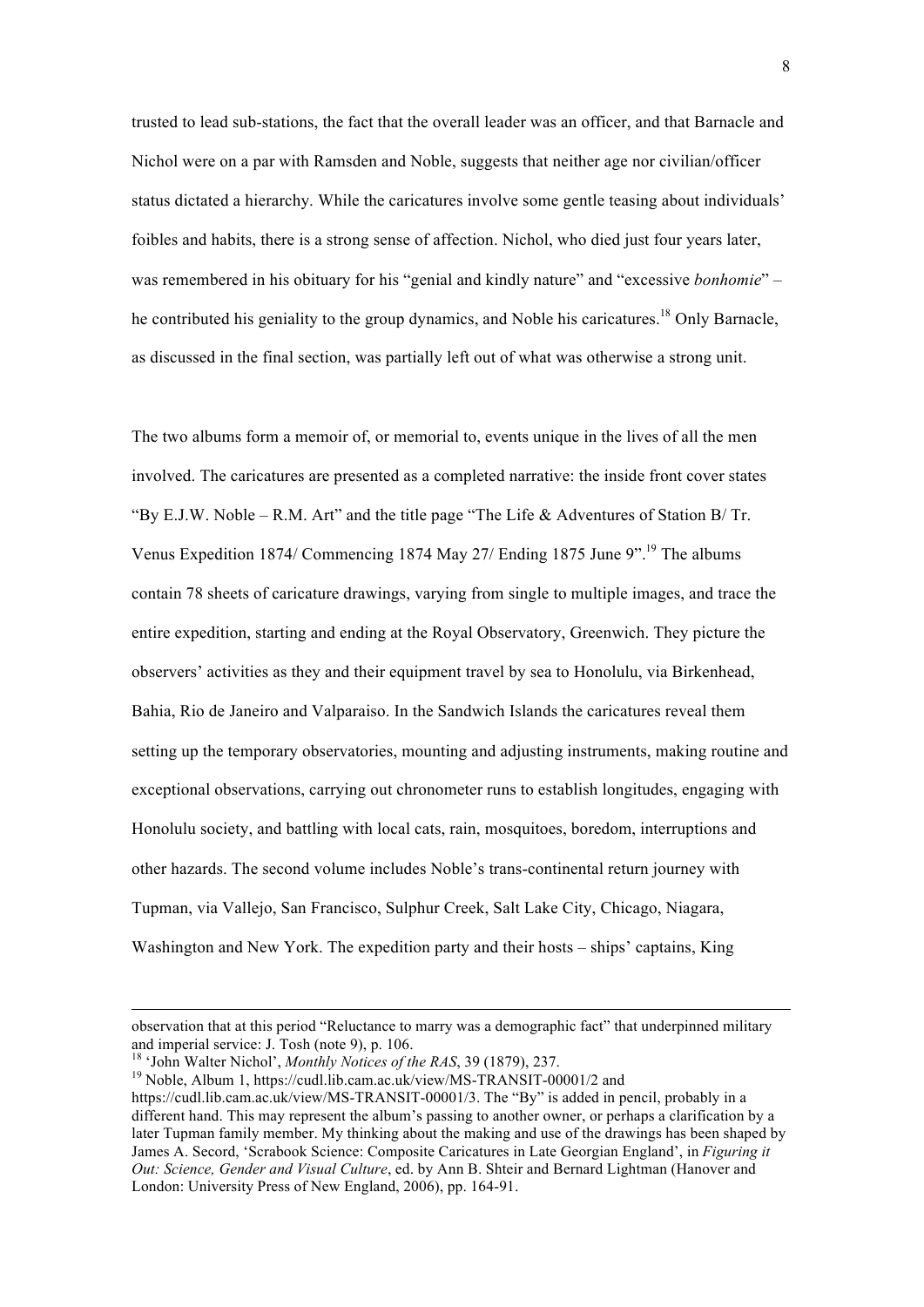Kalākaua, the British Commissioner and other local dignitaries, immigrant families, officers, surveyors and instrument makers – are depicted, as are the landscapes, sightseeing opportunities, observing huts, instruments and their packing cases.

The caricatures confirm many aspects of expeditionary culture that historians have come to anticipate. Expeditions and science in the field have been "in the limelight as a model of authentic, situated practice", central to the process of what Steven Shapin has called "lowering the tone" in the history of science.<sup>20</sup> Noble's caricatures are almost exemplary in revealing the unsung participants beyond the leadership and the difficulties of maintaining literal and figurative boundaries in the field. They show the work required to generate collective effort within heterogeneous groups comprised of amateurs, professionals, civilians and military, and to ensure that observations and accounts were trustworthy. They reveal the tedious, material and embodied nature of the work undertaken, and the sheer effort required to transport and set up precision instruments for expeditionary work.<sup>21</sup> They also exemplify Martin Thomas's description of expeditions as an "outpouring of cultural product", indeed as self-referential and self-replicating "machines for producing discourse".<sup>22</sup> They responded to existing texts, images and traditions associated with expeditionary naval and scientific culture, and to public discussion about the transit of Venus effort and role of science more broadly. As caricatures

<sup>20</sup> Robert E. Kohler and Jeremy Vetter, 'The Field', in Bernard Lightman (ed), *A Companion to the History of Science* (Chichester: Wiley Blackwell, 2016), pp. 282-95, p. 290; Steven Shapin, 'Lowering the Tone in the History of Science', in *Never Pure: Historical Studies of Science as if it was Produced by People with Bodies, Situated in Time, Space, Culture and Society, and Struggling for Credibility and Authority* (Baltimore: Johns Hopkins University Press, 2010), pp. 1-14.

<sup>&</sup>lt;sup>21</sup> Foundational for thinking about the field as a category and place for science is Henrika Kuklick and Robert E. Kohler (eds), *Science in the Field*, *Osiris* 11 (Chicago: University of Chicago Press, 1996). Here, and in the recent Martin Thomas (ed), *Expedition into Empire: Exploratory Journeys and the Making of the Modern World* (New York and Abingdon, Routledge, 2015), there has also been focus on the nature and variety of collective scientific labour, the personae adopted and the material and practical realities. On travel, practice and instruments, see e.g. Marie-Noëlle Bourguet, Christian Licoppe and Heinz Otto Sibum (eds), *Instruments, Travel and Science: Itineraries of Precision from the Seventeenth to the Twentieth Century* (London: Routledge, 2002) and Fraser MacDonald and Charles W. J. Withers (eds), *Geography, Technology and Instruments of Exploration*, ed. by (Farnham: Ashgate, 2015).  $^2$  Martin Thomas, 'What is an Expedition? An Introduction', in M. Thomas (note 21), pp. 1-24, pp. 5, 6.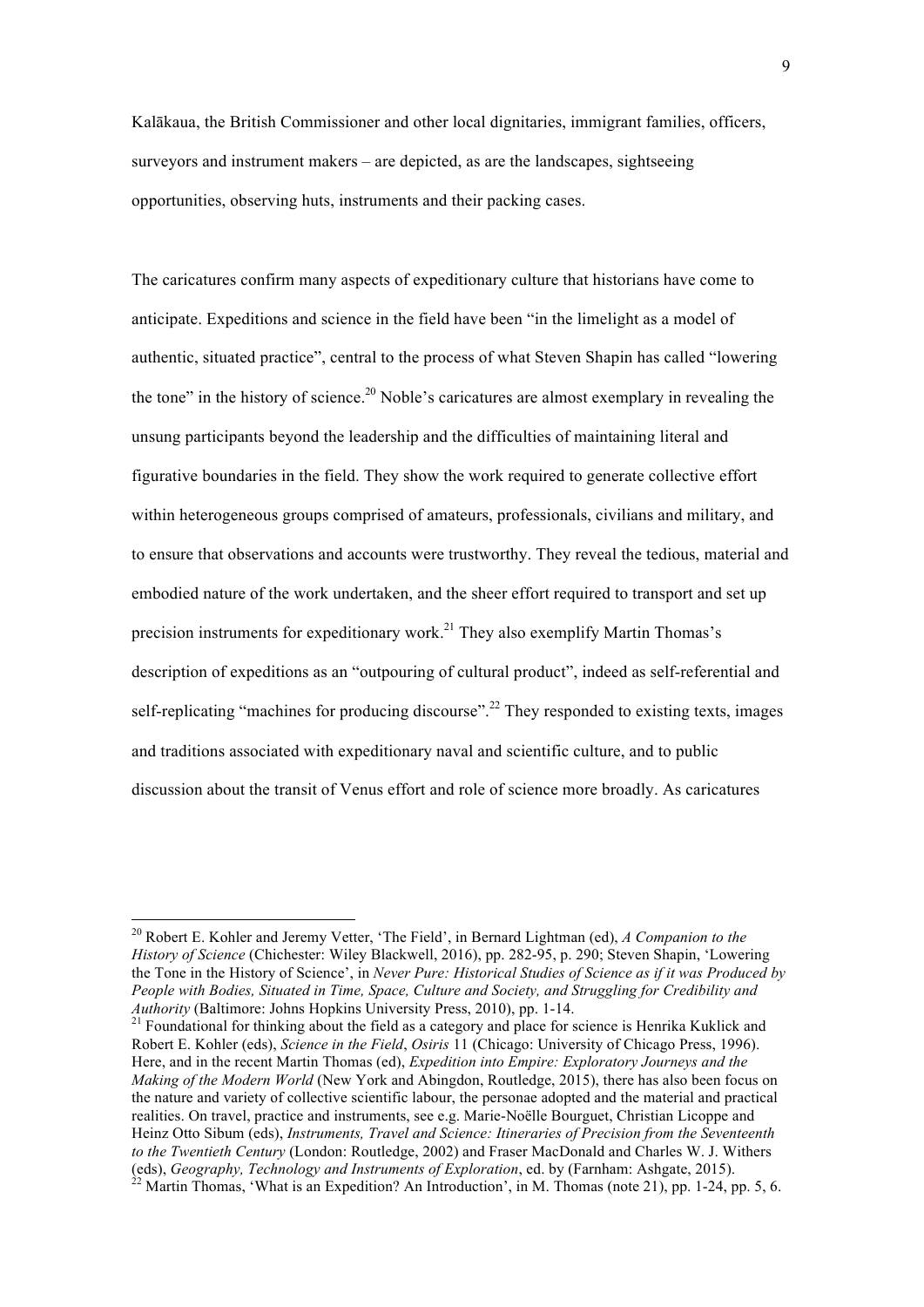they did this in humorous and ironic mode, revealing of tensions that could be exploited for effect, and the peculiarities and requirements of this microculture.<sup>23</sup>

In the completed albums, each sheet of caricatures has its own page opening, with place names added as a title and to re-establish a sense of chronology and geography. As the albums are in the possession of the Tupman family, they must have been given to Tupman, perhaps at the end of the expeditions, when observers' official workbooks and journals were handed over and they went their separate ways. This is supported by the fact that the final sheet of caricatures imagines the seven observers at their various pursuits in the months after the expedition (see Fig. 10).<sup>24</sup> Such a gift would have acknowledged Tupman's significance as expedition leader and his lead role in the caricatures themselves. It was, presumably, a gesture of thanks, and a hope that he would remember the expedition and those on it fondly, particularly the fellow Marine who accompanied him on his long return journey by rail across America. However, the caricatures should also be thought of as having previously been separate sheets of paper, usually depicting a theme or events within a discrete time period, drawn over the course of a year spent on expedition.

#### **3. Expeditionary texts and contexts: albums, images and humour**

Noble's albums should to be understood within the broader public and private contexts of expeditionary media production. This section will consider, firstly, the tradition of drawing, recording and album-making that was encouraged within the navy; secondly, the production of imagery during the preparations for and execution of the transit of Venus expeditions; and, thirdly, the use of humour to develop a sense of group harmony and mitigate stressful circumstances, including on expeditions. Each of these help explain why the drawings were produced, the kind of functions they may have had, and their appearance and content. The

<sup>&</sup>lt;sup>23</sup> On satire and irony in relation to the contested boundaries of scientific legitimacy, see James G. Paradis, 'Satire and Science in Victorian Culture', in *Victorian Science in Context*, ed. by Bernard Lightman (Chicago and London: University of Chicago Press, 1997), pp. 143-75.

 $^{24}$  Noble, Album 2, https://cudl.lib.cam.ac.uk/view/MS-TRANSIT-00002/22.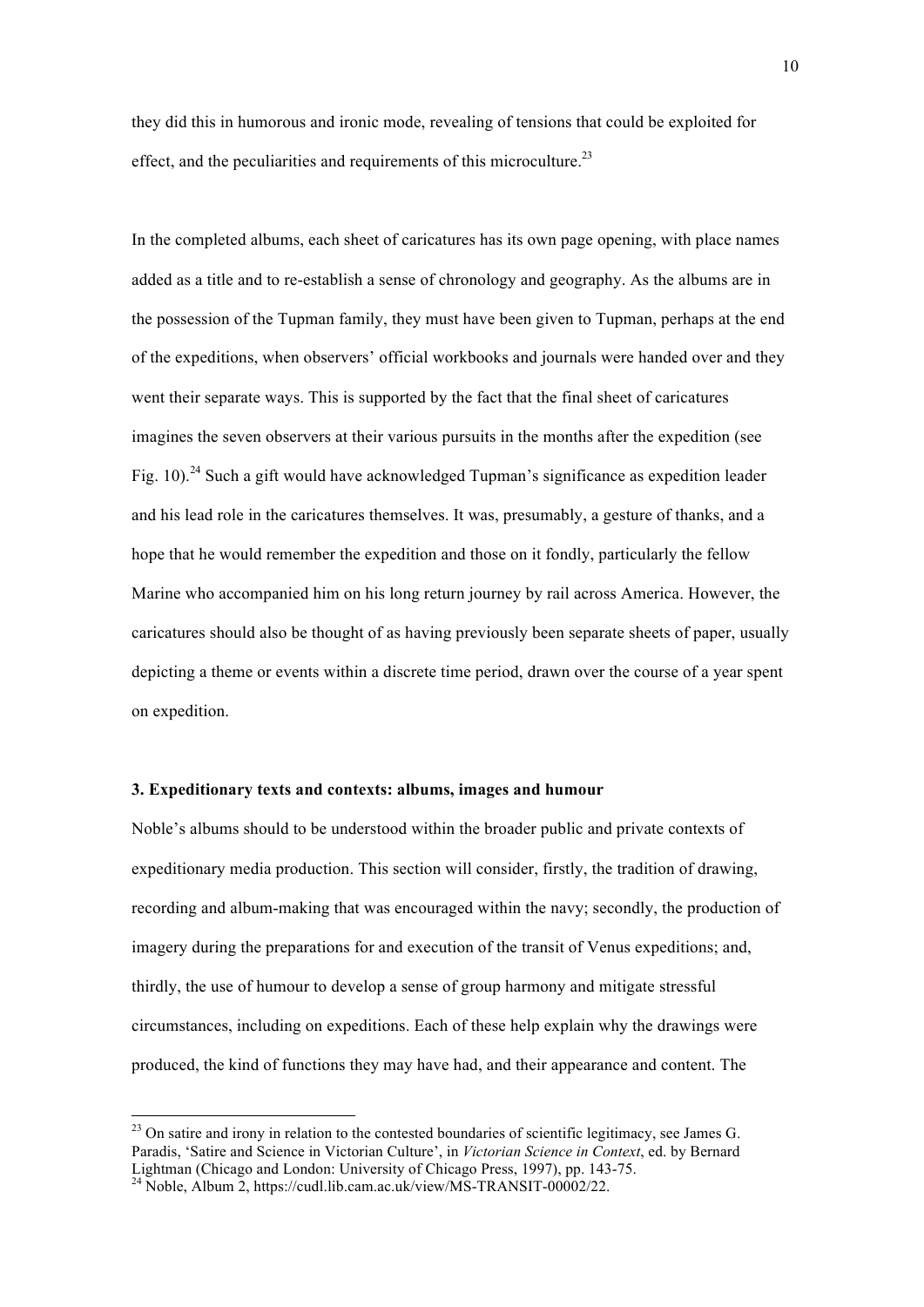caricatures do not show us Noble in the act of creating or sharing his drawings, although we frequently see him with pen and paper, scratching his head over endless calculations. We are left to imagine these activities, placing them alongside the other ways in which the men passed their time. These include sketching, dining, sleeping, reading, drinking, smoking, playing the piano, singing and dancing, which all played their part in relieving tedium and, usually, generating a sense of solidarity.

For Noble, from a naval family, drawing might be seen as an outcome of training and as part of regular practice, encouraged along with a range of other means of recording voyages. Drawings, notes and photographs were often subsequently gathered into albums. Felix Driver has argued that such albums were part of "the visual culture of exploration", a continuum of forms of drawing and note-taking within naval culture, ranging from log books and coastal outlines, to botanical and ethnographic observations, or scene-taking and souvenir-making. Observation and drawing were key skills developed by officers as part of a shared and social practice, combining observation, memory and memorialisation.<sup>25</sup> The records were produced for the individual, for sharing with other officers, for the enjoyment of family back home and as a souvenir. Tupman had earlier kept his own album, in which he, typically, kept his watercolours and drawings of places he visited and ships he travelled on. These drawings shared space with commercial photographs – including a page of artfully presented portraits of friends and family, as well as of his regiment and exotic scenes and people – and drawings given by or exchanged with others. <sup>26</sup> Such a mixture was common and often albums were, on long voyages or back home on

<sup>&</sup>lt;sup>25</sup> Felix Driver, 'Maritime Science and the Visual Culture of Exploration: The Albums of a Victorian Naval Surgeon', lecture at the Royal Society, 8 March 2013 (recording available at https://royalsociety.org/events/2013/victorian-naval-albums/ [accessed 17 October 2016]), and Felix Driver and Luciana Martins, 'John Septimus Roe and the Art of Navigation, C. 1815-1830', *History Workshop Journal* 54 (2002), 144–61.

<sup>&</sup>lt;sup>26</sup> Tupman, Album (private collection), https://cudl.lib.cam.ac.uk/view/MS-TUPMAN-00002.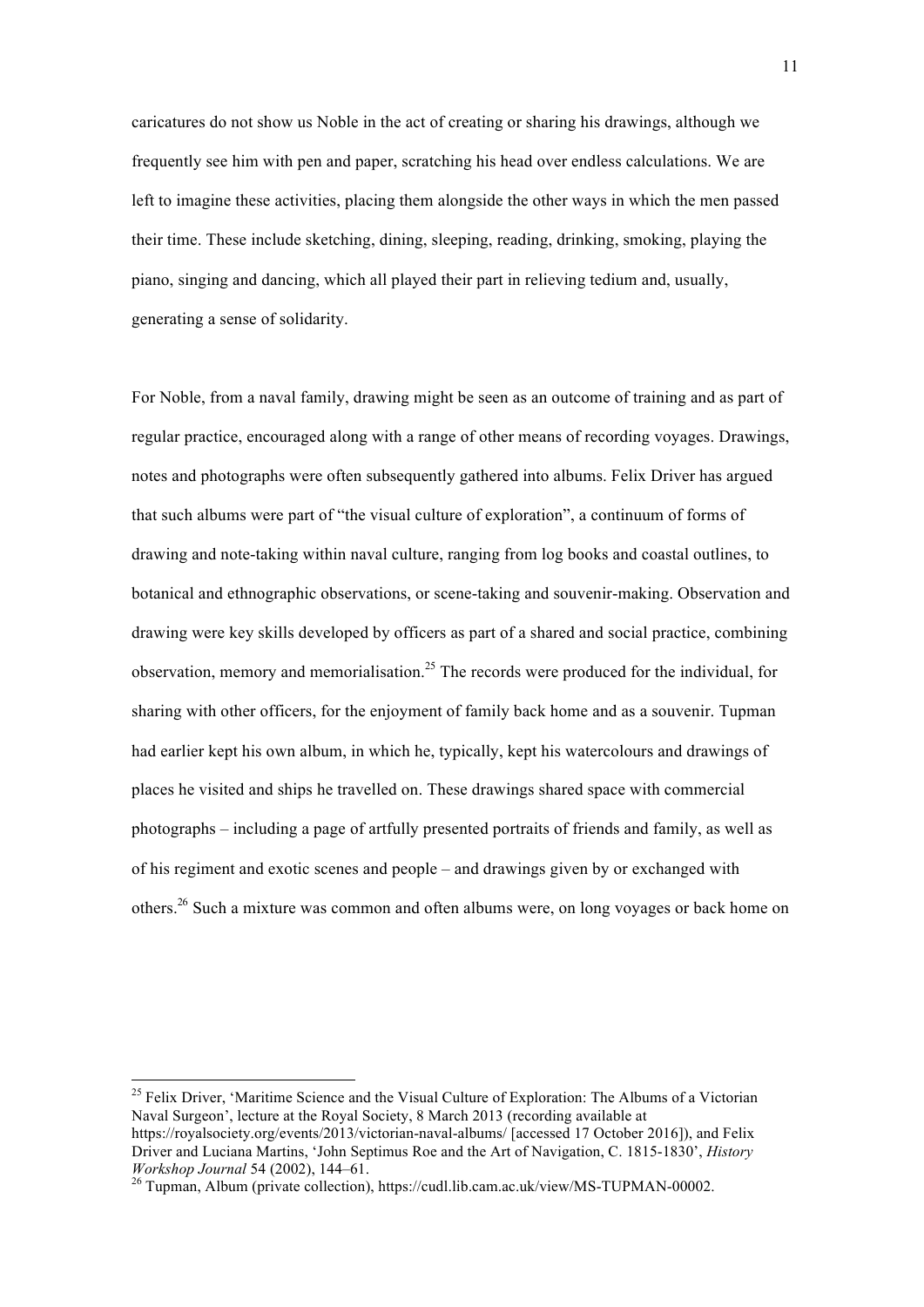half pay, arranged into decorated or collage designs that are, in more domestic settings, associated with albums created by women.<sup>27</sup>

Naval albums were one genre among the many images, narratives and accounts produced by European travellers that contrasted western civilization with the colonial 'other', within exotic and picturesque landscapes. The assumptions encoded in Tupman's commercial photographs of foreign 'types' are echoed in Noble's drawings of Hawaiians. The emptiness of Hawai'i, including evidence of recent depopulation, was contrasted with the burgeoning social world of American and European immigrants in Honolulu. These men were consumers of, and contributors to, the imperial vision of travel literature and imagery that constructed, overseas, places ready to be conquered and enlightened and, at home, supporters of empire and imperialism.<sup>28</sup> Forbes quite literally read the coastline near his observing station through the 100-year-old words of the most famous of British scientific and naval travellers as he spotted landmarks from Captain James Cook's narrative and surveys.<sup>29</sup> The popularity of narratives of travel and empire played a large role in the way that the 1874 transit of Venus expeditions – linked back to Cook's voyage to observe the 1769 transit – were presented to the public. Exotic locations and difficulties encountered were shown as overcome by steady bands of European men and the triumphs of western technology and its military and commercial reach.

As visual and textual representations of the transit of Venus equipment and expeditions, Noble's drawings entered and responded to a crowded arena. From the beginning of their training, he and his companions contributed to this in several ways. Photographs of all the equipment had

 $27$  On naval albums see Charlotte Mullins, 'The World on a Plate: The Impact of Photography on Travel Imagery and its Dissemination in Britain, 1839-1888' (unpublished PhD thesis, University of Sussex, 2012); on scrapbooks and gender, see J. Secord (note 19).

<sup>&</sup>lt;sup>28</sup> There is a wide literature on constructions of empire by travellers and men of science. See, e.g., Mary Louise Pratt, *Imperial Eyes: Travel Writing and Transculturation* (London: Routledge, 2008); Felix Driver and Luciana de Lima Martins (eds), *Tropical Visions in an Age of Empire* (Chicago: University of Chicago Press, 2005); James R. Ryan, *Picturing Empire Photography and the Visualization of the British Empire* (Chicago: University of Chicago Press, 1997); Jeffrey Auerbach, 'The Picturesque and the Homogenisation of Empire', *British Art Journal* 5 (2004), 47–54.

<sup>29</sup> George Forbes, Kailua Journal, RGO 59/69 (16 Dec 1874), https://cudl.lib.cam.ac.uk/view/MS-RGO-00059-00069/42.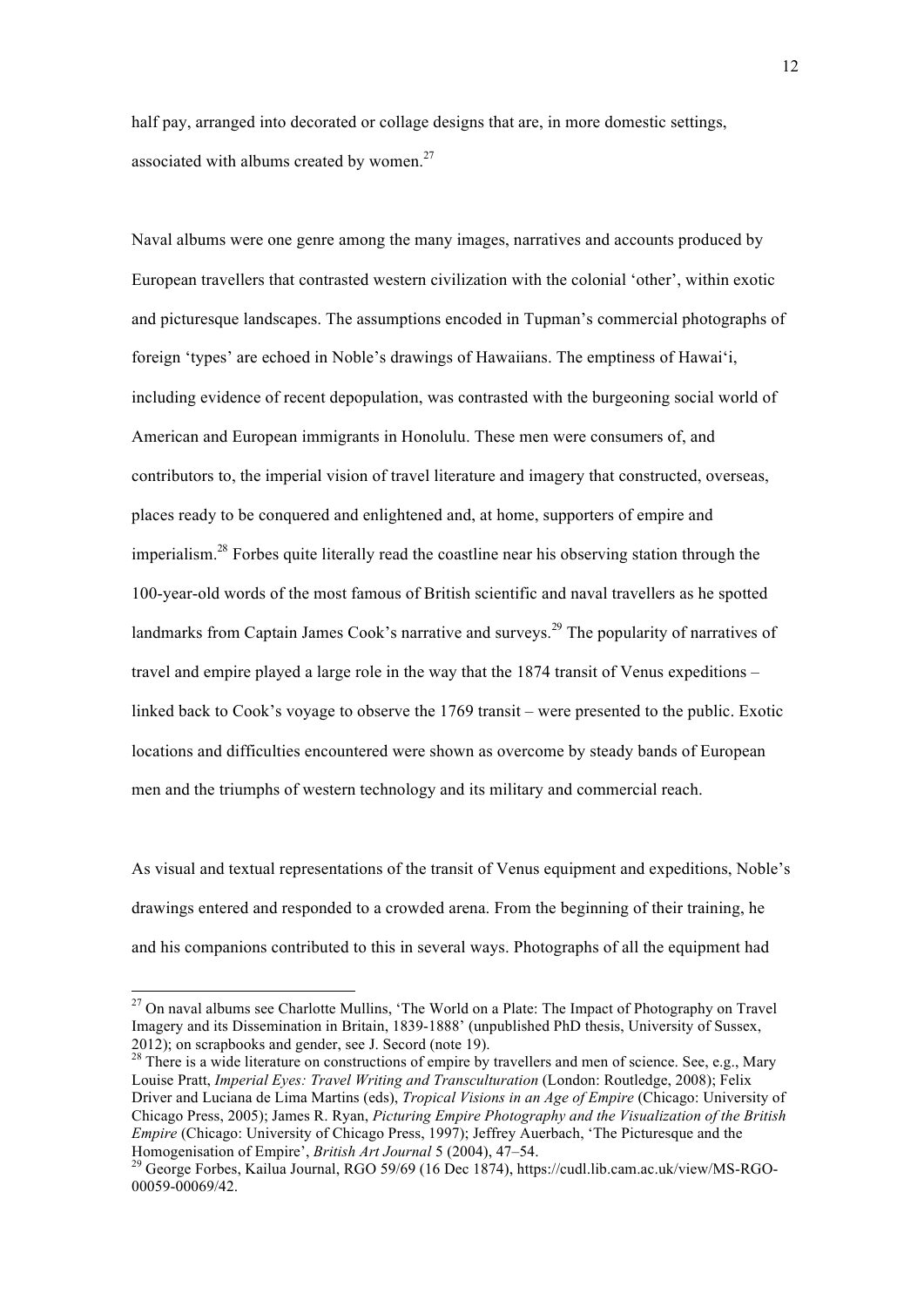been made at Greenwich in 1873, while the observers were practising with the instruments and observing huts. In order to generate public interest and approval for significant expenditure, the press were given copies of these photographs and invited to view the temporary observatories and practice model. The images were widely circulated and recycled by the scientific and general press in the form of engravings. Likewise, photographs taken and drawings made during the expeditions found their way into the pages of the *Illustrated London News*, the *Graphic* and other periodicals.<sup>30</sup> This material was subsequently drawn into humorous commentary and visualisations in magazines such as *Punch*. General accounts of the transit and expeditions were widely available in the British and international press. The Station B observers' hosts were, for example, prepared with articles in the *Hawaiian Gazette* and *Pacific Commercial Advertiser*. 31

There are several examples of the Station B observers engaging with this public presentation of the expeditions. Forbes published an account of the transit that included engravings from the Greenwich photographs, notably of a photoheliograph telescope, and named the official observers. <sup>32</sup> The book's preface was written on the SS *Illimani*, the Pacific Steam Navigation Company ship that took Forbes, Noble, Ramsden and Barnacle to South America. Ramsden took photographs en route and of the observatory compound at Honolulu. Two of these were included in Noble's albums, in which there is also a drawing of Ramsden "at it again", with his camera on the Tijuca mountains near Rio (Fig. 3).<sup>33</sup> Engravings made from Ramsden's photographs of Station B, its observers, and their sojourn in Santiago, appeared in the *Graphic* and *Illustrated London News*. The latter also published an engraving of the Honolulu compound and observers during the crucial observations of 8 December. This was based on a drawing

<sup>&</sup>lt;sup>30</sup> Photographs of Instruments and Stations, RGO 6/276, https://cudl.lib.cam.ac.uk/view/MS-RGO-00006-00276. On the relationship between photographs and periodicals in the case of the transit of Venus expeditions, see Geoffrey Belknap, *From a Photograph: Authenticity, Science and the Periodical Press, 1870-1890* (London: Bloomsbury, 2016), pp. 167-209. See also J. Ratcliff (note 3), pp. 78, 96-7.

<sup>31</sup> M. Chauvin, *Hōkūloa* (note 4), pp. 28-9.

<sup>32</sup> G. Forbes (note 6), pp. 69, 81, 97. This was based on his series of articles in *Nature*, April-June 1874. G. Belknap, (note 30), pp. 198-99, points to this photoheliograph image as one of the most widely reproduced, although misidentifies it as depicting the Station B instrument (it is the Station D one https://cudl.lib.cam.ac.uk/view/MS-RGO-00006-00276/21). Both were photographed in Greenwich but the station's letter is stencilled onto the hut.

<sup>&</sup>lt;sup>33</sup> Noble, Album 1, https://cudl.lib.cam.ac.uk/view/MS-TRANSIT-00001/12.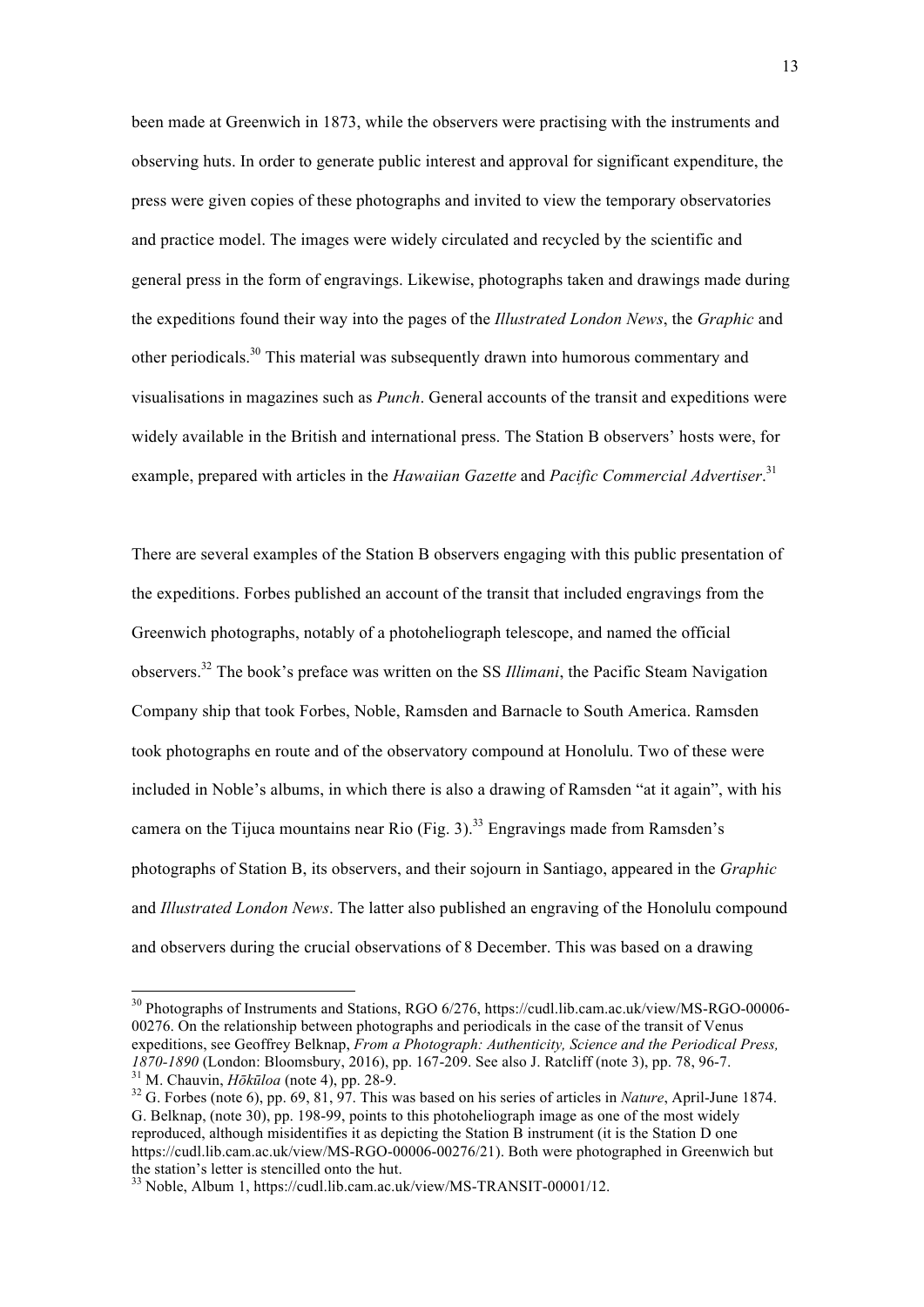rather than a photograph, and the text explained that it, and "a report of their actual experience upon that occasion" had been supplied by Noble.<sup>34</sup> By permission of the Astronomer Royal, Lieutenants Ramsden and Noble became the voice of the expedition and they, like all the transit observers, were conscious of their public role.

Noble cut out this *ILN* engraving and pasted it into his second album (Fig. 4). It reminds us that he was a fair representational artist and that he and his fellows were steeped in the drawings, engravings and photographs representing the transit of Venus enterprise and, more generally, British overseas activity. While the people Noble depicted in his caricatures are recognizable but two-dimensional, the backgrounds and, above all, the instruments and observing station are often meticulously reproduced, looking more realistic and three-dimensional. Given the rain and heat, and the depiction of events at a distance or in retrospect, it seems likely that Noble would sometimes have worked from photographs and engravings. The *ILN* engraving shows, however, what a drawing alone can achieve: an angle of view, moment in time and group of individuals that could never be captured by a camera. This is underlined even more radically by the caricatures, which, aiming for a sense of fun, present people and things in motion, moments of dramatically heightened emotion, and events not witnessed by the artist, or that never happened. Through memory and imagination, Noble captured unreal things that would nevertheless have been quickly recognizable to his companions, referring as they did to shared stories and experiences.

Noble's albums are an unusually complex and complete example of the use of caricature within semi-private and expeditionary contexts. Tupman's album, for example, included drawings that

<sup>34</sup> 'The Forthcoming Transit of Venus (From Photographs Received from the Honolulu Detachment)' *The Graphic* (5 December 1874), 553; 'The Transit of Venus: Waiting for Contact at Honolulu', 'Sketches of Stations Where the Transit of Venus Was Observed' and 'The Transit of Venus', *Illustrated London News* (23 January 1875), 72-4.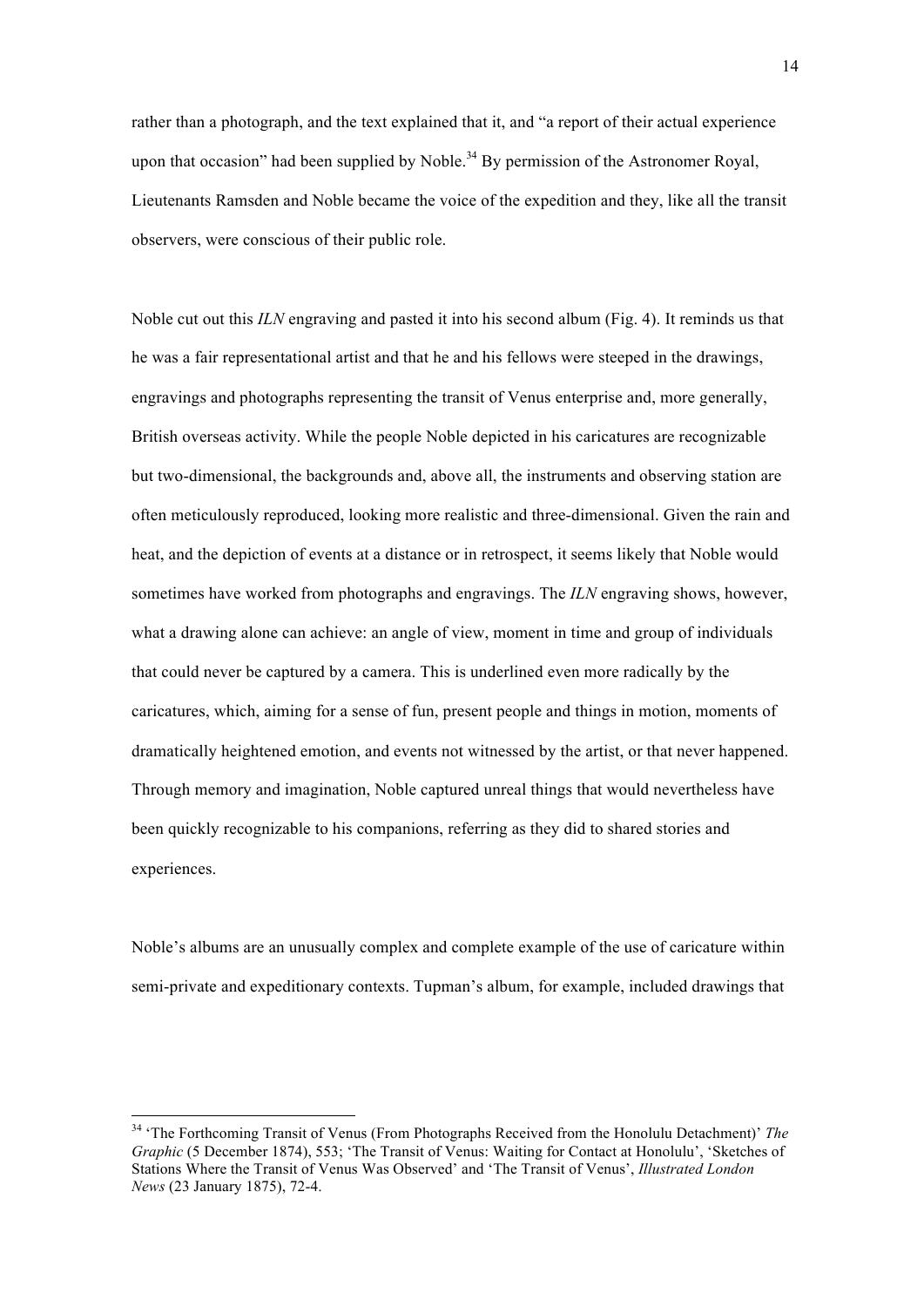verge on caricature and clippings from *Punch*. <sup>35</sup> Likewise, Owen Stanley's sketchbooks include caricatures of life at sea and a surveying party alongside sketches and more worked-up drawings of ships, landscapes and buildings.<sup>36</sup> These examples followed a trend from about the 1830s for such images in sketchbooks and letters, which can be linked to the rise of line-drawing caricature in print, and the triumph of magazines like *Punch*. <sup>37</sup> Caricature and humour used in private correspondence or within close circles can reinforce connections and codes of conduct. Henry De La Beche, for example, drew caricatures in letters, sketchbooks and for circulation to create intimacy among family and friends, and a sense of common cause for practical geologists.<sup>38</sup> The use of in-jokes, often at the expense of others, can develop a sense of belonging for those undergoing common experience, such as within a workplace or club.<sup>39</sup> In an expeditionary context it was often a matter of necessity to work effectively as a group and to maintain morale in difficult times. To achieve this, joking might be officially sanctioned, as with the polar voyages that saw the publication of lightly humorous illustrated newspapers and the staging of riotously fun theatrical productions.<sup>40</sup> The 1948 expedition that Thomas notes as having "had its own folklore", including comic songs written on expedition and reprised at reunions, was entirely typical and followed long tradition.<sup>41</sup>

!!!!!!!!!!!!!!!!!!!!!!!!!!!!!!!!!!!!!!!!!!!!!!!!!!!!!!!

<sup>37</sup> Nicholas Hiley, 'Comic Periodicals', *19th Century UK Periodicals* (Detroit: Gale, 2008).

 $35$  Tupman, Album includes a series of drawings of RMA officers, including Tupman https://cudl.lib.cam.ac.uk/view/MS-TUPMAN-00002/27 to 29, by J.C. Crawford, possibly John Chesterton Crawford, RMA (1837-79).

<sup>36</sup> See e.g. Owen Stanley, 'Departure of H.M.S. Erebus and Terror for the North Pole, 1845' (National Library of Australia), 2487793, http://nla.gov.au/nla.obj-138502858/view and 'Preparing to Observe', c. 1830, NLA, 962884, http://nla.gov.au/nla.pic-an3016581 [accessed 17 October 2016].

<sup>&</sup>lt;sup>38</sup> Martin J. S. Rudwick, 'Caricature as a Source for the History of Science: De La Beche's Anti-Lyellian Sketches of 1831', *Isis*, 66 (1975), 534–60.

 $39$  Examples from the history of science include Janet Browne, 'Squibs and Snobs: Science in Humorous British Undergraduate Magazines Around 1830', *History of Science*, 30 (1992), 165-97 and Daniel Brown, 'Red Lions: Edward Forbes and James Clerk Maxwell', in *The Poetry of Victorian Scientists: Style, Science and Nonsense* (Cambridge: Cambridge University Press, 2013), pp. 89-109. J. Paradis (note 23), p. 170 refers to the "in-group irony" found in the private correspondence of the X-Club. Broader studies of such workplace humour and "jokelore" include Alan Dundes and Carl Patger, *When You're Up To Your Ass In Alligators: More Urban Folklore from the Paperwork Empire* (Detroit: Wayne State University Press, 1987).

<sup>40</sup> The *North Georgia Gazette and Winter Chronicle* was produced when William Edward Parry's expedition overwintered in 1819/20, the *Illustrated Arctic News* on HMS *Resolute* in 1852 and the *South Polar Times* on Robert Scott's Antarctic expeditions. On polar theatricals, see Mike Pearson, '"No Joke in Petticoats": British Polar Expeditions and Their Theatrical Presentations', *TDR*, 48 (2004), 44–59.  $41$  M. Thomas (note 21), p. 7.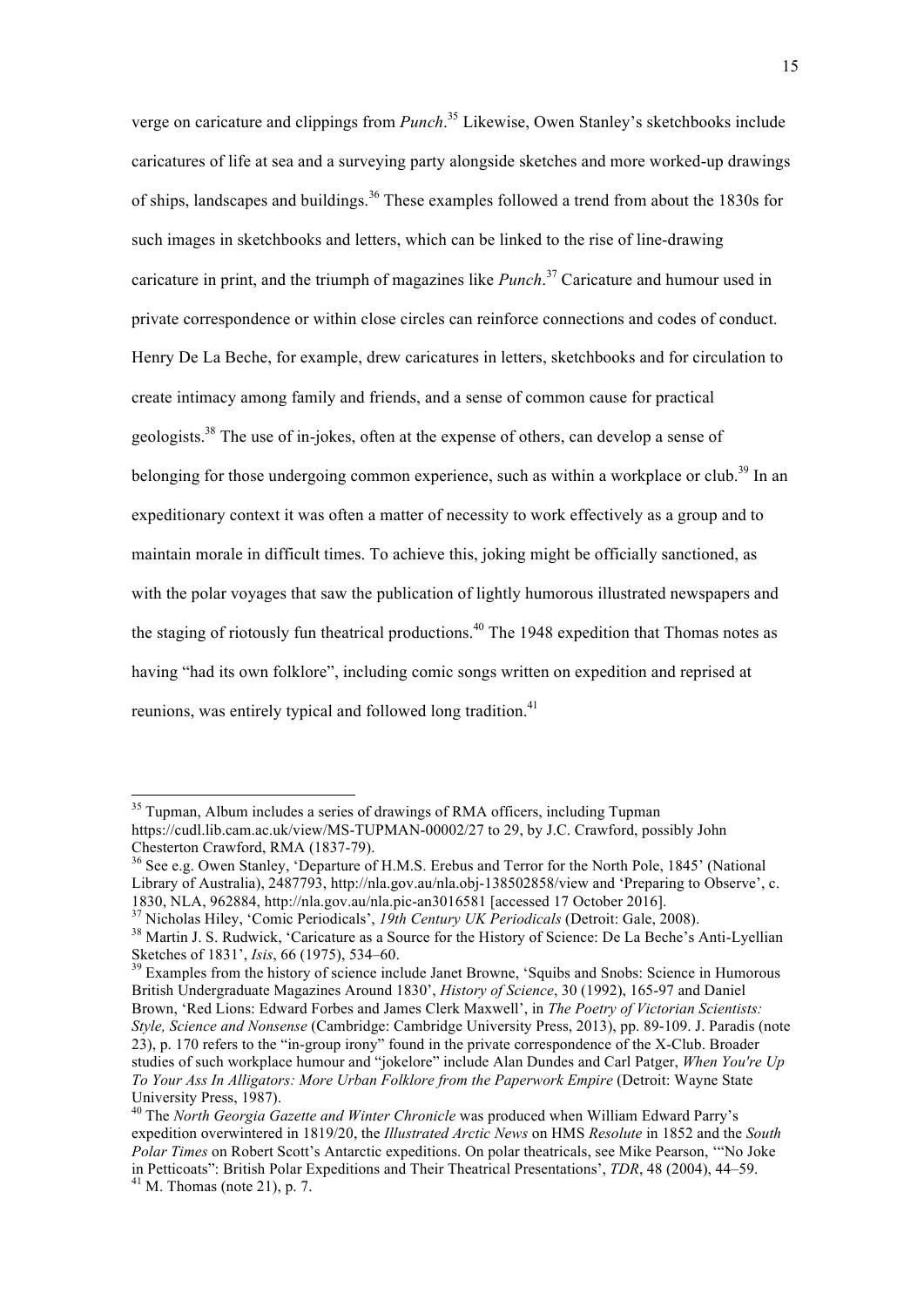Although evidence regarding the production, use and afterlife of Noble's drawings is limited, such examples suggest that it is reasonable to assume that they played a role in entertaining the Station B observers and thus cohering them as a group. The content and material nature of the caricatures also support the view that they were produced throughout the expedition in order to be shared and that they reflected collective experiences, attitudes and responses. Many of the images relate to trivial events and details that seem unlikely to be given similar prominence if the drawings had been generated significantly later. The use of in-jokes, nicknames and the third person, as well as the representation of somewhat disreputable behaviour, suggest that the caricatures were not produced for Noble's personal use or to show family back home. Produced on separate sheets of paper, they would have been readily passed around and, although they may not have always hit the mark, the fact that he produced so many and that Tupman kept them suggests that they brought pleasure. There is also evidence of change over time within the albums. Earlier sheets tend to contain more images, giving a 'comic strip' effect, with some even containing numbered panels. Later, more sheets have four, two or one image. In the latter part of the second album, once the team had dispersed, the job done, and many caricatures produced, the images are often larger, sparser and less humorous. Noble, although bound to completing his self-allocated task of recording the whole expedition, perhaps found himself with less rich material to work with and less social need for his drawings when travelling just with Tupman or alone. It seems, too, that he was more likely to depict drunken antics of the observers while travelling out with the three other young men than when working and travelling with the older Tupman, Nichol or Johnson.

If created for the purpose of entertaining his comrades, Noble's caricatures had a role to play in establishing in-group harmony. We can see such a role in action when considering one of the images with the broadest humour, which showed the moment when a cocoanut tree was blown down, perilously close to the observing huts and transit clock (Fig. 5). This almost slapstick depiction eased the "anxiety" felt about threats to the expedition's success and united those who claimed to feel it most: Tupman and the officially appointed Honolulu observers. It contrasts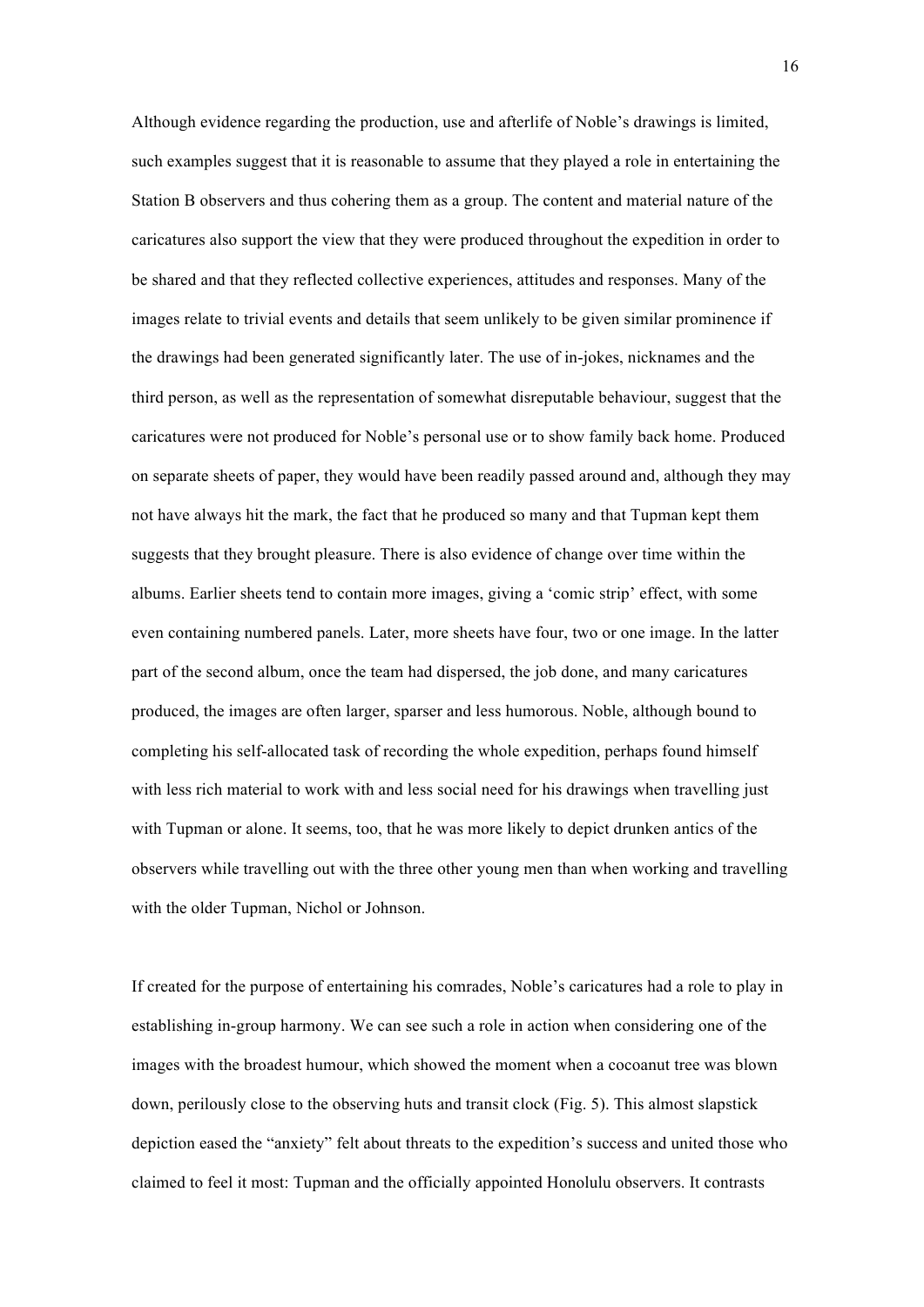markedly with another image that memorialised the same event (Fig. 6). This photograph, taken after the event, shows 15 people, including observers, supernumeraries, hired carpenters and others, around the fallen tree. In one way, the contrast emphasises the problems of using caricatures as historical sources: they are by no means documentary and contain much exaggeration. Their humorous shorthand may be lost to those outside the in-group or at a geographical or historical distance. However, working from our sense of presumed purpose and audience, we can find clues about self- and group-identity.<sup>42</sup> Among many interesting contrasts, we may note that Noble chose not to draw many of the people who were within the observing compound, and to form a group from the captain, observatory assistant and two lieutenants, united in their concern and common purpose.

#### **4. Expeditionary identities: military, scientific and heroic masculinity**

The main subjects of Nobel's caricatures were, then, servicemen and astronomers. Of 22 official observers in what Agnes Clerke called "the grand campaign" of 1874, thirteen were officers (7 Royal Navy, 3 Royal Engineers, 2 Royal Marine Artillery, 1 Royal Artillery). In addition, many servicemen – sappers, marines and sub-lieutenants – were co-opted as assistants, guards and servants. Four out of five expeditions had military leadership, in charge of mixed teams of officers, professional and amateur astronomers.<sup>43</sup> The close association of army and navy officers with scientific expeditions has been a key theme within history of science, underscoring the links between science, nation and empire and the mutual benefits of travel, collecting, observation, precision and knowledge.<sup>44</sup> Sometimes essential for providing transport and camp, servicemen were also useful for hefting equipment and potentially valued as observers. They !!!!!!!!!!!!!!!!!!!!!!!!!!!!!!!!!!!!!!!!!!!!!!!!!!!!!!!

<sup>42</sup> See the introduction to Richard Scully and Marian Quartly (eds), *Drawing the Line: Using Cartoons as Historical Evidence* (Clayton, Victoria: Monash University ePress, 2009).

<sup>43</sup> Agnes Mary Clerke, *A Popular History of Astronomy during the Nineteenth Century* (Edinburgh: A & C Black, 1885), p. 282; G. Forbes (note 6), pp. 93-4 listed the official observers.

<sup>44</sup> See e.g. essays in M. Bourguet, C. Licoppe and H. Sibum (note 21); M. Norton Wise (ed.), *The Values of Precision* (Princeton: Princeton University Press, 1995); Rebekah Higgitt, 'Equipping Expeditionary Astronomers: Nevil Maskelyne and the Development of "Precision Exploration"', in F. MacDonald and C. Withers (note 21), pp. 15-36; John Gascoigne, *Science in the Service of Empire: Joseph Banks, the British State and the Uses of Science in the Age of Revolution* (Cambridge: Cambridge University Press, 1998). On 'scientific serviceman' see David Philip Miller, 'The Royal Society of London 1800–1835: A Study in the Cultural Politics of Scientific Organization', (unpublished PhD Dissertation, University of Pennsylvania, 1981), 120–32.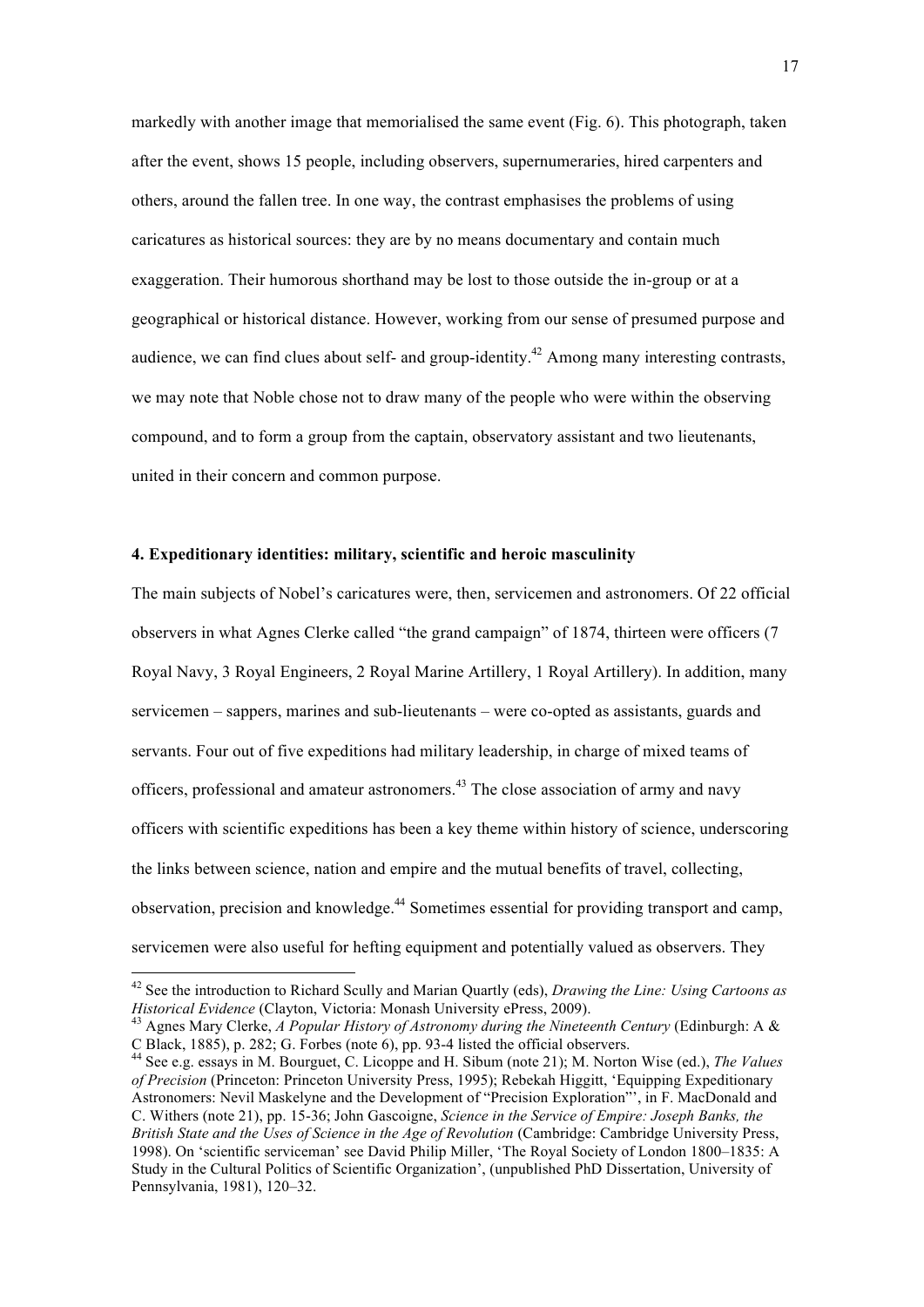might be assumed to have some familiarity with mechanical devices and optical instruments (although Tupman pointed out to George Airy, the Astronomer Royal, that this was not necessarily the case), and intimate acquaintance with discipline, drill and the need to perform under pressure.<sup>45</sup> In 1898, *Nature* considered naval officers "so familiar with optical instruments, that they need but few hints to make most of the observations required during eclipses".<sup>46</sup> Military and naval officers also, of course, brought experience of expeditionary life, including dealing with boredom, uncomfortable circumstances, enforced proximity and, often, exclusively male company.

Indeed, as increasing focus was put on training, instruments and protocols to provide reliable results in the field, it was, it seems, the men of science who were to become more like the military, than the military officers who needed to don the mantle of man of science.<sup>47</sup> Photography was intended to eliminate "[p]eculiarities of vision and bias of judgement", while training, uniformity of instrumentation, and careful establishment of each observer's 'personal equation' was to iron out differences in visual observation.<sup>48</sup> As Clerke put it, the 1874 transit of Venus observer, from professor to lieutenant, was to act as one: "his senses drilled into a species of martial discipline, his powers absorbed, so far as possible, in the action of a cosmopolitan observing machine."<sup>49</sup> Nevertheless, this "martial discipline", as "self-denial in the service of co-ordination", could be given significant moral value.<sup>50</sup> It was essential that, to ensure legitimacy, science remain distinct, associated with disinterested knowledge as well as utility,

<sup>45</sup> Alex Soonjung-Kim Pang, *Empire and the Sun: Victorian Solar Eclipse Expeditions* (Stanford, CA: Stanford University Press, 2002) p. 45; Tupman's comment is quoted in J. Ratcliff (note 3), p. 82. See also Pang, 'Gender, Culture, and Astrophysical Fieldwork: Elizabeth Campbell and the Lick Observatory–Crocker Eclipse Expeditions', in H. Kuklick and R. Kohler (note 21), pp. 17-43.

<sup>46</sup> 'The Total Eclipse of the Sun', *Nature* (17 Feb 1898), 366, quoted in A. Pang (note 45), p. 163, endnote 108.

<sup>&</sup>lt;sup>47</sup> See Peter Galison and Lorraine Daston, 'Scientific Coordination as Ethos and Epistemology', in *Instruments in Art and Science: On the Architectonics of Cultural Boundaries in the 17th Century*, ed. by Helmar Schramm, Ludger Schwarte and Jan Lazardzig (Berlin: Walter de Gruyter, 2008) pp. 296–333.

Quote from A. Clerke (note 43), p. 277. On the personal equation, division of labour and working across distant observing sites, see Simon Schaffer, 'Astronomers Mark Time: Discipline and the Personal Equation', *Science in Context*, 2 (1988), 115–45.

A. Clerke (note 43), p. 279.

 $50$  P. Galison and L. Daston (note 47), p. 325.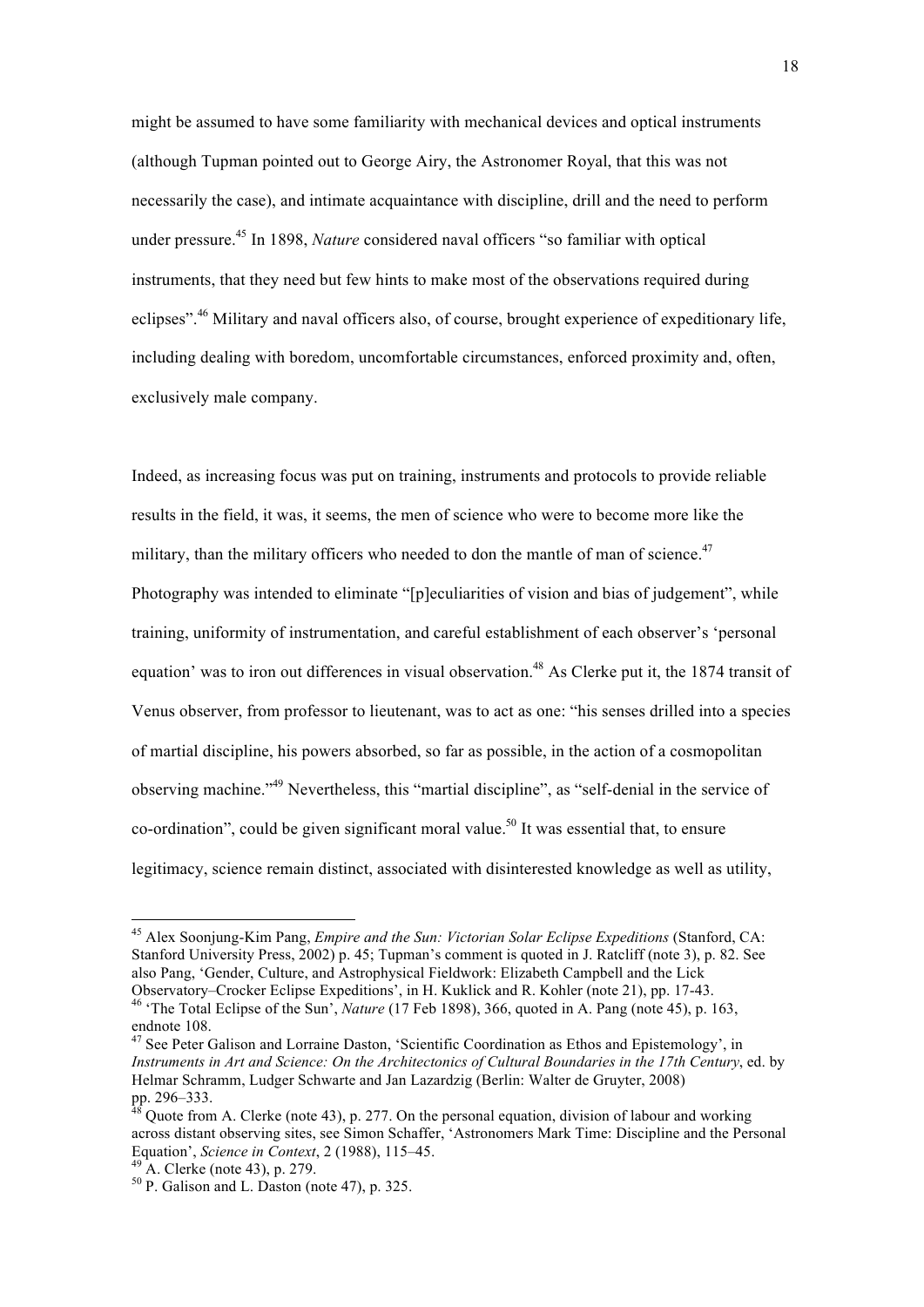and with self-control rather than automated drill.<sup>51</sup> While the military and imperial aspects of these expeditions were made explicit in much of the reporting, and they undoubtedly underpinned the logistics, the caricatures reveal that they did not feel like business as usual to the officers involved. The military-style drill and the scientific training created a new group from the disparate volunteers, as the observers were "socialized and standardized" to form a coherent network, both through training and active management and reinforcement on expedition. 52

Something that the Noble caricatures make clear, which is not immediately apparent from other sources, is that the officers largely shed their military identity for the duration of the expedition. Although uniforms were donned for official occasions at the palace, they otherwise all wore civilian clothes, whether on board ship, in towns or the observing compound. It seems clear that the group identity Noble created in the caricatures was primarily that of scientific men: individuals dedicated to the pursuit of knowledge for its own sake or the common good.<sup>53</sup> He assumed this role temporarily and, even within his humorous acknowledgement of the lowly status of his work and limited mastery of the subject, presented himself as part of that group, while excluding others. As Milam and Nye point out, "social constructions of masculinity function simultaneously as foils for femininity and as methods of differentiating between kinds of men", working to exclude or to bolster claims to authority.<sup>54</sup> In the case of Noble, this meant presenting the Station B observers as a coherent group that was contrasted with other people who took an interest in their proceedings. In order to counter any insecurity within that role, contrasts were repeatedly made with other people, whether officers, diplomats, native

<sup>51</sup> Henrika Kuklick and Robert E. Kohler, 'Introduction', in H. Kuklick and R. Kohler (note 21), pp. 1-14, pp.  $9-10$ .

<sup>52</sup> P. Galison and L. Daston (note 47), p. 300.

<sup>&</sup>lt;sup>53</sup> "Scientific men" and "men of science" were used into the 1880s to characterise those who, whether professional or amateur, were considered active, reliable and disinterested contributors to science: Ruth Barton, '"Men of Science": Language, Identity and Professionalization in the Mid-Victorian Scientific Community', *History of Science* 41 (2003), 73-119. Galton's *English Men of Science* was published in 1874 and in 1887 *Nature* described those who sought "truth for truth's sake", whether "professors or manufacturers, soldiers or physicians", as "scientific men": *ibid*, pp. 74, 88.

 $54$  E. Milam and R. Nye (note 9), p. 3.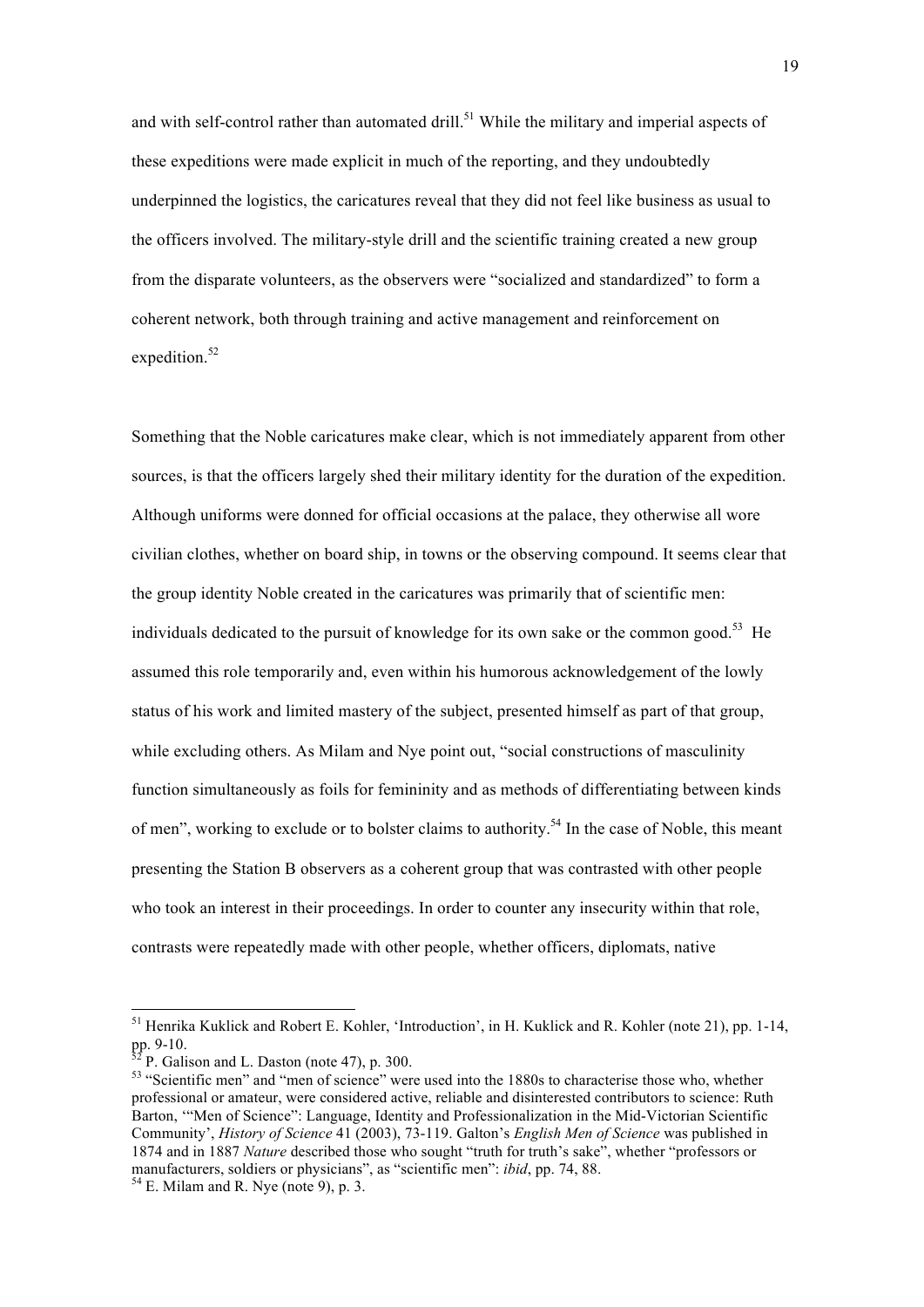Hawaiians, women, missionaries, or colonial settlers. We might expect Noble's drawings to be a record of scientific activity by a scientific outsider, in fact they show, as the volume's title suggests, the "Life & Adventures" of a group.

#### *4.1 A non-military group identity*

Noble's caricatures present a group of men travelling and working together over more than a year. Differences between the officers and civilians almost disappear. Noble, posted to HMS *Ocean* at China Station, had recently spent several years almost continuously at sea but, rather than depicting any difference between his ability to adapt to the voyage and that of the civilians, he showed them all as troubled by the complexities of sleeping, washing and dressing on a moving ship. Likewise, the group's appetite for tackling rugged terrain while sightseeing en route or on Hawai'i does not appear to come down to a matter of military fitness, and Noble was happy to represent everyone's difficulties or getting lost, as well as his own struggles with horsemanship.<sup>55</sup> Where there is a difference, it is between Tupman, as chief of the expedition, and the rest. He is the taskmaster and corrector of errors in calculations; he is also shown as dedicated to observing, including additional phenomena at sea or weather recordings at Station B, keenly at work while others, particularly Noble himself, sleep or shrink from the rain.<sup>56</sup>

This disciplined and self-denying model of scientific endeavour typified one form of masculine heroism applied to science. While it could draw on military metaphors, a different, more overt, military-masculine heroism was more frequently applied to the transit expeditions. This mode painted scientific expeditions as "a military mission to conquer the Earth's secrets", underscoring the achievements of leaders and obscuring or devaluing the contributions of

<sup>55</sup> E.g. Noble, Album 1, https://cudl.lib.cam.ac.uk/view/MS-TRANSIT-00001/17 and https://cudl.lib.cam.ac.uk/view/MS-TRANSIT-00001/30.

<sup>56</sup> Noble, Album 1, https://cudl.lib.cam.ac.uk/view/MS-TRANSIT-00001/18 and Album 2, https://cudl.lib.cam.ac.uk/view/MS-TRANSIT-00002/4.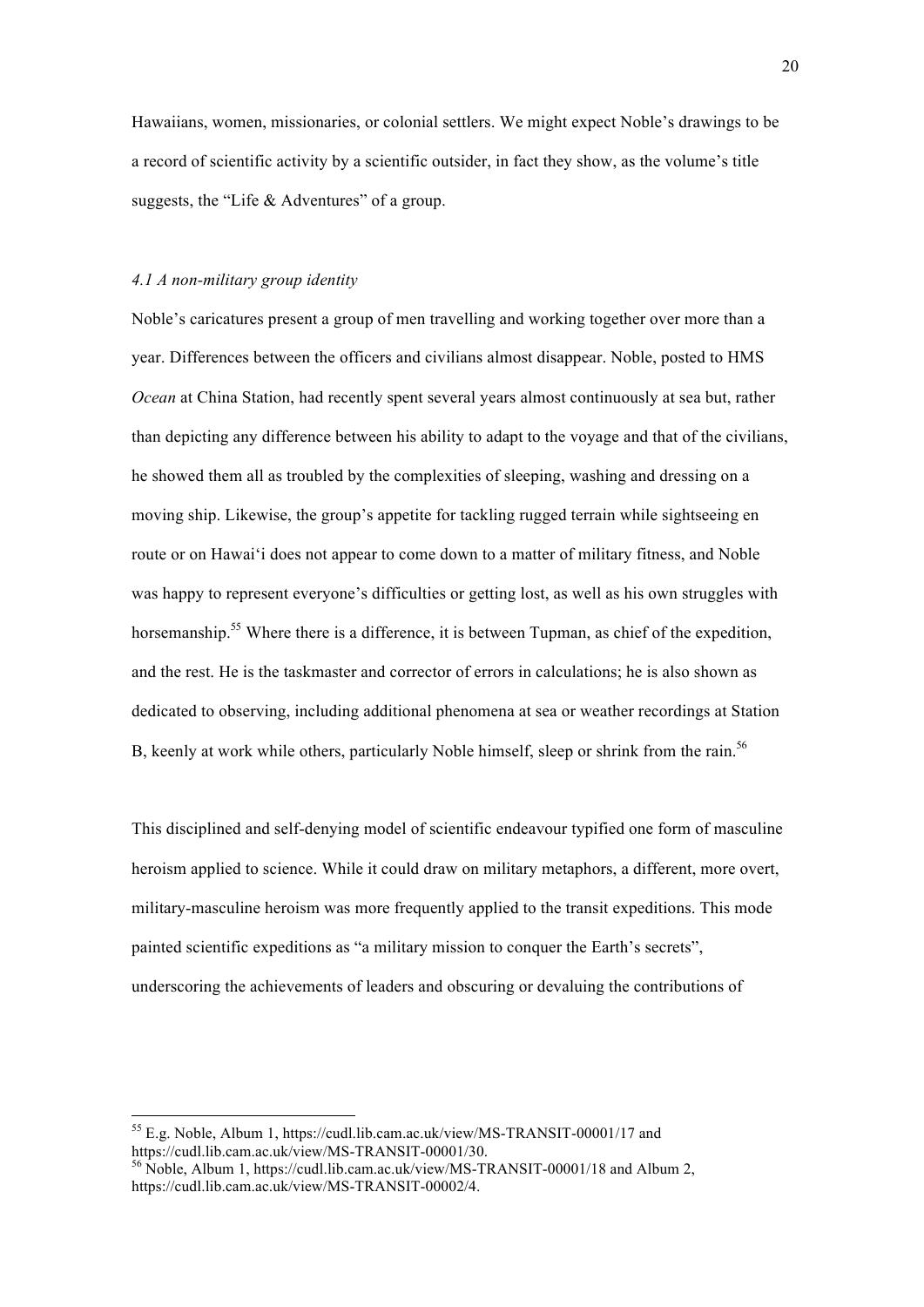others, particularly women.<sup>57</sup> While the nineteenth-century transit expeditions involved less difficulty and hardship than those of the previous century, the observers were nevertheless lauded as heroes of science, nation and empire. Clerke was typical in emphasising the inhospitality of some observing locations, and in seeing the observers as "the daring votaries of science".<sup>58</sup> The rugged masculinity of the expeditionary teams was contrasted with the passive feminine identity of the object of their observations. Never mind that what they actually saw was a small black spot on the Sun, much ink was spilt in envisioning men of science chasing and capturing the radiant beauty of Venus.<sup>59</sup> Within the caricatures we see the civilian Forbes depicted within the dashing, physical mould: Noble visualised his descriptions of the privations of "uncivilized" Kailua and his swimming naked to fish, as well as imagining his adventurous, husky-driving journey home via Siberia.<sup>60</sup> However, it was the less physical and more selfdenying model of scientific masculinity that Noble more usually portrayed, in conscious distinction from public discourse. Underplaying the presumed excitement and glamour allowed Noble to both create jokes and to take a more knowledgeable and moral stance.<sup>61</sup> In his rendering, this choice was partly manifest by distancing himself and the group from other military and imperial figures.

<sup>57</sup> Adriana Craciun, "What is an Explorer?", in M. Thomas (note 21), pp. 25-50; Naomi Oreskes, 'Objectivity or Heroism? On the Invisibility of Women in Science', in H. Kuklick and R. Kohler (note 21), pp. 87–113, p. 96.

 $58$  A. Clerke (note 43), p. 278. It is telling that although the Egypt expedition included women as unofficial observers, it is best known for the physical efforts of Captain Charles Orde-Browne in conquering of the steep hills beyond Cairo, with large amounts of equipment. The imagery of exploration, imperialism and masculinity this episode conveyed was irresistible: J. Ratcliff (note 3), pp. 96-7.

<sup>&</sup>lt;sup>59</sup> There are many examples, both in humorous and eulogistic accounts. It is visualized in full-page caricatures in *Punch's Almanack for 1875* (17 December 1874), n.p. and *Funny Folks* (12 Dec 1874), 5.  $^{60}$  Noble, Album 1, https://cudl.lib.cam.ac.uk/view/MS-TRANSIT-00001/36; Album 2, https://cudl.lib.cam.ac.uk/view/MS-TRANSIT-00002/22.

 $61$ <sup>61</sup> The co-existence of these two types of expeditionary and scientific masculinity, and their use in different contexts, are discussed in relation to polar exploration in Michael Robinson, 'Manliness and Exploration: The Discovery of the North Pole', E. Milam and R. Nye (note 9), pp. 89-109 and astronomy in K. Maria D. Lane, *Geographies of Mars: Seeing and Knowing the Red Planet* (University of Chicago Press, 2011), pp. 97-139. The different kinds of physicality involved (which, whether moral and aesthetic or about pure strength, served to differentiate scientific men from others) are explored in Michael S. Reidy, 'Mountaineering, Masculinity, and the Male Body in Mid-Victorian Britain' in E. Milam and R. Nye (note 9), pp. 158-81; see also Bruce Hevly, 'The Heroic Science of Glacier Motion', in H. Kuklick and R. Kohler (note 21), pp. 66-86 and Joanne Begiato, 'Between Poise and Power: Embodied Manliness in Eighteenth- and Nineteenth-Century British Culture", *Transactions of the Royal Historical Society* 26 (2016), 125-47.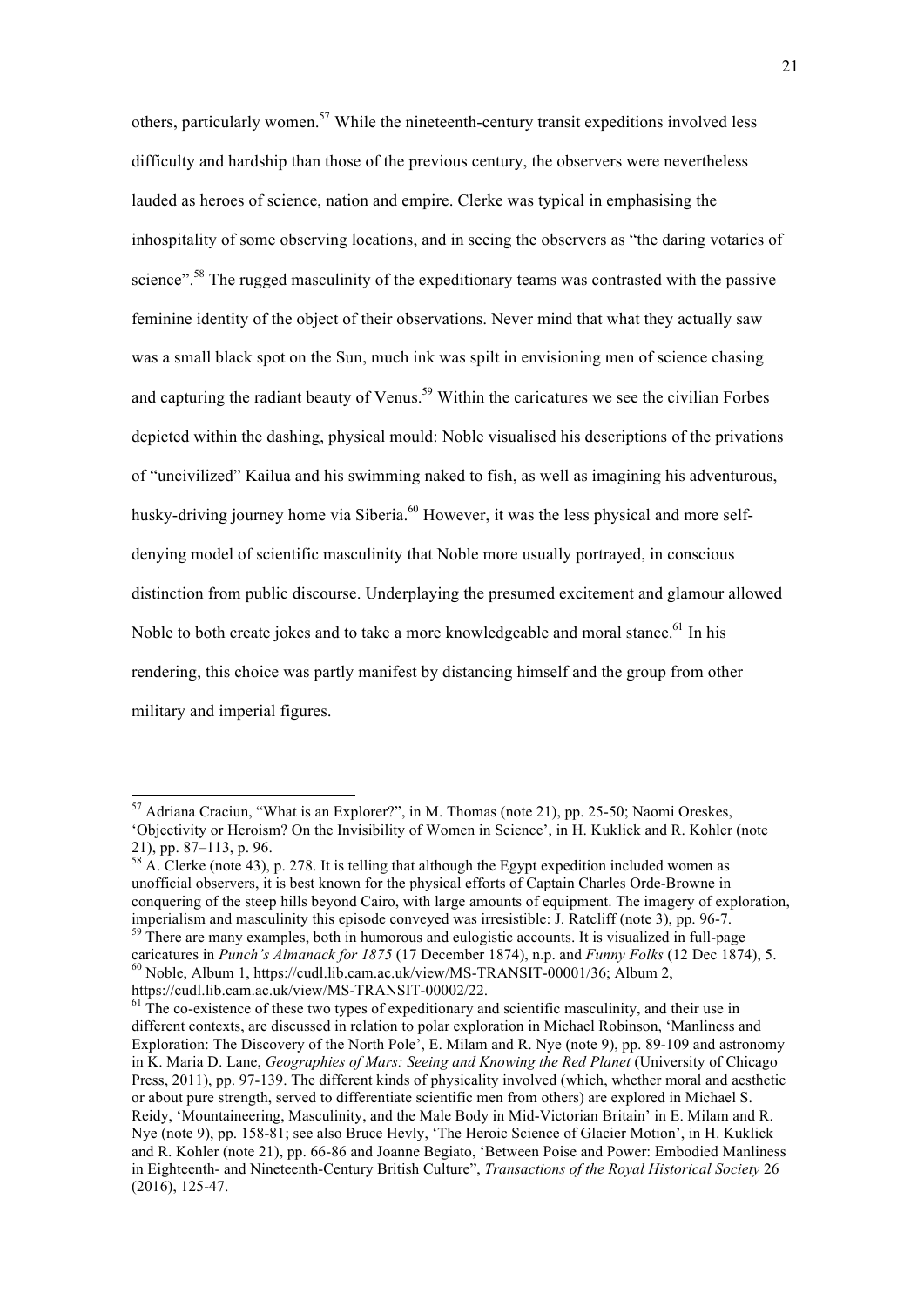The observers appear as an exclusive group in many of the caricatures. One, in which particular attention was given to individual characterisation, celebrates the uniting of the party of seven observers, who had travelled in two separate groups, at Valparaiso (Fig. 7). The two top-hatted group leaders – Captain Tupman and Professor Forbes – greet each other gladly, while the trio of Noble, Barnacle and Ramsden run forward to join them, Nichol and Johnson. All, civilians and officers alike, are dressed in civilian attire. Noble had also grown a beard during the voyage, hiding his military moustache.<sup>62</sup> This image is contrasted with another, showing "Our costumes at Honolulu" as exaggerated tropical hats and pale clothing. The group identity is reinforced on the page before with a view of the whole party, almost indistinguishable from the rear, sitting identically, legs propped up: "Honolulu at last! Our evening attitudes at the Hawaiian Hotel."<sup>63</sup> Conversely, one of only a handful of drawings that feature the officers in uniform turns an official occasion into an astronomical joke. It shows their welcome by King Kalākaua, lined up with dignitaries and officers for a slow entry (a "Retarded Ingress") and quick escape (their "Accelerated Egress"). The terms link to the choice of observing locations for their views of either the ingress or egress of Venus on the Sun: Hawai'i had early been identified as "particularly favourable" for observing an accelerated ingress.<sup>64</sup> There is a sense of the unity of their group of mixed epaulettes and top hats and differentiation from the rest in their impatience with the ceremony.

While the "Retarded Ingress" caricature differentiates the group from other military figures, the drawing of the meeting at Valparaiso simply excluded the sappers who were part of their

 $62$  It was permitted for Naval personnel and Marines to wear a beard and moustache, fashionable from the 1850s-60s as masculine and healthy. In the Navy it was neither or both, while Marines were encouraged to wear a moustache only, as in the army, when on shore and were permitted to do so on board ship: Circular, 24 June 1869 and update 8 December 1869, *Navy List* (1870). At the beginning of the voyage Ramsden had only side-whiskers, while Tupman and Noble had moustaches and whiskers. We see Ramsden and Noble growing stubble on SS *Illimani*; Tupman grew a beard while in Honolulu. In greater defiance of military tradition, Noble had his beard shaped into a "Van Dyke" by Tupman, with assistance from Nichol and Ramsden: Noble, Album 1, https://cudl.lib.cam.ac.uk/view/MS-TRANSIT-00001/33. <sup>63</sup> Noble, Album 1, https://cudl.lib.cam.ac.uk/view/MS-TRANSIT-00001/21 and

https://cudl.lib.cam.ac.uk/view/MS-TRANSIT-00001/20.

<sup>64</sup> Noble, Album 1, https://cudl.lib.cam.ac.uk/view/MS-TRANSIT-00001/22. George Airy, 'On the Means which will be Available for Correcting the Measure of the Sun's Distance, in the next Twenty-Five Years', *Monthly Notices of the RAS* 17 (1857), 208-221, p. 215.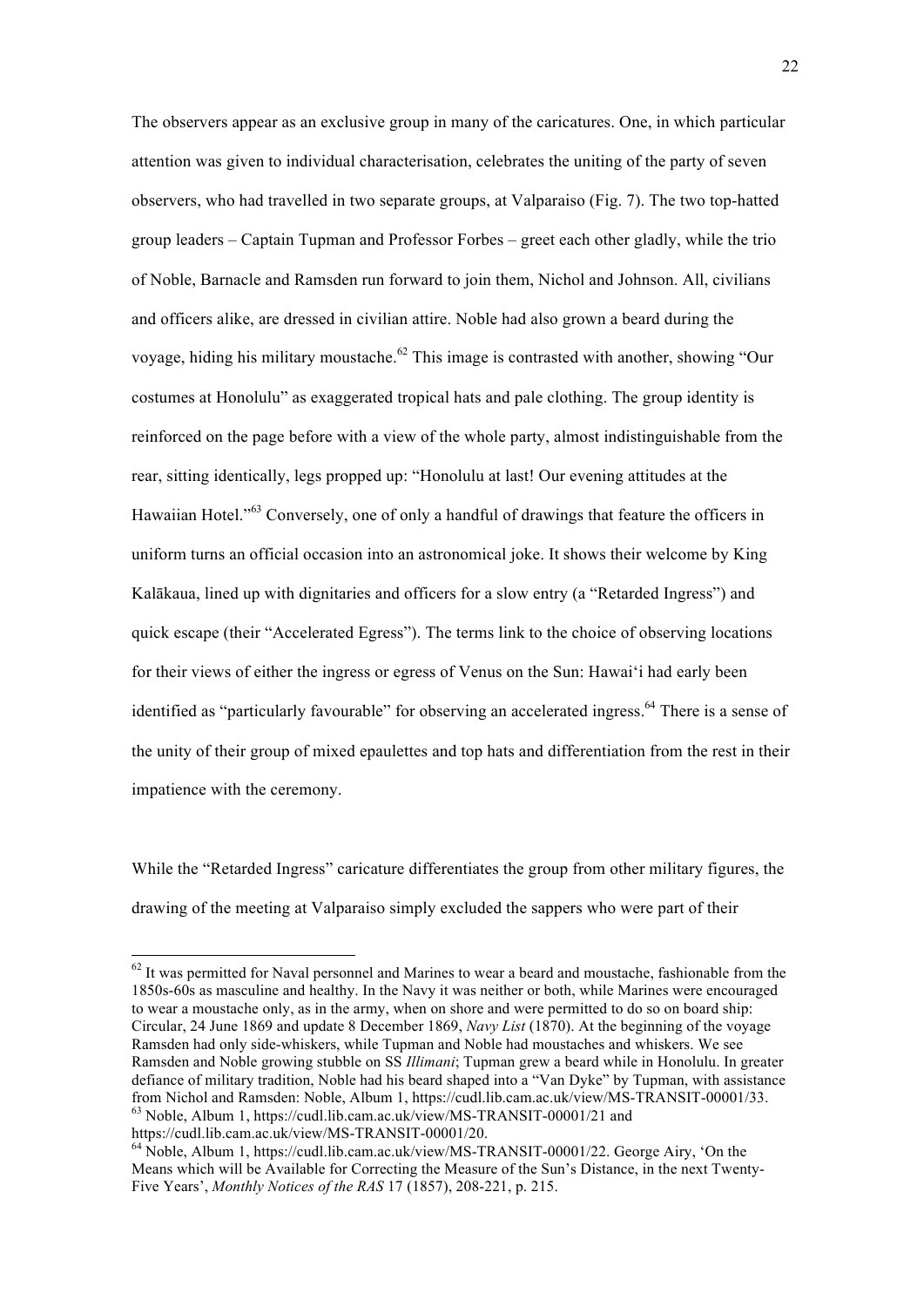travelling party. Where sappers or marines do appear in the caricatures, their separation from the Station B observers is clear: for example, in uniform and not individualised, they are obedient to the instructions of civilian-dressed Noble at Birkenhead.<sup>65</sup> Elsewhere, a joke that works around the incongruousness of astronomers behaving in martial fashion has helmeted sappers peeping out from behind the fence of the observing compound while the observers rush out with guns – the astronomer and former mercantile clerk, Nichol, leading the officers. This image represents matters imagined "from a Honolulu point of view", reflecting the fierceness of the observers' protection of their time and instruments, which was not, of course, in reality expressed with guns.<sup>66</sup> Throughout the caricatures, we find that others who assisted at the observing stations are rarely represented and, where they are, appear anonymous and differentiated from the official observers. One exception is when Sub-Lieutenant R.H. Wellings was borrowed from HMS *Scout* at Tupman's request, filling in a role at the Waimea sub-station originally to have been taken by Noble – tellingly, Wellings is out of uniform.<sup>67</sup>

Elsewhere there is ridiculing of the reverence for crown, country, military and empire expressed by Major James Hay Wodehouse, the British Commissioner. Drawn with an enormous nose, he is dubbed, presumably in ironic response to his desire to be part of their group, "Our British Colleague". He was often keen to be with them, whether presenting them to the king or throughout the day of the transit. He travelled out with Forbes and Barnacle to Kailua, and his attitude and comments were visualised by Noble from the account provided in letters to Tupman. One drawing at the sub-station is captioned: "Our British Colleague insists on the Professor being under the protection of a Flag: in case of a sudden rising of the natives!", the exclamation mark echoing Forbes's opinion that "any disturbance" was "a very unlikely event".<sup>68</sup> On the day of the transit, Noble records that "Our British Colleague's heart expands at the sight of the Guard landed for the protection of British Interests, the Queen's Service, &c

 $^{65}$  Noble, Album 1, https://cudl.lib.cam.ac.uk/view/MS-TRANSIT-00001/7.

<sup>66</sup> Noble, Album 1, https://cudl.lib.cam.ac.uk/view/MS-TRANSIT-00001/31.

<sup>67</sup> Noble, Album 1, https://cudl.lib.cam.ac.uk/view/MS-TRANSIT-00001/38.

<sup>68</sup> Noble, Album 1, https://cudl.lib.cam.ac.uk/view/MS-TRANSIT-00001/36; Forbes to Tupman quoted in M. Chauvin, 'Astronomy' (note 4), p. 207.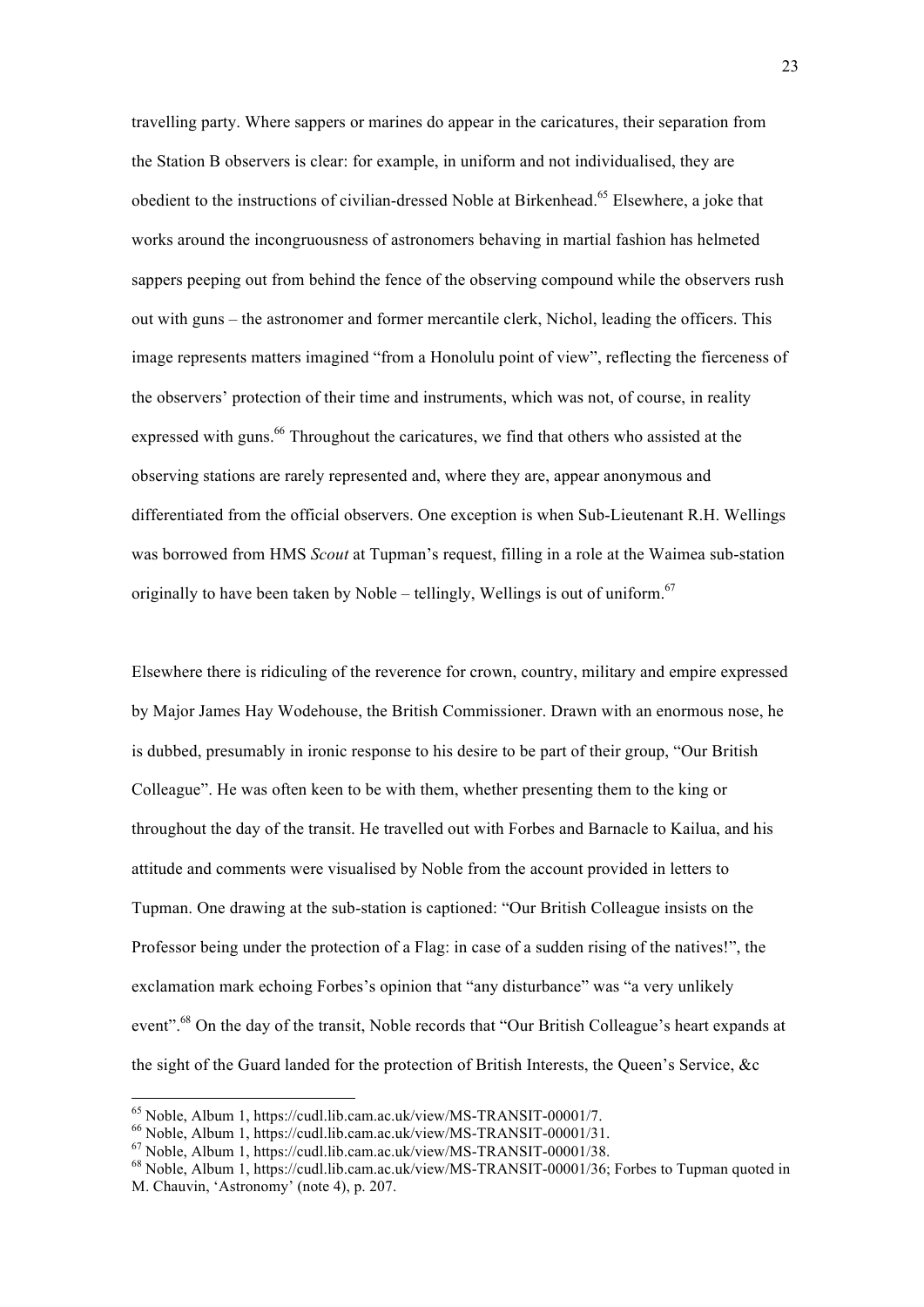&c." – repeating and distancing the group from the language of diplomats and newspaper reports. Noble here depicts the Marines from HMS *Scout* marching in to guard the compound on transit day: Wodehouse surveys them proudly, while the Honolulu observers – most ostentatiously, Noble, the Marine who would soon be back to drill – smoke on the veranda with their backs turned.<sup>69</sup> Finally, as the observers leave on HMS *Reindeer*, a drawing represents the "Sad condition of our 'Colleague'." He bemoans the fact that now "The flag is unrepresented  $\&$ British Interests are sacrificed to the Tr: of Venus &c &c..."<sup>70</sup> Despite all their obvious connections to the representation of British interest in the Sandwich Islands, the repeated "&c" captures Noble's stance of indifference.

#### *4.2 Framing others: natives, women and locals*

Many of the caricatures are framed around annoyances, which included rain, problems with instruments, mosquitoes, and other people. A particular complaint focused on expectations that the observers should waste time entertaining visitors. In this Noble's caricatures echo (or prefigure?) opinions and complaints that appear in Tupman's journal and letters. Tupman, for example, expressed incredulity that people seemed to believe they were simply there to "satisfy their curiosity" and that the king had suggested that "we should throw open the grounds to the public for a week at a charge of a dollar or so a-head and he would send his Military Band down every day!"<sup>71</sup> Noble visualised the imagined scene of the compound treated as a fairground (Fig. 8). His drawing shows bills posted, money being taken and Tupman beating a drum for the mostly Hawaiian crowds.<sup>72</sup> Both Tupman's texts and Noble's drawings were undoubtedly part of a common discourse amongst the observers that framed their experience and perception of those around them. Letters were surely read by or to the group, commented on, reconfigured by

<sup>69</sup> Noble, Album 1, https://cudl.lib.cam.ac.uk/view/MS-TRANSIT-00001/47.

<sup>70</sup> Noble, Album 2, https://cudl.lib.cam.ac.uk/view/MS-TRANSIT-00002/8. Wodehouse often expressed such sentiments: Chauvin quotes letters to the Earl of Derby of 1874 and 1875 advising that to counter American interest and to show support for the independence of the Sandwich Islands, the English Naval Flag should be displayed "as frequently as possible" or "constantly": *Hōkūloa* (note 4), pp. 71, 125.

 $71$  Tupman to Airy, 13 October 1874, RGO 6/267, quoted in M. Chauvin, 'Astronomy' (note 4), p. 200; Honolulu Station Journal (3 October 1874), p. 16, https://cudl.lib.cam.ac.uk/view/MS-RGO-00059- 00070/22.

<sup>72</sup> Noble, Album 1, https://cudl.lib.cam.ac.uk/view/MS-TRANSIT-00001/27.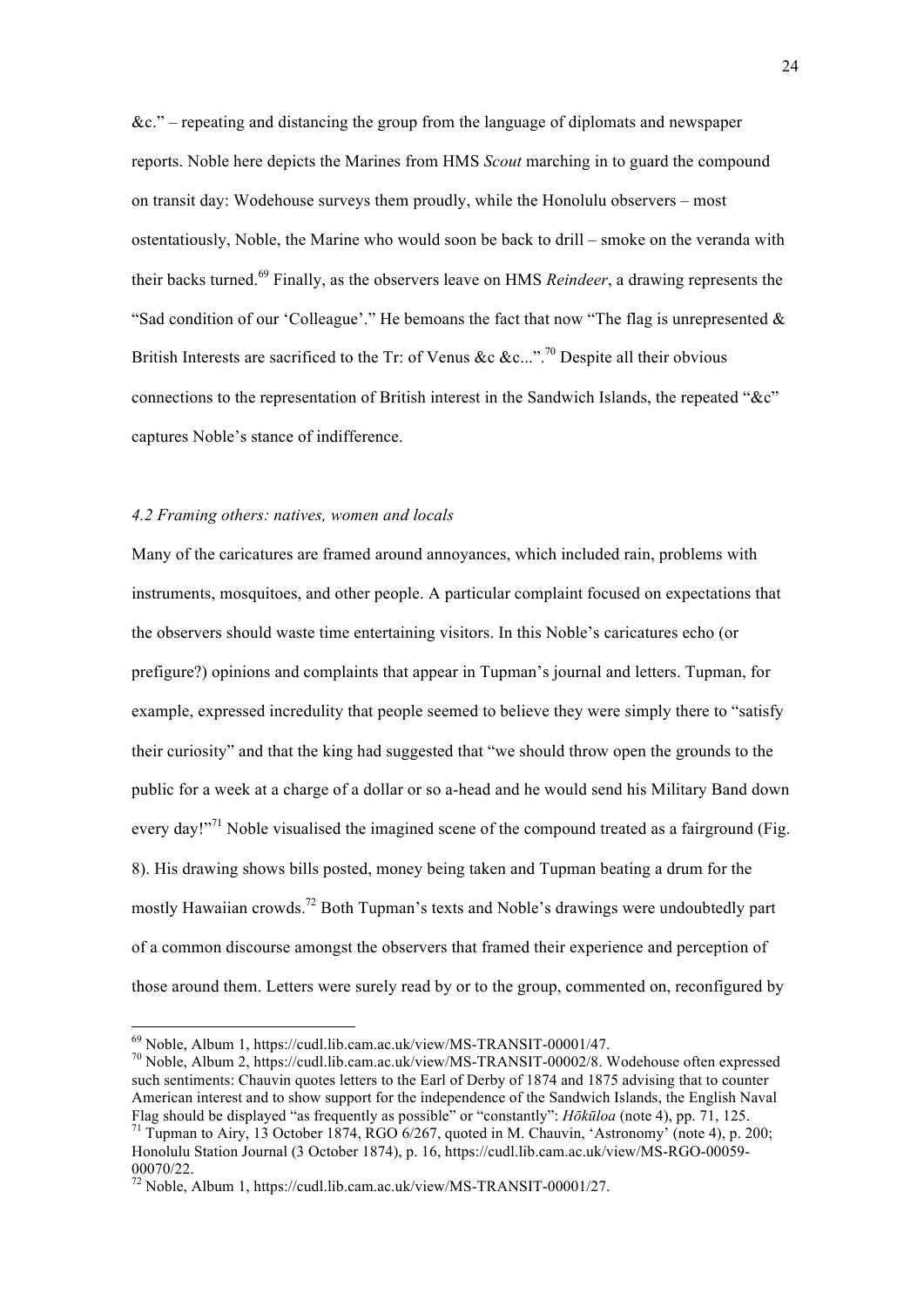Noble and then recognised and enjoyed by his colleagues as caricatures. Just as Forbes's exploits in Kailua were depicted by Noble, he visualised Johnson's report of his and Wellings's "simply horrible" landing at Waimea, when they neared the beach and "the natives then waded into the surf and carried us in their arms ashore.<sup> $3$ </sup> It was too tempting a comic image to pass over, and the memory of imagining and discussing it in Honolulu was as much part of their experience as events witnessed directly.

The drawing that showed the reception of visitors "from a Honolulu point of view" might suggest some sympathy with the perspective of the Hawaiians it depicts. It did not, however, lead to a sympathetic portrayal, and native Hawaiians often appear as idle and uninterested. Contrasting with journalistic claims about their attitudes to astronomy, the drawing captioned "The Model Venus astonishes the natives" shows them looking unconcerned, backs turned. They are shown sitting in trees on the day of the transit but the caption, a quotation from the *Hawaiian Advertiser* ("the audience of an enlightened, expectant Honolulu is sympathetically present"), is ironic. Noble was characteristically dismissive toward Hawaiians but also of excessive claims made by the press.<sup>74</sup> Elsewhere, Hawaiians are presented as of colourful touristic interest – the group are honoured with a Hula dance and there are various parades relating to the new king's departure and return from a diplomatic visit to the USA – or ridiculous, overweight and unattractive.<sup>75</sup> The king is seen as something of a nuisance, with official visits required and requests to be shown the instruments. The observers' lack of

 $^{73}$  Letter quoted in M. Chauvin, 'Astronomy' (note 4), p. 210; Noble, Album 1, https://cudl.lib.cam.ac.uk/view/MS-TRANSIT-00001/38.

<sup>&</sup>lt;sup>74</sup> Noble, Album 1, https://cudl.lib.cam.ac.uk/view/MS-TRANSIT-00001/29 and https://cudl.lib.cam.ac.uk/view/MS-TRANSIT-00001/50. The press often presented native peoples as confused or dismayed by astronomical events. On this, and an alternative reading of a non-western use of an eclipse expedition, see David Aubin, 'Eclipse Politics in France and Thailand, 1868', in *The Heavens on Earth: Observatories and Astronomy in Nineteenth-Century Science and Culture*, ed. by David Aubin, Charlotte Bigg, and Heinz Otto Sibum (Durham NC: Duke University Press, 2010), 86-117.

<sup>75</sup> The Hula is shown in Noble, Album 1, https://cudl.lib.cam.ac.uk/view/MS-TRANSIT-00001/21. See also e.g. https://cudl.lib.cam.ac.uk/view/MS-TRANSIT-00001/40, https://cudl.lib.cam.ac.uk/view/MS-TRANSIT-00001/64 and https://cudl.lib.cam.ac.uk/view/MS-TRANSIT-00001/66. On the Hula, and its revival under King Kalakaua see Christopher B. Balme, 'Dressing the Hula: Iconography, Performance and Cultural Identity Formation in Late Nineteenth Century Hawaii', *Paideuma*, 45 (1999), 233–55.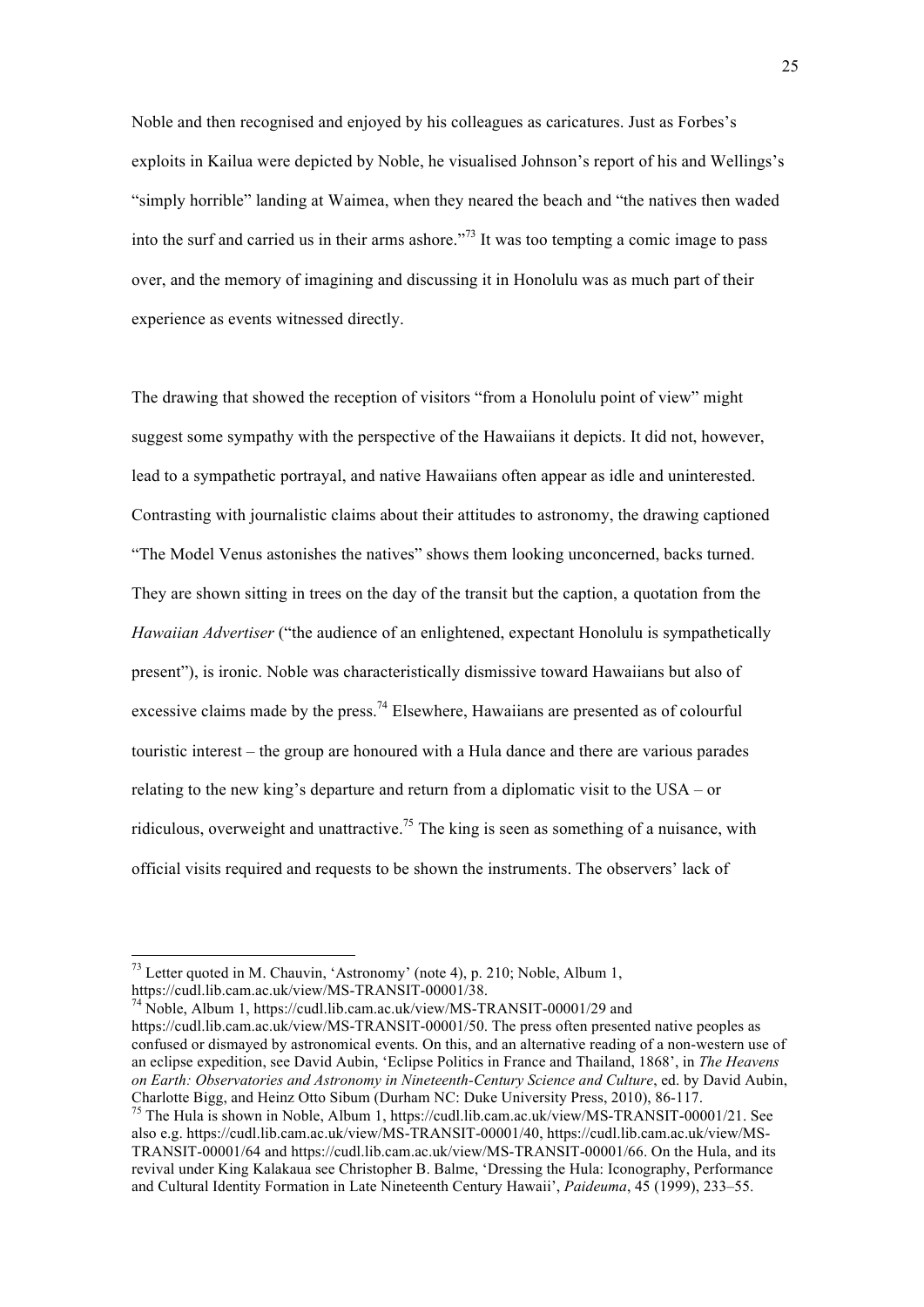deference is underlined by the suggestion that they showed him the transit model when "Under the influence of 4 or 5 bottles of wine".<sup>76</sup>

Other groups that are cast as different to the Station B observers were the British and American settler population. Primarily this was done by suggesting that they were unable to understand the importance and process of the transit expedition and simply wanted to see the instruments or, perhaps, catch a glimpse of the amateur's favourites, "Saturn's Rings and Jupiter's belts".<sup>77</sup> Noble's caricatures of the day that the public were invited into the compound prefigure the H.E. Bateman trope of social shock being caused by "the man who...", with laughter at "The gent who wants to Know if 'You can see the whole of a Star in that 'ere instrument'", and "The lady who wants to know the focal length of the Photoheliograph" (Fig. 9). Unbecomingly wellinformed about astronomy, the lady is, in a style reminiscent of *Punch*'s depiction of intellectual and campaigning women, depicted as stiff and unattractive.<sup>78</sup> Similar, if even more unflattering, treatment was meted out to two women who were evidently among the many missionaries on the islands. They are captioned as "the people whose 'belief is that the exceptionally clear day on the  $8<sup>th</sup>$  was directly due to the Efficacy of prayer'!". This refers to the claim made in a letter to a newspaper, which is pasted onto the opposite page and probably gave the observers much amusement. 79

These unattractive females are in stark contrast with others taking an approved, feminine role within Honolulu society. Again echoing *Punch* and *Graphic* iconography, they are smoothskinned, fair-featured and drawing room-based. Intriguingly, Tupman seems to have taken time out of the constant work of the observatory to go courting. In a caption that presumably quotes a genuine comment, he is "A 'most dangerous man'" as he heads to town, dressed smartly with

<sup>76</sup> Noble, Album 1, https://cudl.lib.cam.ac.uk/view/MS-TRANSIT-00001/29.

<sup>77</sup> Tupman to Airy, 13 October 1874 (RGO 6/267) quoted in M. Chauvin, 'Astronomy' (note 4), p. 200.

<sup>78</sup> Noble, Album 1, https://cudl.lib.cam.ac.uk/view/MS-TRANSIT-00001/40. See Constance Rover, *The Punch Book of Women's Rights* (South Brunswick, NJ: A.S. Barnes, 1970) and "The Lady of Scientific Habits" composite caricature discussed in J. Secord (note 19). pp. 164-5, 183.

 $^{79}$  Noble, Album 1, https://cudl.lib.cam.ac.uk/view/MS-TRANSIT-00001/47 and https://cudl.lib.cam.ac.uk/view/MS-TRANSIT-00001/46.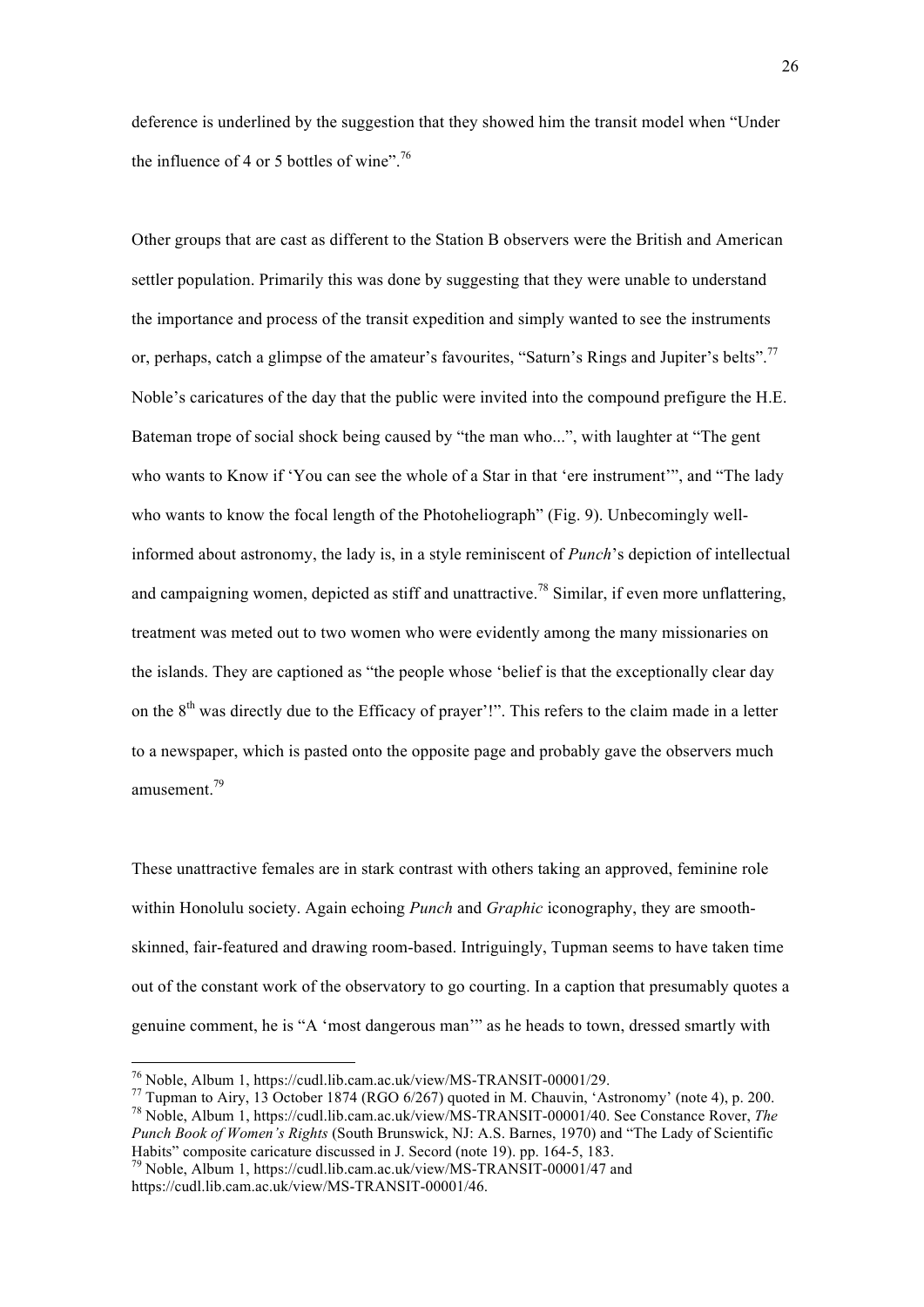top hat, cane and twirling mustachios, to sit on a sofa with a young lady. Elsewhere he refuses the entreaties of a bevvy of maidens to sing. They easily persuaded him, however, as he later appears on the stage of the Young Men's Christian Association, accompanied by a woman on piano. $80$  That this image appears twice, once within the chronology on a typical multi-image sheet, and once on a sheet to itself, inserted (though not pasted) at the front of the first album, as if forming a dedication to Tupman, suggests that he was not unhappy to be portrayed as this image of civilised and urbane masculinity.<sup>81</sup> Certainly his private journal indicates his enjoyment of female company and, while in Honolulu, he recorded, among other things, his "very last duet with Carrie" and "Little Miss Buckman's very pretty feet!".<sup>82</sup>

If the Station B observers successfully differentiated themselves from women, locals, officials and other military officers, perhaps their nearest potential rival to authority over the transit and its observation was the man termed "our Local Astronomer". This was David Flitner, who made observations in Honolulu to rate chronometers, which he also sold, and observed the transit of Venus at Waikīkī. He had acquired a telescope, used for time determination, from a Yale College professor, Chester Smith Lyman, who had spend time in Honolulu for his health in the 1840s and taken it upon himself to determined its longitude. Tupman was keen to connect the longitudes of the three Station B observing sites with that of Flitner's observatory and the government's on-going trigonometrical survey.<sup>83</sup> This, however, was about trusting Lyman's observations, rather than Flitner's and, despite the pretensions to "astronomer", he is treated as an artisan in Noble's drawings, with an obviously commercial premises. This was portrayed in a

<sup>80</sup> Noble, Album 1, https://cudl.lib.cam.ac.uk/view/MS-TRANSIT-00001/60. Noble, Album 2, https://cudl.lib.cam.ac.uk/view/MS-TRANSIT-00002/3 and https://cudl.lib.cam.ac.uk/view/MS-TRANSIT-00002/5.

<sup>81</sup> Noble, Album 1, https://cudl.lib.cam.ac.uk/view/MS-TRANSIT-00001/5.The YMCA concert was one of many occasions – dinners, lectures and dances – that the observers attended. On eclipse expeditions as social and touristic occasions, see Alex Soojung-Kim Pang, 'The Social Event of the Season: Solar Eclipse Expeditions and Victorian Culture', *Isis*, 84 (1993), 252–77.

<sup>82</sup> G.L. Tupman, Private Journal (private collection), 19 March 1875, https://cudl.lib.cam.ac.uk/view/MS-TRANSIT-00001/5 and 27 January 1875, https://cudl.lib.cam.ac.uk/view/MS-TUPMAN-00001/16.

<sup>&</sup>lt;sup>83</sup> M. Chauvin, 'Astronomy' (note 4), pp. 202-3. They also connected the survey to the site of another set of longitude-determining observations, made by a French lieutenant, M.G. Fleuriais, in 1868, *ibid*, pp. 204-5. Gaining more accurate positional measurements was a very significant by-product of the transit of Venus expeditions: see, G. Forbes (note 6), pp. 77-8, 94.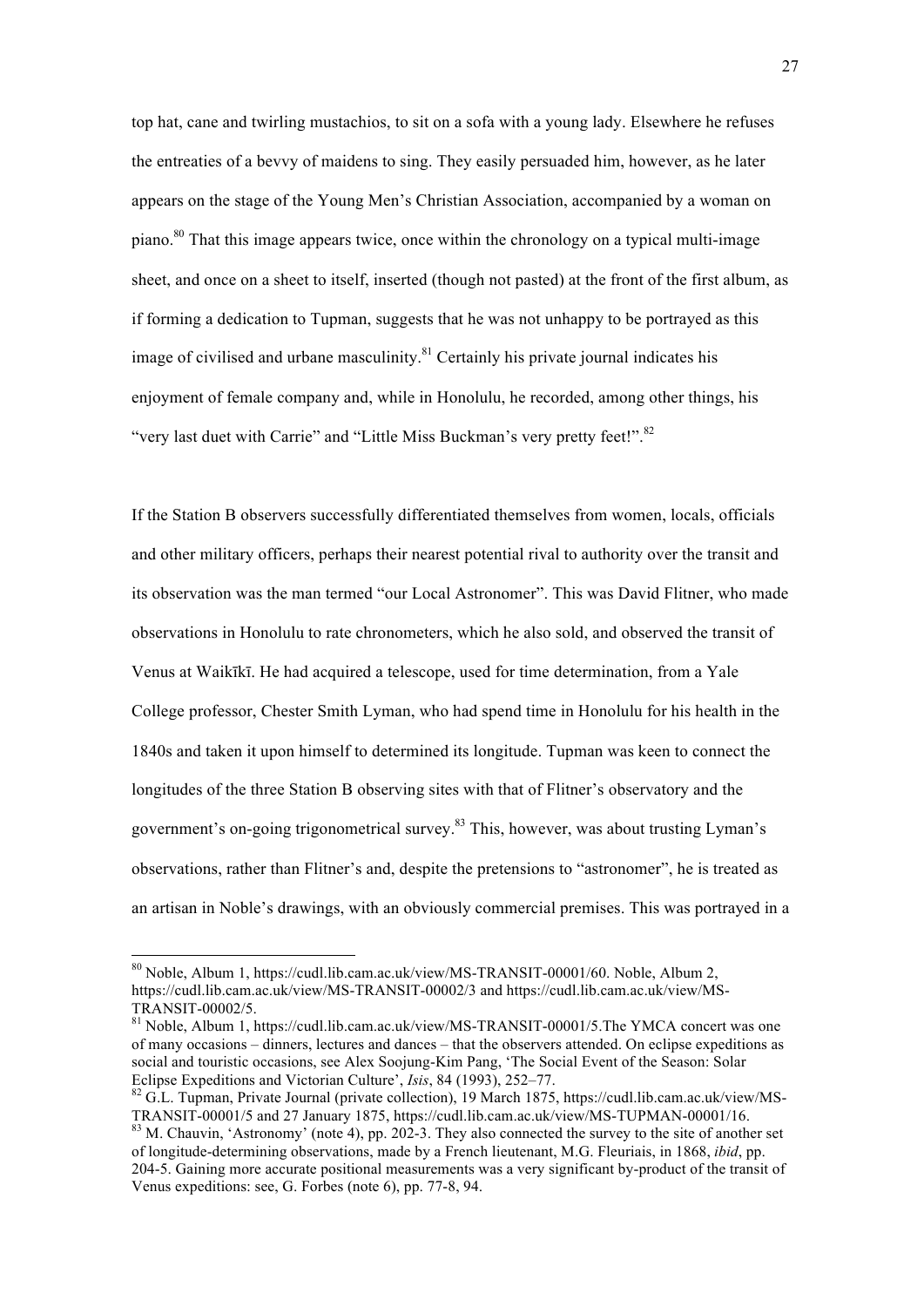drawing of Tupman and Nichol borrowing some chronometers for the time-consuming runs used to link the islands' longitudes. While this was undoubtedly extremely useful, Flitner was also seen as a time-waster with an amusingly uncultured accent. As they are busy packing up the observing site, for example: "Enter our Local Astronomer. 'I shant stop long, Capen, & must apawlpgize for taking up yer valuable time, &c' &c: he stops for 2  $\frac{1}{4}$  hours". Tupman rushes away, hand to his head, as Flitner talks on.<sup>84</sup>

#### *4.3 Scientific men*

David Aubin has suggested that eclipse expeditions were "propitious to the striking of friendships", events that "tightened the bonds of an emerging international solar physics."<sup>85</sup> The men of Station B developed no such lasting bond and, apart from Tupman, were not contributors to an on-going project. The friendships were created but they went their separate ways. Rather poignantly, the final image in the album imagines the seven observers on their disparate future paths (Fig. 10). Tupman appears at a high desk, heroically computing at Greenwich.<sup>86</sup> Forbes, in a sledge and smoking a pipe, carries out his epic return journey across the Gobi and Siberia, the caption a nod to a recently published adventure story: "Round the World in (more than) 80 days". Ramsden appears on the deck of a ship, watching a sounding machine worked by sailors, described as "A short course at 'Si vis pacem Par bellum'" (If you want peace, prepare for war – the motto of the Royal Navy). Noble, minus beard, is "To the 'same old nip'", in uniform and on the parade ground. Nichol is "Away down to Edinburgh", greeted by a kilted figure at the Royal Observatory there. Johnson has (re)turned to Irish politics and "stands for Tiperary [sic.] in Home rule interest", posters on his platform declaring "Vote for Johnson" and "Ireland for the Irish". Finally, Barnacle sits with a rapt look, quill in hand, a

<sup>84</sup> Noble, Album 1, https://cudl.lib.cam.ac.uk/view/MS-TRANSIT-00001/51 and https://cudl.lib.cam.ac.uk/view/MS-TRANSIT-00001/67.

 $85 \text{ D}$ . Aubin (note 74), p. 89. See also A. Pang (note 45)

<sup>86</sup> Noble, Album 2, https://cudl.lib.cam.ac.uk/view/MS-TRANSIT-00002/22. Airy commended the "disinterested zeal – I may call it heroic – with which [Tupman] had laboured to bring the work to that point.", G. Airy (note 7), p. vi.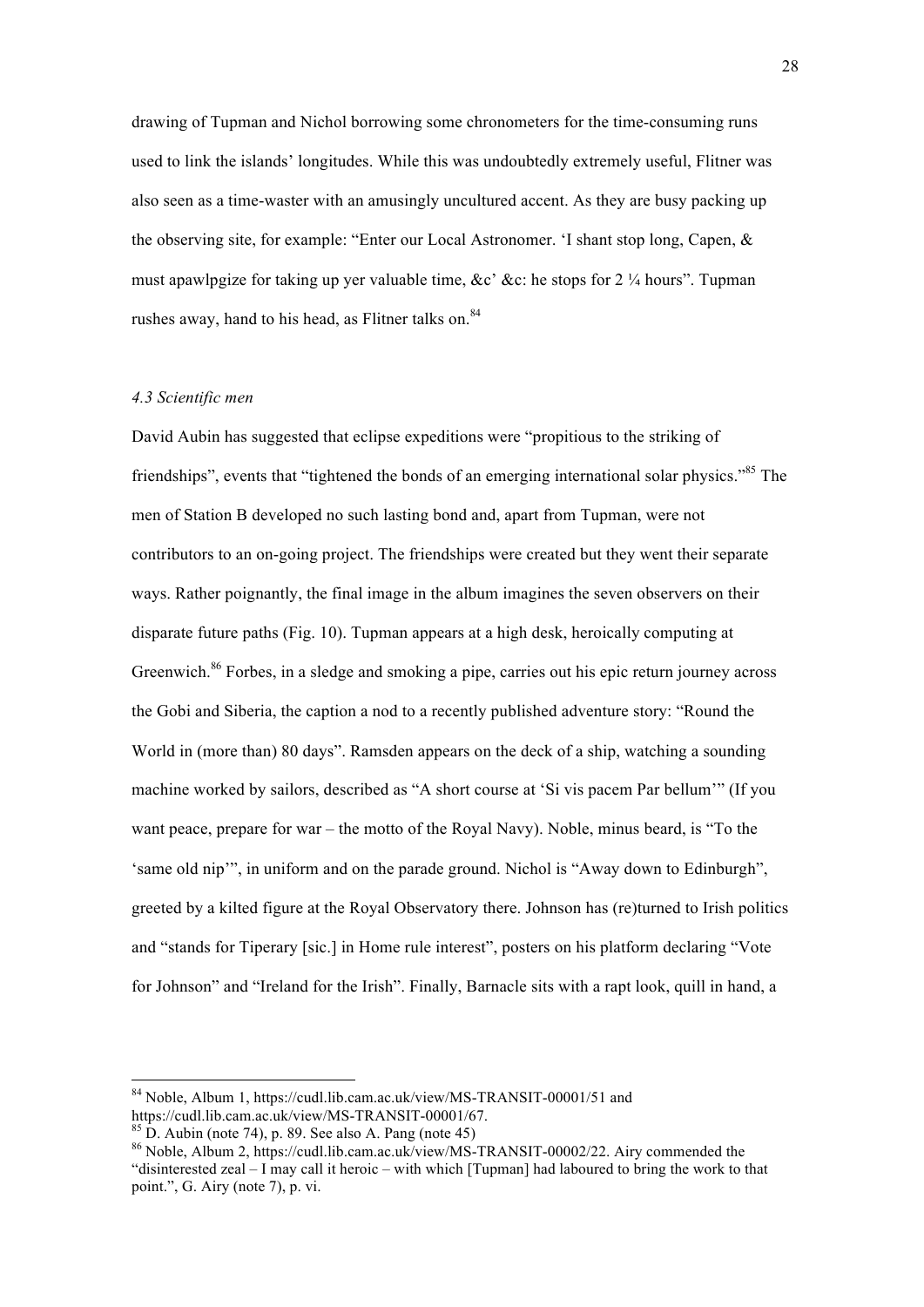globe and telescope in the background: "completes his great work on Astronomy & composes a new Oratorio". It is the officers, it seems, who are set to the least heroic work.

There is no sense that a scientific persona was, for Noble, a permanent adoption. Unlike Nichol, Tupman, Johnson, Forbes and even Barnacle, he and Ramsden were never made Fellows of the Royal Astronomical Society. Unlike Tupman, they did not observe the 1882 transit or make further published observations. But this persona was adopted throughout the caricatures, not only differentiating the observers from other servicemen and lay people, but also by presenting an insiders' view of the role that is differentiated from that presented in the press. There is an emphasis on the lowly nature of work as "screw cleaners", "plate wipers" and slide grinders, not to mention the unpleasantness of getting up for night observation and the mind-numbing nature of endless reductions (see Fig. 11).<sup>87</sup> They are all in this together, sympathising with Tupman's anxieties of rusty equipment, the "Heart-breaking clock rate", the "Wobbling collimation" and the "Eccentric spider wire". All four Honolulu observers join together in relief once the final, long series of repetitive and unglamorous collimation observations is completed for "The Astronomers' Chorus" of 8 February 1875: "'We've no Night Work to do-o-o' &c (Wild dance  $-$  exeunt)." (Fig. 12). $88$ 

Irritations, frustrations and dangers could, of course, achieve some sort of catharsis through humour and visualisation. However, part of being 'in the know' also included being able to laugh about the difference between perception and reality.<sup>89</sup> There is a strain of bathetic humour created by contrasting the heightened language of popular texts with an image that undercut it. In one scene, the caption adapts text from Edmund Paulin Dubois' book, *Les passages de* 

<sup>87</sup> Noble, Album 1, https://cudl.lib.cam.ac.uk/view/MS-TRANSIT-00001/26, https://cudl.lib.cam.ac.uk/view/MS-TRANSIT-00001/25 and https://cudl.lib.cam.ac.uk/view/MS-TRANSIT-00001/44.

<sup>88</sup> Noble, Album 1, https://cudl.lib.cam.ac.uk/view/MS-TRANSIT-00001/41 and https://cudl.lib.cam.ac.uk/view/MS-TRANSIT-00001/62.

 $89$  This gap between perception and reality is at the heart of the discussion of satire, irony and science in J. Paradis (note 13). While it could be used by outsiders to question the large claims of science, it was also key to scientific in-jokes.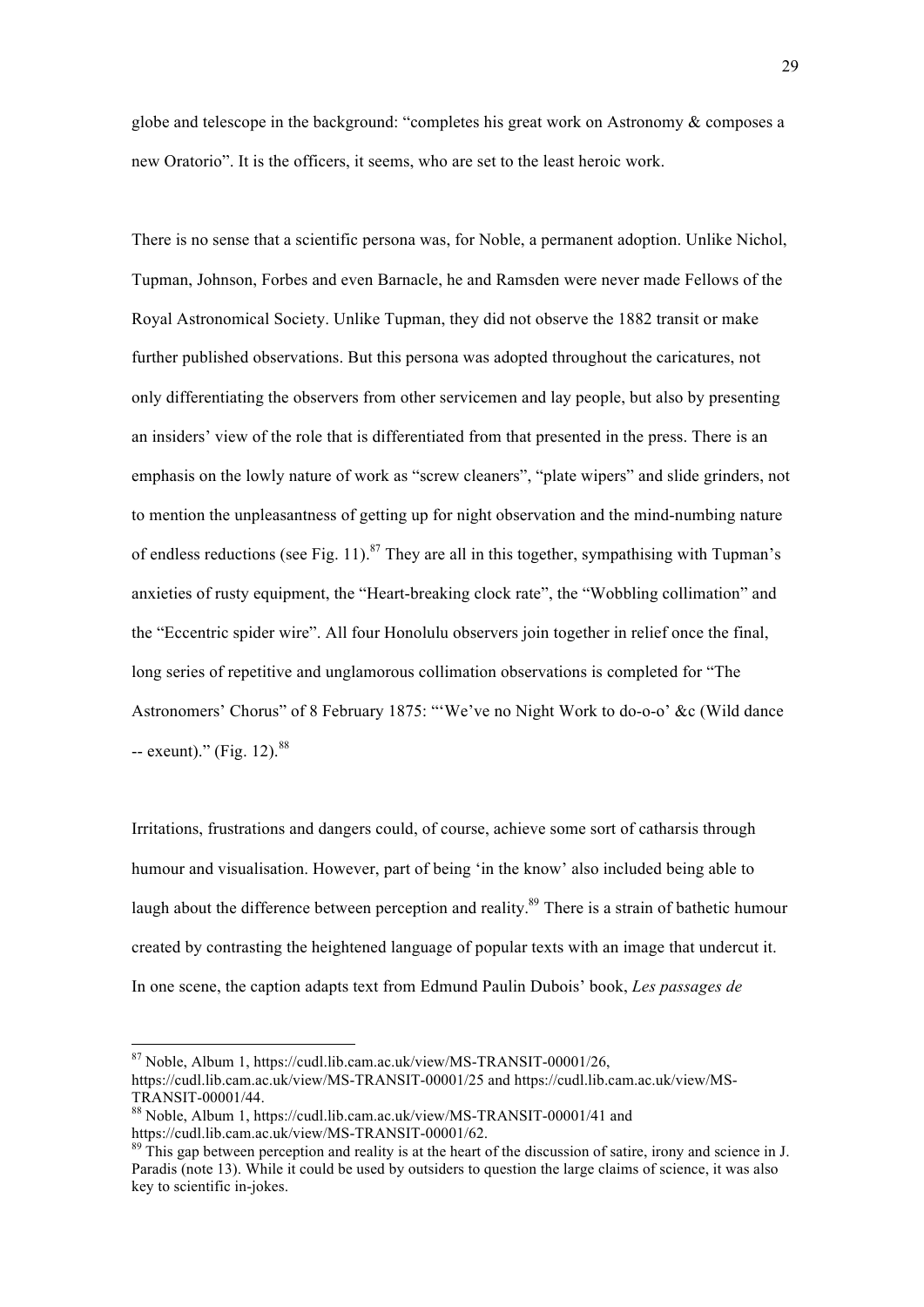*Vénus*: "que d'intrepides explorateurs des régions celestes aillent sous des climats meurtieres, comme Honolulu &c, tomber peut-être victimes de leur ardent amour de la Science &c!". The drawing shows the observers having drinks, relaxing on the veranda.<sup>90</sup> This approach is used to great effect to cover the crucial day (Fig. 13). Noble selected phrases from the *Hawaiian Advertiser* as captions for images of each observer at their station. Tupman is "The indefatigable chief gazing heaven-wards thro' a tele-spectroscope"; Ramsden "makes vigilant preparations with a photoheliograph to picture the path of the planet across the burning field of the Sun". This is undermined by the images and fabricated quotations below: Nichol, one arm and leg outstretched to express surprise, "exclaims 'gude gracious!'" and Noble "remarks 'I'm blowed if I see it'". On the next page, "One of the '4, thoughtful, studious men' being a little nervous, blows a cloud between External and Internal Contact to compose his feelings". This is Noble, supine and looking supremely relaxed, contrasting with Ramsden, in the next image, who shows distinctly visible "supressed emotion" on seeing problems with the photographic plate.<sup>91</sup> All the observers, in the end, were caught out by what they saw during the transit, which did not resemble the practice model.<sup>92</sup> They had, though, performed their roles and, while laughing at the uninformed, florid account, could be satisfied regarding their own place in history.

The "four thoughtful studious men", soubriquet evidently tickled Noble, who applied it to himself on transit day and, later, to describe himself, Ramsden and Nichol in contrast to Flitner.<sup>93</sup> It suggested the successful performance of his adopted role, that could hardly be an accurate depiction of men elsewhere shown falling off horses, dancing a fling, being plagued by mosquitoes, swinging from the flagpole and hunting nuisance cats. In the end, being there and sticking to their dull yet anxious tasks was sufficient. Amongst themselves, scientific men were

<sup>90</sup> Noble, Album 1, https://cudl.lib.cam.ac.uk/view/MS-TRANSIT-00001/33. In the original, this passage refers to various 18th-century observers rather than Honolulu: Edmond Dubois, *Les Passages de Vénus sur le Disque Solaire* (Paris: Gauthier-Villars, 1873), p. 2.

 $^{91}$  Noble, Album 1, from https://cudl.lib.cam.ac.uk/view/MS-TRANSIT-00001/48 to 50.

 $92$  See G. Airy (note 7), pp. 44, 46, 59, 63. The photographic efforts were such a failure that it was considered "unnecessary to record" the results in detail, *ibid*, Appendix 5.

<sup>93</sup> Noble, Album 1, https://cudl.lib.cam.ac.uk/view/MS-TRANSIT-00001/54.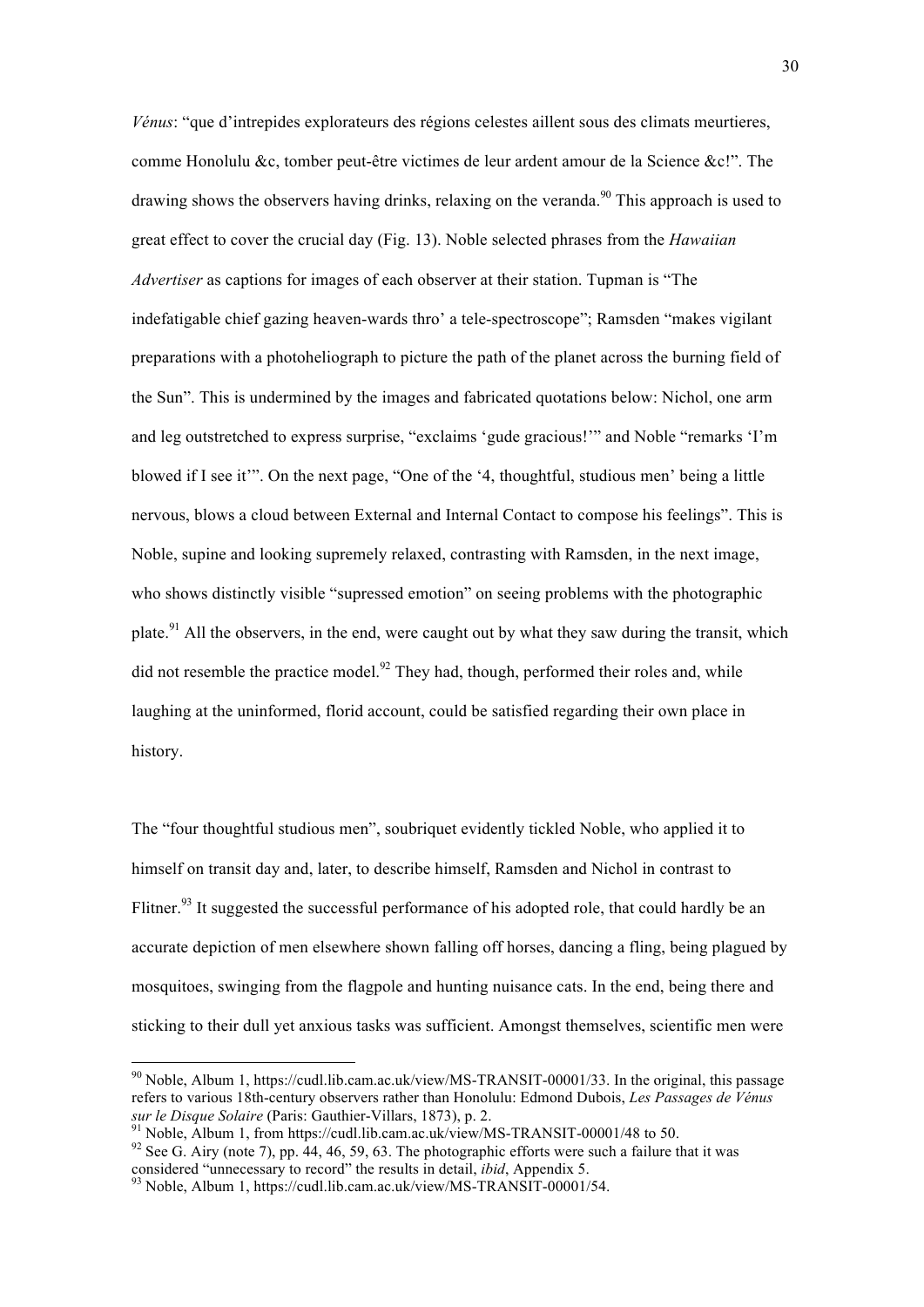more likely to emphasise the heroism of dedication in the face of discomfort and endless repetition than the flashier daring-do kind of heroism.<sup>94</sup> Indeed, there was a self-denying heroism to be found in turning away from or underplaying opportunities for more physical and spectacular exploits: the martyrdom of surrendering the will to the drudgery of routine was an acceptable form of scientific heroism.<sup>95</sup> Noble earned his (temporary) scientific stripes less for observing the transit of Venus on 8 December 1874, than for carrying out the hundreds of routine observations and calculations required to support the results. Through his inclusion of these in his caricatures, he showed his understanding of their importance relative to the unique observation of the transit.

This is underscored by the fact that one of the seven Station B observers did not, ultimately, earn a place within the group. This was Barnacle, who caused consternation with his poor work and behaviour and was sent home as quickly as possible after the transit. From the beginning his work had been unsatisfactory: it was recorded as such by Tupman in Greenwich and by Forbes in Honolulu. Tupman later noted that they had found that Barnacle's "conduct at Honolulu was so extraordinary, we, and I may say the entire community, thought that he had gone out of his mind."<sup>96</sup> Tupman made the same point in letters to Airy and his own journal, saying "he is no manner of use here and brings daily fresh discredit on the expedition".<sup>97</sup> It is difficult to know exactly the nature of Barnacle's transgressions, and why he "thoroughly disgusted" the other observers. There was, certainly, his poor work and some trying behaviour, such as "playing the

!!!!!!!!!!!!!!!!!!!!!!!!!!!!!!!!!!!!!!!!!!!!!!!!!!!!!!!

<sup>95</sup> On objectivity as self-sacrifice and a moral ideal see P. Galison and L. Daston (note 47) and Lorraine Daston and Peter Galison, 'The Image of Objectivity', *Representations* 40 (1992), 81-128. On selfabnegation as objectivity, disinterest and morality, see George Levine, *Dying to Know: Scientific Epistemology and Narrative in Victorian England* (Chicago: University of Chicago Press, 2002).

<sup>96</sup> Tupman, Home Journal 2, 28 Feb 1874, https://cudl.lib.cam.ac.uk/view/MS-RGO-00059-00056- 00002/30 (note at https://cudl.lib.cam.ac.uk/view/MS-RGO-00059-00069/13); Forbes, Kailua Journal (5- 7 October 1874), https://cudl.lib.cam.ac.uk/view/MS-RGO-00059-00069/12.

<sup>&</sup>lt;sup>94</sup> Among Lane's explorer-observers of Mars, one admitted to a colleague that in choosing science over sentiment he had forgone "A little of the romance of mountain climbing", while all negotiated the line between heroic self-presentation and possible "loss of legitimacy as other scientists began to perceive the overindulgent hero as little more than a popular or sensationalist figure". K. Lane (note 61), pp. 112, 115.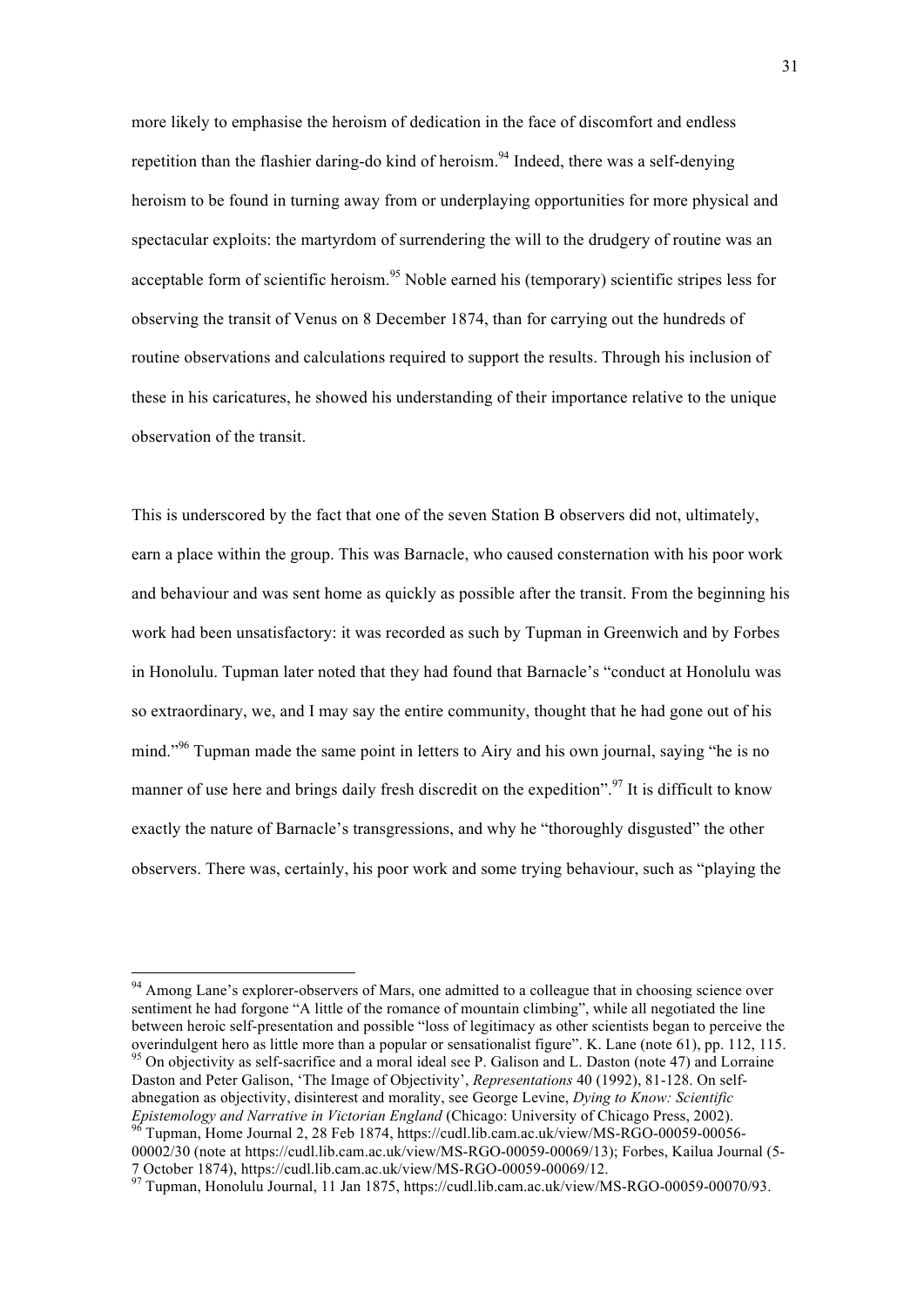same tune over and over again on the pianoforte".<sup>98</sup> However, when Tupman told Airy that Barnacle was "either mad or the greatest impostor that ever lived", it appears the problem was his refusal to accept his inadequacies. Tupman regretted that he had trusted too much to "his own account of himself".<sup>99</sup> Noble's final caricature supports this interpretation, showing deluded belief that he could compose great works. Elsewhere the drawings show that Barnacle began as a group member but was later excluded, particularly from drawings that show work being performed.<sup>100</sup> As he left, Noble drew a cross-looking Barnacle, who "retires from the scene: resolving not to join the  $Exp<sup>tn</sup>$  of 82 unless 'tis on a different footing altogether", scattering elementary textbooks, including Loomis. Again this suggests his overinflated sense of his abilities and expectations regarding his position and work. It contrasts with the neighbouring picture that shows Noble, in early 1875, reworking October's reductions and discovering an error.<sup>101</sup> He aimed to show that he could subsume his efforts into the unglamorous business necessary to the expedition's success; Barnacle would not.

#### **5. Conclusion**

Noble's albums are an exceptionally rich, and unexpected, source that could be mined in a number of ways. Happily, digitisation opens them up to scholars who may be interested in these informal depictions of science, travel, Hawai'i and much else. This article is an attempt to read them broadly, as an individual's representation of a group of astronomical observers on expedition, briefly united around a common project. The number of drawings means that many more examples could have been pulled out, and that the content is not always consistent. In some ways they tell us little that we did not already know, or could assume, about the transit of !!!!!!!!!!!!!!!!!!!!!!!!!!!!!!!!!!!!!!!!!!!!!!!!!!!!!!!

<sup>98</sup> Tupman to Airy, 6 Nov 1875, RGO 6/270, file 7, f. 303, quoted in M. Chauvin, *Hōkūloa* (note 4), p. 132; Tupman, Honolulu Journal, 1 Nov 1874, https://cudl.lib.cam.ac.uk/view/MS-RGO-00059-00070/45. <sup>99</sup> Tupman to Airy, 10 Jan 1875, RGO 6/270, f. 257 and 6 Nov 1875, RGO 6/270, file 7, f. 303, quoted in M. Chauvin, *Hōkūloa* (note 4), p. 132. See also pp. 121-2, 129-32. On return, Barnacle failed to gain references from Tupman or Airy to support applications for teaching positions. He returned to Cambridge, took Holy Orders and became a Vicar in Cheshire and then a Rector in Australia. See *Monthly Notices of the RAS* 99 (1939), 298, although this wrongly states that he had been on the staff of the Royal Observatory.

<sup>&</sup>lt;sup>100</sup> Where he does appear, after the Honolulu arrival he has his back to the others (Noble, Album 1, https://cudl.lib.cam.ac.uk/view/MS-TRANSIT-00001/33) or is rushing off alone (https://cudl.lib.cam.ac.uk/view/MS-TRANSIT-00001/32).

<sup>101</sup> Noble, Album 1, https://cudl.lib.cam.ac.uk/view/MS-TRANSIT-00001/52.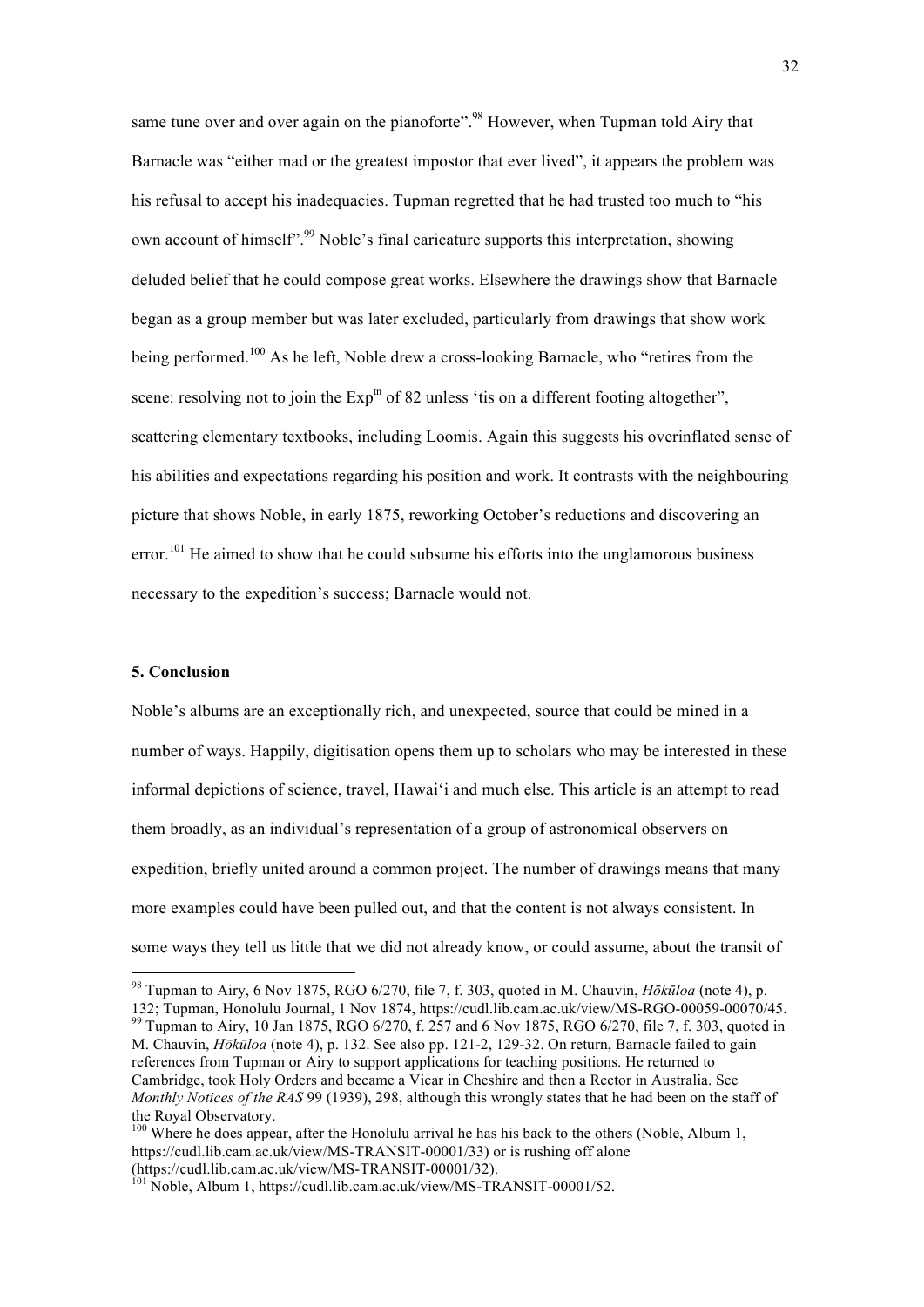Venus expeditions and astronomy in the field. However, it remains instructive to see their emphasis on the transport of instruments, the detailed processes of mounting and stabilising instruments and the embodied nature of observing work, not to mention the negotiations between scientific and other personae in the field. They reinforce, too, the visual nature of expeditionary recording and memorialising and the extent to which public, private and semiprivate documents and imagery can be shown to be in conversation. Despite a stance of scientific disinterest, the caricatures reveal an imperial gaze and assumptions about the superiority of British civilisation.

What has been less obvious is the extent to which the junior officers who volunteered could become full members of the observing team. While Tupman made all the decisions about who would observe or calculate what on any given day, there was, it seems, little differentiation between officer and civilian volunteers. Treated differently during training, when the officers were together for longer, once overseas they were encouraged by common task and camaraderie to present a unified front. Noble was able to show his understanding of their role as lived by the group on the ground, in distinction to others and the lives imagined for them in the press. He established his own credentials within the group, as Barnacle signally failed to do, through his reflection of the group's conversation, concerns and attitudes, and his ironic engagement with public discourse. Noble used humour both to present unflattering portraits of many outside the group and to undercut potential claims to the heroics of science in the field. This acted as a claim to be 'in the know' and to reveal the group as – despite sometimes appearing ridiculous – men there for serious, collective purpose rather than personal glory. Even exaggerated, potentially effeminate emotional reactions to threats to the expedition, such as 'fainting' with shock when things go wrong, can be read as shorthand for dedication to the expedition's success and a rejection of a more strenuous heroic identity, while depictions of discomforts such as mosquitoes humorously acknowledge what was in fact overcome.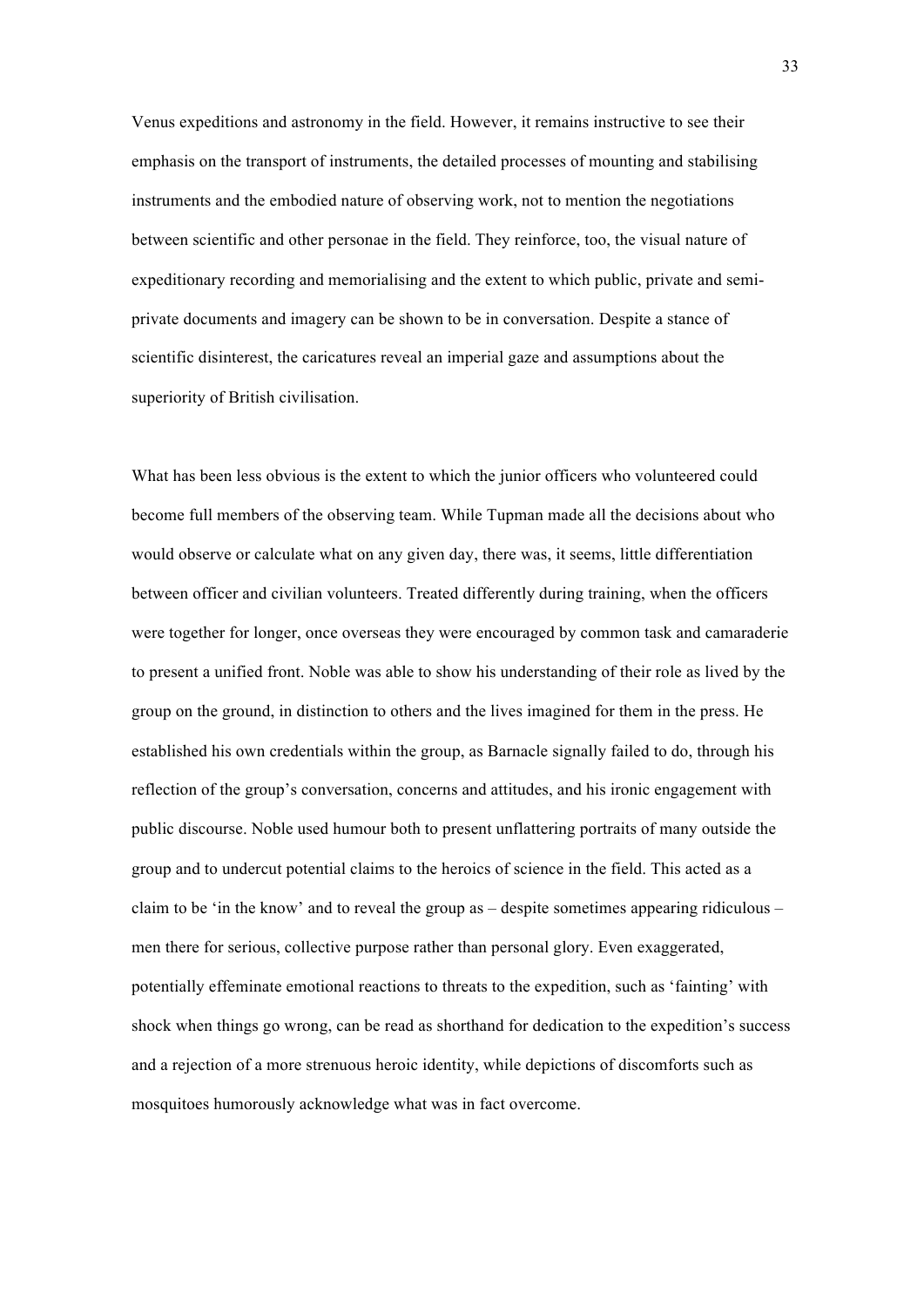Nevertheless, the observers contributed to the official and media reporting of the expedition and retained a sense of their historic role. Noble did not depict the new monument to Cook, which Major Wodehouse had fundraised and written the inscription for, but all the observers took the chance to see it, and the second album includes a watercolour sketch of the place where Cook was killed.<sup>102</sup> They also took care to secure their work within historic lineage by recording and marking the locations of earlier observations. In recognition of this, Noble imagined monuments raised to his fellow Honolulu observers on the heavy stone piers used to mount their instruments (Fig. 14). They are mock-heroic but acknowledge that the precise position of those piers would remain a matter of astronomical record. The self-mockery underscores the carefully modest sense of significance used to indicate intellectual rather than physical achievement. It was only those like the Station B observers, after many month's observing and computing for the unglamorous business of position-fixing and time-determination, who could truly appreciate the joke of the triumphant 'statue' of Tupman, "that intrepid explorer of the heavens", waving aloft a humble "Clock Stars List".<sup>103</sup>

#### **Figures**

All the figures are reproduced courtesy of Cambridge University Library, and the E.J.W. Noble drawings with permission of Charlotte Tupman.

Figure 1: "Station B. leaves Greenwich" (Noble, Album 1, https://cudl.lib.cam.ac.uk/view/MS-TRANSIT-00001/7).

Figure 2: The Station B Observers (Noble, Album 1, https://cudl.lib.cam.ac.uk/view/MS-TRANSIT-00001/4).

<sup>102</sup> Noble, Album 2, https://cudl.lib.cam.ac.uk/view/MS-TRANSIT-00002/21.

<sup>103</sup> Noble, Album 2, https://cudl.lib.cam.ac.uk/view/MS-TRANSIT-00001/67.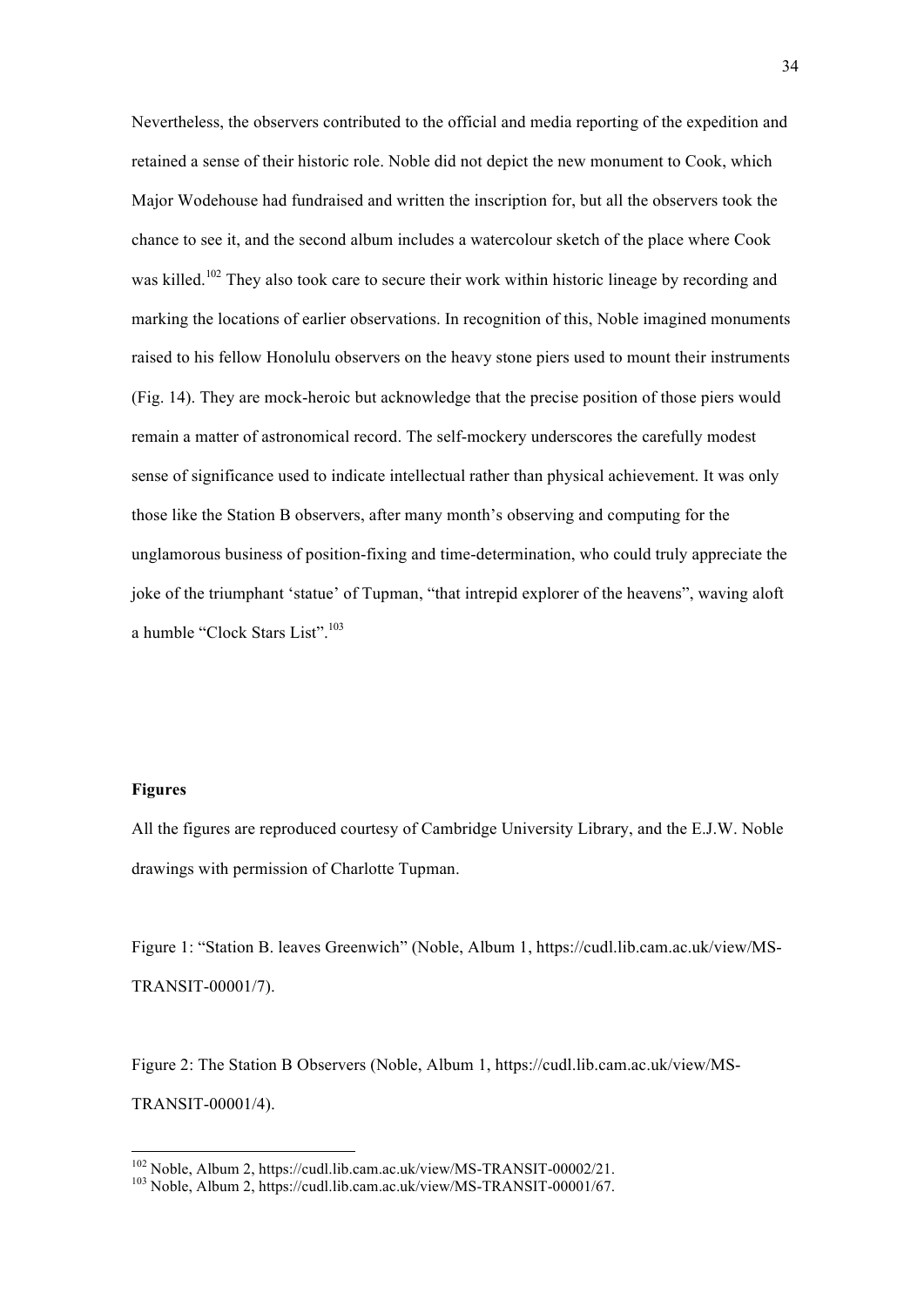Figure 3: "Our old friend R. is at it again", while climbing in Tijuca (Noble, Album 1, https://cudl.lib.cam.ac.uk/view/MS-TRANSIT-00001/12).

Figure 4: 'Waiting for Contact at Honolulu', *Illustrated London News*, based on a drawing by E.J.W. Noble. Clipping annotated with the observers' names, including Noble (Noble, Album 2, https://cudl.lib.cam.ac.uk/view/MS-TRANSIT-00002/20).

Figure 5: "The Captain's anxiety at seeing a Cocoanut tree visit the transit hut": left to right are Noble, Nichol, Ramsden and Tupman.

(Noble, Album 1, https://cudl.lib.cam.ac.uk/view/MS-TRANSIT-00001/39).

Figure 6: Photograph from Station B, Honolulu, 1874 (Cambridge University Library, RGO 6/276, https://cudl.lib.cam.ac.uk/view/MS-RGO-00006-00276/33).

Figure 7: "The meeting of the Chiefs at Valpo", and heading to Honolulu on HMS *Scout* (Noble, Album 1, https://cudl.lib.cam.ac.uk/view/MS-TRANSIT-00001/16).

Figure 8: "Proposed show day at the Observatory" (Noble, Album 1, https://cudl.lib.cam.ac.uk/view/MS-TRANSIT-00001/27).

Figure 9: Visitors to Station B (Noble, Album 1, https://cudl.lib.cam.ac.uk/view/MS-TRANSIT-00001/40). Note the detail of the stencilled text on the transit instrument's pier.

Figure. 10: The future pursuits of the Station B observers (Noble, Album 2, https://cudl.lib.cam.ac.uk/view/MS-TRANSIT-00002/22).